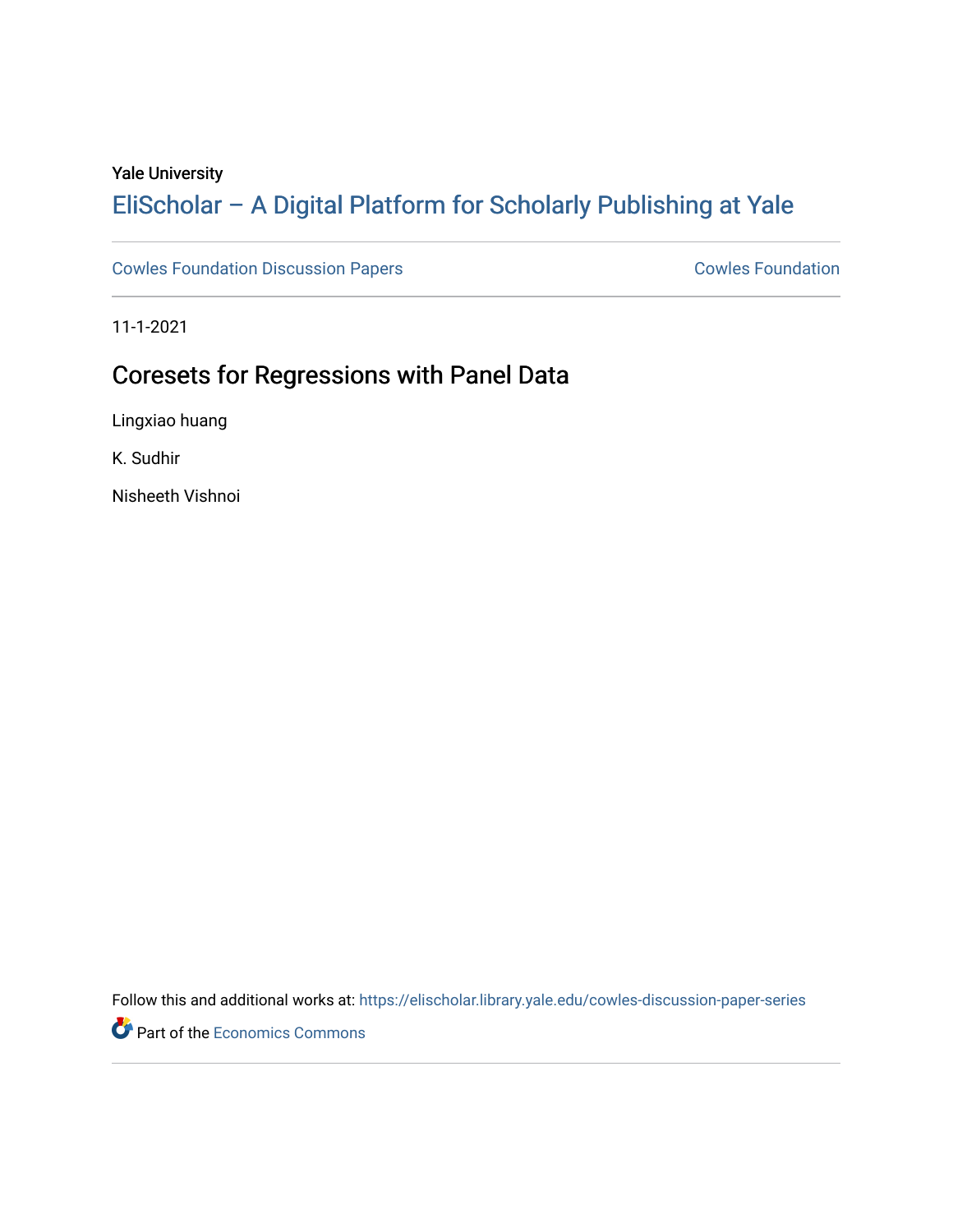CORESETS FOR REGRESSIONS WITH PANEL DATA

By

Lingxiao Huang, K. Sudhir, and Nisheeth Vishnoi

November 2021

## COWLES FOUNDATION DISCUSSION PAPER NO. 2309



COWLES FOUNDATION FOR RESEARCH IN ECONOMICS YALE UNIVERSITY Box 208281 New Haven, Connecticut 06520-8281

<http://cowles.yale.edu>/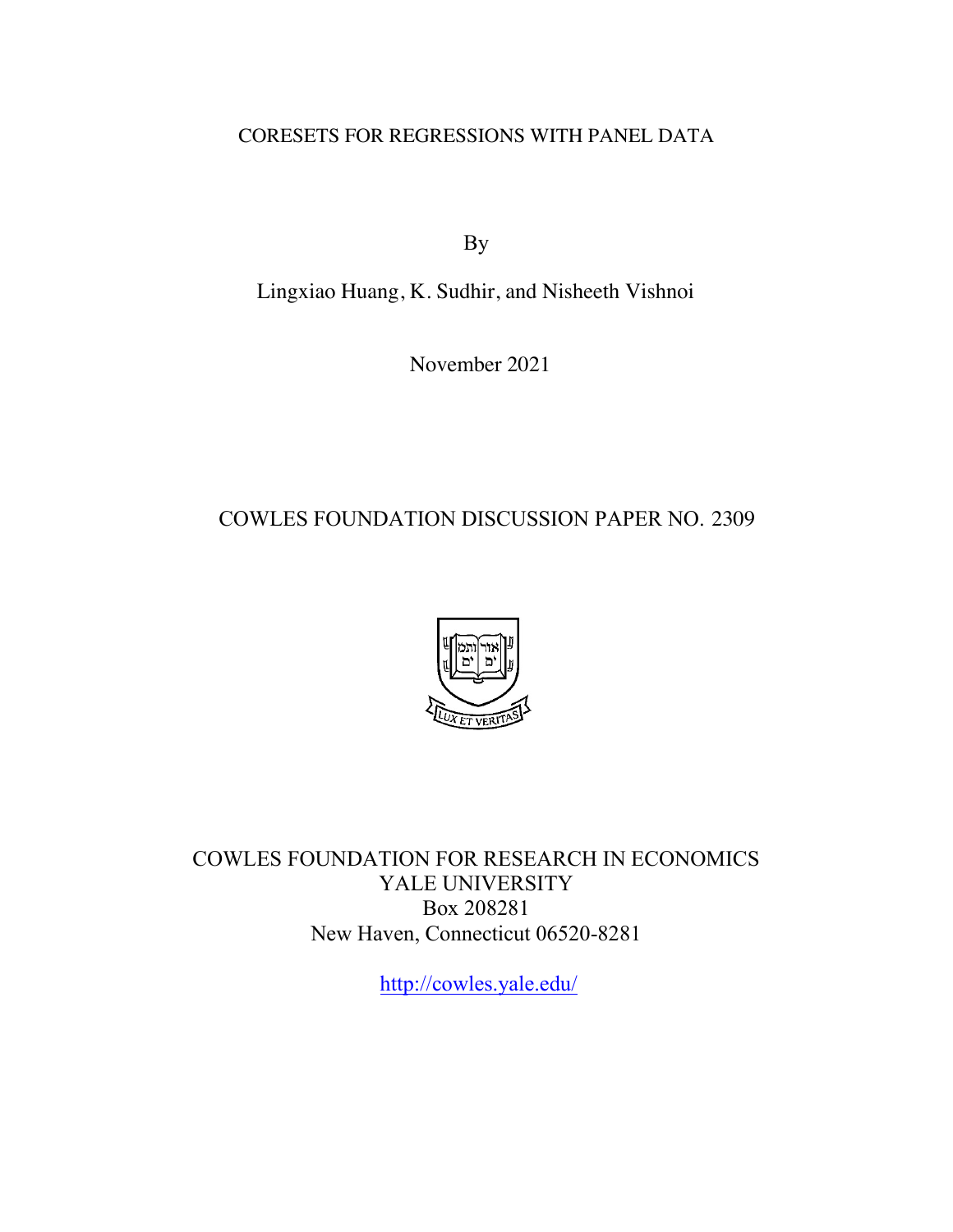## **Coresets for Regressions with Panel Data**<sup>∗</sup>

Lingxiao Huang Huawei TCS Lab

K. Sudhir Yale University Nisheeth K. Vishnoi Yale University

October 29, 2021

#### **Abstract**

This paper introduces the problem of coresets for regression problems to panel data settings. We first define coresets for several variants of regression problems with panel data and then present efficient algorithms to construct coresets of size that depend polynomially on  $1/\varepsilon$  (where  $\varepsilon$  is the error parameter) and the number of regression parameters – independent of the number of individuals in the panel data or the time units each individual is observed for. Our approach is based on the Feldman-Langberg framework in which a key step is to upper bound the "total sensitivity" that is roughly the sum of maximum influences of all individual-time pairs taken over all possible choices of regression parameters. Empirically, we assess our approach with synthetic and real-world datasets; the coreset sizes constructed using our approach are much smaller than the full dataset and coresets indeed accelerate the running time of computing the regression objective.

<sup>∗</sup>A version of this paper in NeurIPS format has been published in the 2020 NeurIPS Proceedings. When citing, please cite the NeurIPS paper as follows: "Huang, L., Sudhir, K., & Vishnoi, N. K., "Coresets for Regressions with Panel Data,", Advances in Neural Information Processing Systems, 2020.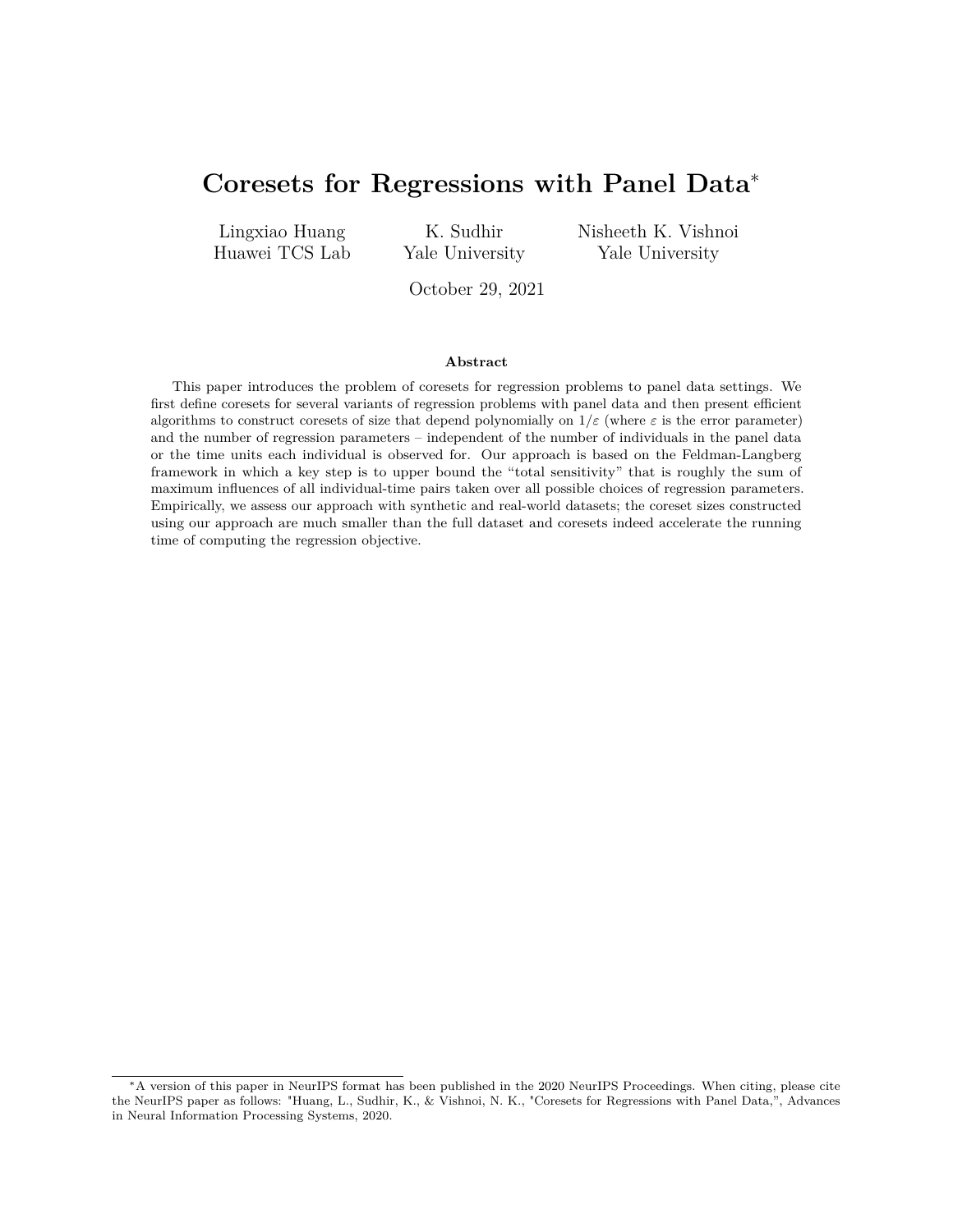## **Contents**

|                                            | 1 Introduction<br>1.1                                                                                                                                                                                                                                                                                                                                                                                      | $\mathbf{1}$<br>2                                     |  |  |  |  |  |  |  |  |
|--------------------------------------------|------------------------------------------------------------------------------------------------------------------------------------------------------------------------------------------------------------------------------------------------------------------------------------------------------------------------------------------------------------------------------------------------------------|-------------------------------------------------------|--|--|--|--|--|--|--|--|
|                                            | 2 $\ell_2$ -regression with panel data                                                                                                                                                                                                                                                                                                                                                                     |                                                       |  |  |  |  |  |  |  |  |
| 3                                          | Our coreset definitions for panel data                                                                                                                                                                                                                                                                                                                                                                     | $\overline{4}$                                        |  |  |  |  |  |  |  |  |
| 4                                          | Coresets for GLSE<br>Algorithm for Theorem 4.1 $\dots \dots \dots \dots \dots \dots \dots \dots \dots \dots \dots \dots \dots \dots \dots$<br>4.1<br>Useful notations and useful facts for Theorem $4.1 \ldots \ldots \ldots \ldots \ldots \ldots \ldots \ldots \ldots$<br>4.2<br>4.3<br>Proof of Lemma 4.3: Upper bounding the pseudo-dimension $\dots \dots \dots \dots \dots \dots \dots$<br>4.4<br>4.5 | 5<br>5<br>$\frac{5}{2}$<br>6<br>$\overline{7}$<br>- 8 |  |  |  |  |  |  |  |  |
| $5^{\circ}$                                | Coresets for $\text{GLSE}_k$<br>5.1<br>5.2<br>Proof of Theorem 5.4: Lower bound for $\text{GLSE}_k$ ,<br>$5.3^{\circ}$                                                                                                                                                                                                                                                                                     | 10<br>11<br>12<br>16                                  |  |  |  |  |  |  |  |  |
| 6                                          | <b>Empirical results</b>                                                                                                                                                                                                                                                                                                                                                                                   |                                                       |  |  |  |  |  |  |  |  |
| $\overline{7}$                             | Conclusion, limitations, and future work                                                                                                                                                                                                                                                                                                                                                                   | 18                                                    |  |  |  |  |  |  |  |  |
| A Discussion of the generative model $(1)$ |                                                                                                                                                                                                                                                                                                                                                                                                            |                                                       |  |  |  |  |  |  |  |  |
|                                            | B Existing results and approaches for OLSE                                                                                                                                                                                                                                                                                                                                                                 |                                                       |  |  |  |  |  |  |  |  |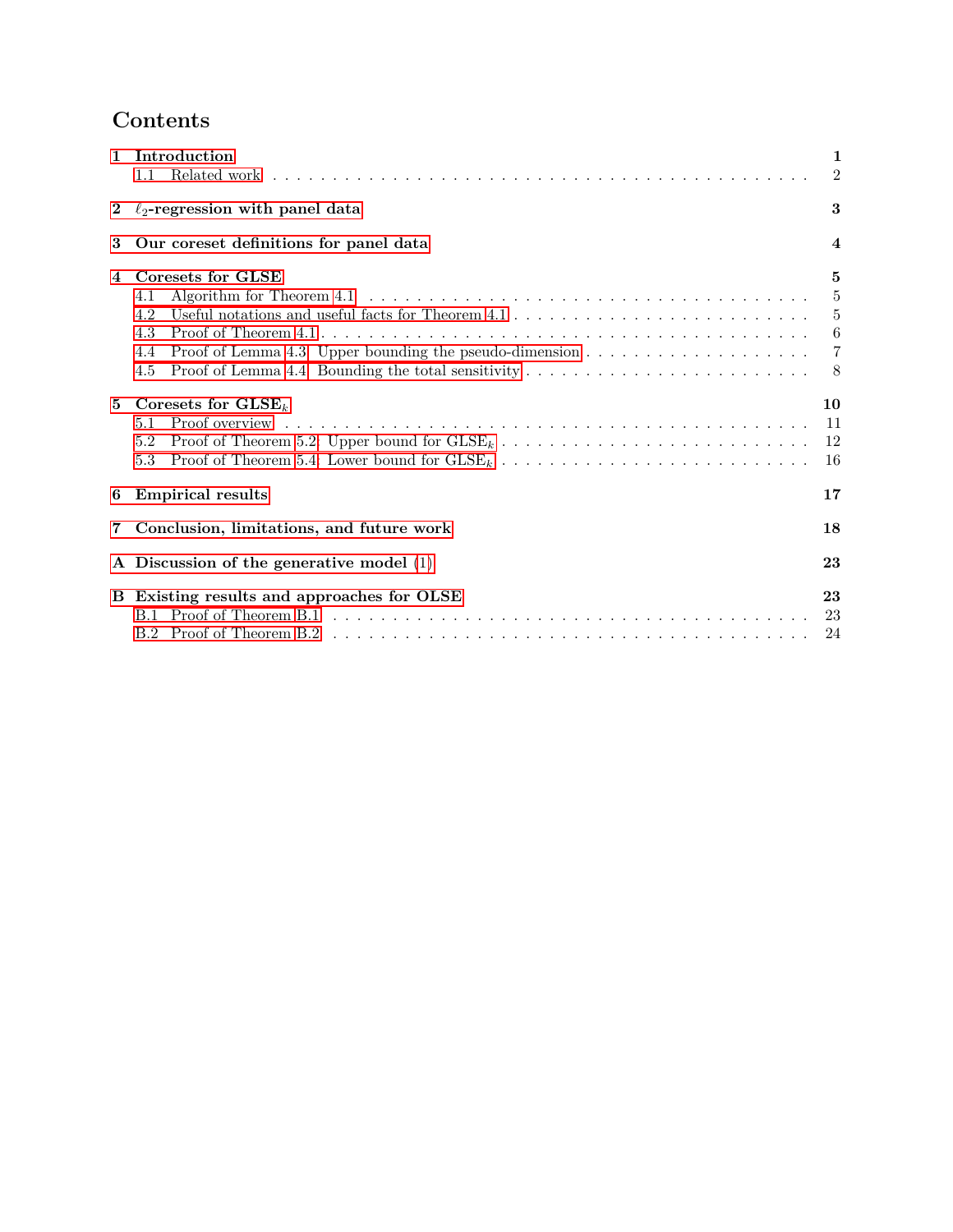### <span id="page-4-0"></span>**1 Introduction**

Panel data, represented as  $X \in \mathbb{R}^{N \times T \times d}$  and  $Y \in \mathbb{R}^{N \times T}$  where *N* is the number of entities/individuals, *T* is the number of time periods and *d* is the number of features is widely used in statistics and applied machine learning. Such data track features of a cross-section of entities (e.g., customers) longitudinally over time. Such data are widely preferred in supervised machine learning for more accurate prediction and unbiased inference of relationships between variables relative to cross-sectional data (where each entity is observed only once) [\[28,](#page-24-0) [6\]](#page-23-0).

The most common method for inferring relationships between variables using observational data involves solving regression problems on panel data. The main difference between regression on panel data when compared to cross-sectional data is that there may exist correlations within observations associated with entities over time periods. Consequently, the regression problem for panel data is the following optimization problem over regression variables  $\beta \in \mathbb{R}^d$  and the covariance matrix  $\Omega$  that is induced by the abovementioned correlations:  $\min_{\beta \in \mathbb{R}^d, \Omega \in \mathbb{R}^{T \times T}} \sum_{i \in [N]} (y_i - X_i \beta)^{\top} \Omega^{-1} (y_i - X_i \beta)$ . Here  $X_i \in \mathbb{R}^{T \times d}$  denotes the observation matrix of entity *i* whose *t*-th row is  $\dot{x}_{it}$  and  $\Omega$  is constrained to have largest eigenvalue at most 1 where  $\Omega_{tt}$ represents the correlation between time periods  $t$  and  $t'$ . This regression model is motivated by the random effects model (Eq. [\(1\)](#page-6-1) and Appendix [A\)](#page-26-0), common in the panel data literature [\[27,](#page-24-1) [24,](#page-24-2) [23\]](#page-24-3). A common way to define the correlation between observations is an autocorrelation structure AR(*q*) [\[25,](#page-24-4) [35\]](#page-24-5) whose covariance matrix  $\Omega$  is induced by a vector  $\rho \in \mathbb{R}^q$  (integer  $q \ge 1$ ). This type of correlation results in the generalized least-squares estimator (GLSE), where the parameter space is  $\mathcal{P} = R^{d+q}$ .

As the ability to track entities on various features in real-time has grown, panel datasets have grown massively in size. However, the size of these datasets limits the ability to apply standard learning algorithms due to space and time constraints. Further, organizations owning data may want to share only a subset of data with others seeking to gain insights to mitigate privacy or intellectual property related risks. Hence, a question arises: *can we construct a smaller subset of the panel data on which we can solve the regression problems with performance guarantees that are close enough to those obtained when working with the complete dataset?*

One approach to this problem is to appeal to the theory of "coresets." Coresets, proposed in [\[1\]](#page-23-1), are weighted subsets of the data that allow for fast approximate inference for a large dataset by solving the problem on the smaller coreset. Coresets have been developed for a variety of unsupervised and supervised learning problems; for a survey, see [\[43\]](#page-25-0). But, thus, far coresets have been developed only for  $\ell_2$ -regression cross-sectional data  $[18, 36, 8, 15, 33]$  $[18, 36, 8, 15, 33]$  $[18, 36, 8, 15, 33]$  $[18, 36, 8, 15, 33]$  $[18, 36, 8, 15, 33]$  $[18, 36, 8, 15, 33]$  $[18, 36, 8, 15, 33]$  $[18, 36, 8, 15, 33]$  $[18, 36, 8, 15, 33]$ ; no coresets have been developed for regressions on panel data – an important limitation, given their widespread use and advantages.

Roughly, a coreset for cross-sectional data is a weighted subset of observations associated with entities that approximates the regression objective for every possible choice of regression parameters. An idea, thus, is to construct a coreset for each time period (cross-section) and output their union as a coreset for panel data. However, this union contains at least *T* observations which is undesirable since *T* can be large. Further, due to the covariance matrix  $\Omega$ , it is not obvious how to use this union to approximately compute regression objectives. With panel data, one needs to consider both how to sample entities, and within each entity how to sample observations across time. Moreover, we also need to define how to compute regression objectives on such a coreset consisting of entity-time pairs.

**Our contributions.** We initiate the study of coresets for versions of  $\ell_2$ -regression with panel data, including the ordinary least-squares estimator (OLSE; Definition [2.2\)](#page-6-3), the generalized least-squares estimator (GLSE; Definition [2.3\)](#page-6-4), and a clustering extension of  $G \text{LSE}$  ( $G \text{LSE}_k$ ; Definition [2.4\)](#page-6-5) in which all entities are partitioned into *k* clusters and each cluster shares the same regression parameters.

Overall, we formulate the definitions of coresets and propose efficient construction of *ε*-coresets of sizes independent of *N* and *T*. Our key contributions are:

- 1. We give a novel formulation of coresets for GLSE (Definition [3.3\)](#page-7-1) and GLSE*<sup>k</sup>* (Definition [3.4\)](#page-8-4). We represent the regression objective of GLSE as the sum of *NT* sub-functions w.r.t. entity-time pairs, which enables us to define coresets similar to the case of cross-sectional data. For  $G \text{LSE}_k$ , the regression objective cannot be similarly decomposed due to the min operations in Definition [2.4.](#page-6-5) To deal with this issue, we define the regression objective on a coreset *S* by including min operations.
- 2. Our coreset for OLSE is of size  $O(\min{\{\varepsilon^{-2}d, d^2\}})$  (Theorems [B.1](#page-6-2) and [B.2\)](#page-6-3), based on a reduction to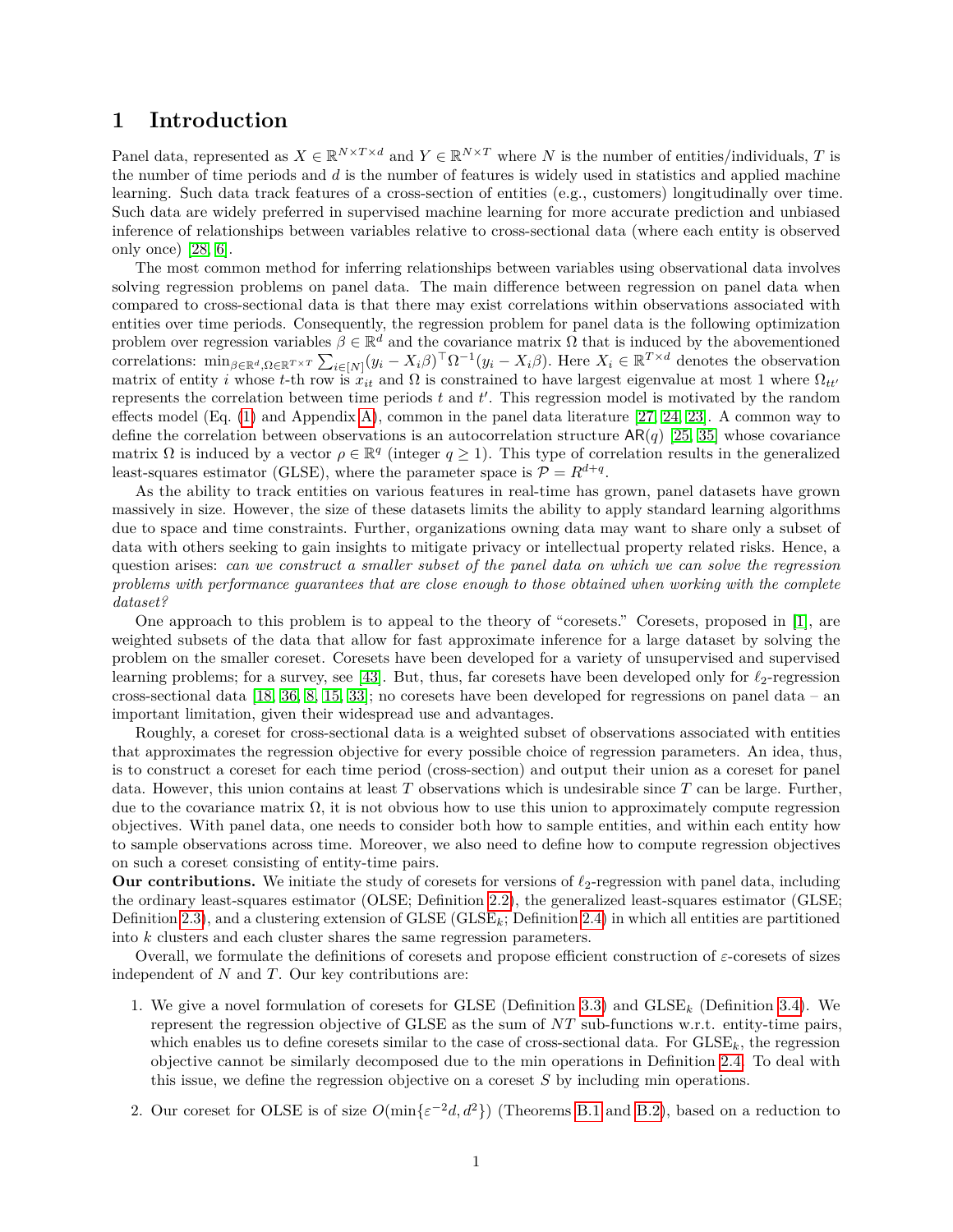coreset for  $\ell_2$ -regression with cross-sectional data.

- 3. Our coreset for GLSE consists of at most  $\tilde{O}(\varepsilon^{-2} \max\{q^4 d^2, q^3 d^3\})$  points (Theorem [4.1\)](#page-8-2), independent of *N* and *T* as desired.
- 4. Our coreset for GLSE*<sup>k</sup>* is of size poly(*M, k, q, d,* 1*/ε*) (Theorem [5.2\)](#page-13-1) where *M* upper bounds the gap between the maximum individual regression objective of OLSE and the minimum one (Definition [5.1\)](#page-13-2). We provide a matching lower bound  $\Omega(N)$  (Theorem [5.4\)](#page-14-1) for  $k, q, d \leq 2$ , indicating that the coreset size should contain additional factors than  $k, q, d, 1/\varepsilon$ , justifying the *M*-bounded assumption.

Our coresets for GLSE/GLSE*<sup>k</sup>* leverage the Feldman-Langberg (FL) framework [\[21\]](#page-24-9) (Algorithms [1](#page-9-3) and [2\)](#page-14-2). The  $\rho$  variables make the objective function of GLSE non-convex in contrast to the cross-sectional data setting where objective functions are convex. Thus, bounding the "sensitivity" (Lemma [4.4\)](#page-9-2) of each entity-time pair for GLSE, which is a key step in coreset construction using the FL framework, becomes significantly difficult. We handle this by upper-bounding the maximum effect of  $\rho$ , based on the observation that the gap between the regression objectives of GLSE and OLSE with respect to the same  $\beta \in \mathbb{R}^d$  is always constant, which enables us to reduce the problem to the cross-sectional setting. For  $GLES_{k}$ , a key difficulty is that the clustering centers are *subspaces* induced by regression vectors, instead of *points* as in Gaussian mixture models or *k*-means. Hence, it is unclear how GLSE*<sup>k</sup>* can be reduced to projective clustering used in Gaussian mixture models; see [\[20\]](#page-24-10). To bypass this, we consider observation vectors of an individual as one entity and design a two-staged framework in which the first stage selects a subset of individuals that captures the min operations in the objective function and the second stage applies our coreset construction for GLSE on each selected individuals. As in the case of GLSE, bounding the "sensitivity" (Lemma [5.8\)](#page-17-0) of each entity for  $G \text{LSE}_k$  is a key step at the first stage. Towards this, we relate the total sensitivity of entities to a certain "flexibility" (Lemma [5.7\)](#page-16-0) of each individual regression objective which is, in turn, shown to be controlled by the *M*-bounded assumption (Definition [5.1\)](#page-13-2).

We implement our GLSE coreset construction algorithm and test it on synthetic and real-world datasets while varying *ε*. Our coresets perform well relative to uniform samples on multiple datasets with different generative distributions. Importanty, the relative performance is robust and better on datasets with outliers. The maximum empirical error of our coresets is always below the guaranteed  $\varepsilon$  unlike with uniform samples. Further, for comparable levels of empircal error, our coresets perform much better than uniform sampling in terms of sample size and coreset construction speed.

#### <span id="page-5-0"></span>**1.1 Related work**

With panel data, depending on different generative models, there exist several ways to define  $\ell_2$ -regression [\[27,](#page-24-1) [24,](#page-24-2) [23\]](#page-24-3), including the pooled model, the fixed effects model, the random effects model, and the random parameters model. In this paper, we consider the random effects model (Equation [\(1\)](#page-6-1)) since the number of parameters is independent of *N* and *T* (see Section [A](#page-26-0) for more discussion).

For cross-sectional data, there is more than a decade of extensive work on coresets for regression; e.g.,  $\ell_2$ -regression [\[18,](#page-24-6) [36,](#page-24-7) [8,](#page-23-2) [15,](#page-23-3) [33\]](#page-24-8),  $\ell_1$ -regression [\[11,](#page-23-4) [47,](#page-25-1) [12\]](#page-23-5), generalized linear models [\[31,](#page-24-11) [40\]](#page-25-2) and logistic regression  $[44, 31, 42, 49]$  $[44, 31, 42, 49]$  $[44, 31, 42, 49]$  $[44, 31, 42, 49]$  $[44, 31, 42, 49]$  $[44, 31, 42, 49]$  $[44, 31, 42, 49]$ . The most relevant for our paper is  $\ell_2$ -regression (least-squares regression), which admits an *ε*-coreset of size  $O(d/\varepsilon^2)$  [\[8\]](#page-23-2) and an accurate coreset of size  $O(d^2)$  [\[33\]](#page-24-8).

With cross-sectional data, coresets have been developed for a large family of problems in machine learning and statistics, including clustering [\[21,](#page-24-9) [22,](#page-24-12) [30\]](#page-24-13), mixture model [\[37\]](#page-25-6), low rank approximation [\[16\]](#page-23-6), kernel regression [\[53\]](#page-25-7) and logistic regression [\[42\]](#page-25-4). We refer interested readers to recent surveys [\[41,](#page-25-8) [19\]](#page-24-14). It is interesting to investigate whether these results can be generalized to panel data.

There exist other variants of regression sketches beyond coreset, including weighted low rank approximation [\[13\]](#page-23-7), row sampling [\[17\]](#page-23-8), and subspace embedding [\[47,](#page-25-1) [39\]](#page-25-9). These methods mainly focus on the cross-sectional setting. It is interesting to investigate whether they can be adapted to the panel data setting that with an additional covariance matrix.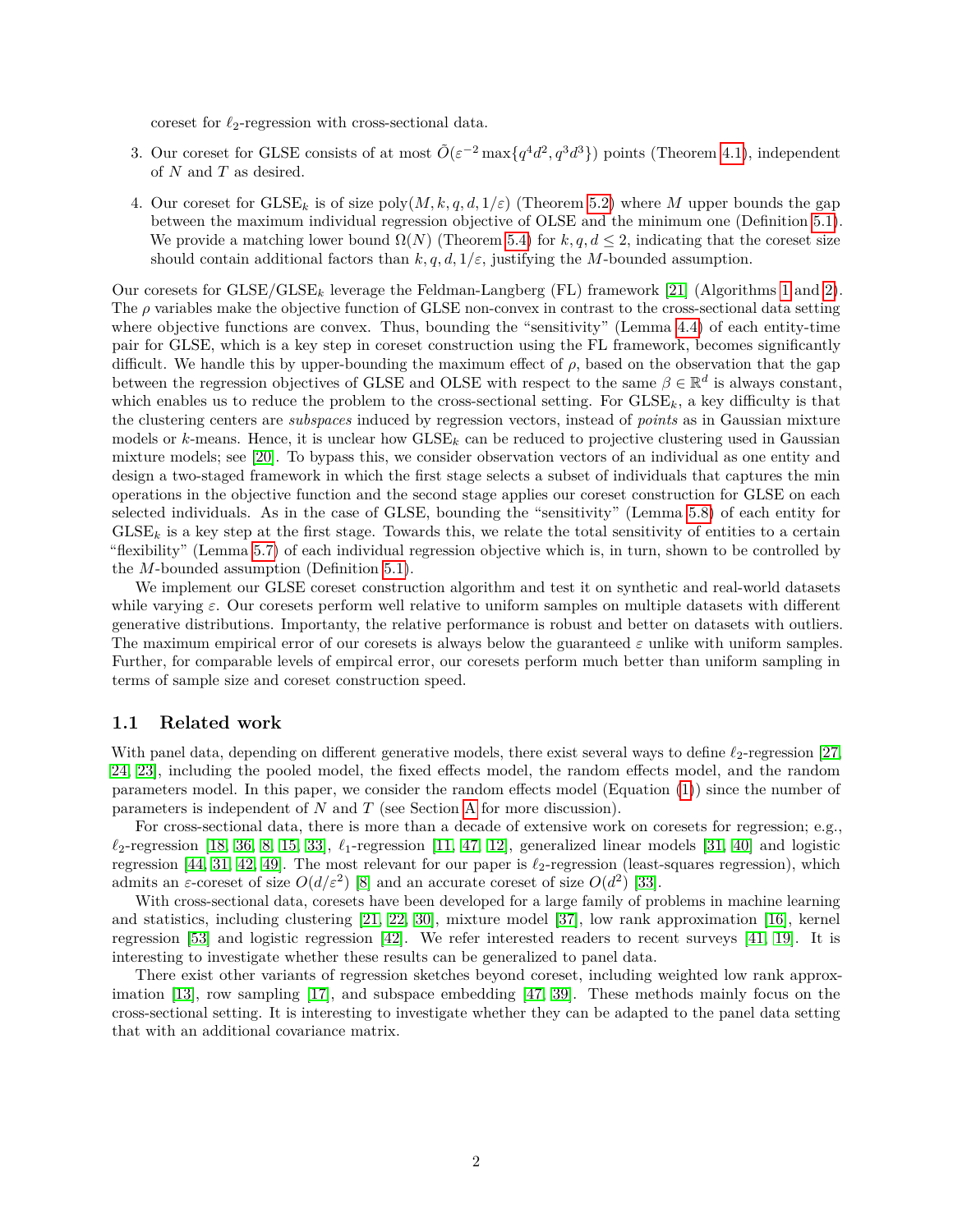## <span id="page-6-0"></span>**2** *`*2**-regression with panel data**

We consider the following generative model of  $\ell_2$ -regression: for  $(i, t) \in [N] \times [T]$ ,

<span id="page-6-1"></span>
$$
y_{it} = x_{it}^{\top} \beta_i + e_{it}, \tag{1}
$$

where  $\beta_i \in \mathbb{R}^d$  and  $e_{it} \in \mathbb{R}$  is the error term drawn from a normal distribution. Sometimes, we may include an additional entity or individual specified effect  $\alpha_i \in \mathbb{R}$  so that the outcome can be represented by  $y_{it} = x_{it}^{\top} \beta_i + \alpha_i + e_{it}$ . This is equivalent to Equation [\(1\)](#page-6-1) by appending an additional constant feature to each observation *xit*.

<span id="page-6-2"></span>**Remark 2.1** *Sometimes, we may not observe individuals for all time periods, i.e., some observation vectors xit and their corresponding outcomes yit are missing. One way to handle this is to regard those missing individual-time pairs as*  $(x_{it}, y_{it}) = (0, 0)$ *. Then, for any vector*  $\beta \in \mathbb{R}^d$ *, we have*  $y_{it} - x_{it}^{\top} \beta = 0$  *for each missing individual-time pairs.*

As in the case of cross-sectional data, we assume there is no correlation between individuals. Using this assumption, the  $\ell_2$ -regression function can be represented as follows: for any regression parameters  $\zeta \in \mathcal{P}$  (P is the parameter space),  $\psi(\zeta) = \sum_{i \in [N]} \psi_i(\zeta)$ , where  $\psi_i$  is the individual regression function. Depending on whether there is correlation within individuals and whether  $\beta_i$  is unique, there are several variants of  $\psi_i$ . The simplest setting is when all  $\beta_i$ s are the same, say  $\beta_i = \beta$ , and there is no correlation within individuals. This setting results in the ordinary least-squares estimator (OLSE); summarized in the following definition.

<span id="page-6-3"></span>**Definition 2.2 (Ordinary least-squares estimator (OLSE))** *For an ordinary least-squares estimator (OLSE), the parameter space is*  $\mathbb{R}^d$  *and for any*  $\beta \in \mathbb{R}^d$  *the individual objective function is* 

$$
\psi_i^{(O)}(\beta) := \sum_{t \in [T]} \psi_{it}^{(O)}(\beta) = \sum_{t \in [T]} (y_{it} - x_{it}^{\top}\beta)^2.
$$

Consider the case when  $\beta_i$  are the same but there may be correlations between time periods within individuals. A common way to define the correlation is called autocorrelation  $AR(q)$  [\[25,](#page-24-4) [35\]](#page-24-5), in which there exists  $\rho \in B^q$ , where  $q \ge 1$  is an integer and  $B^q = \{x \in \mathbb{R}^q : ||x||_2 < 1\}$ , such that

<span id="page-6-6"></span>
$$
e_{it} = \sum_{a=1}^{\min\{t-1,q\}} \rho_a e_{i,t-a} + N(0,1). \tag{2}
$$

This autocorrelation results in the generalized least-squares estimator (GLSE).

<span id="page-6-4"></span>**Definition 2.3 (Generalized least-squares estimator (GLSE))** *For a generalized least-squares estimator (GLSE)* with  $AR(q)$  *(integer*  $q \ge 1$ *), the parameter space is*  $\mathbb{R}^d \times B^q$  *and for any*  $\zeta = (\beta, \rho) \in \mathbb{R}^d \times B^q$  *the individual objective function is*  $\psi_i^{(G,q)}(\zeta) := \sum_{t \in [T]} \psi_{it}^{(G,q)}(\zeta)$  *equal to* 

$$
(1 - \|\rho\|_2^2)(y_{i1} - x_{i1}^\top \beta)^2 + \sum_{t=2}^T \left( (y_{it} - x_{it}^\top \beta) - \sum_{j=1}^{\min\{t-1, q\}} \rho_j(y_{i,t-j} - x_{i,t-j}^\top \beta) \right)^2.
$$

The main difference from OLSE is that a sub-function  $\psi_{it}^{(G,q)}$  is not only determined by a single observation  $(x_{it}, y_{it})$ ; instead, the objective of  $\psi_{it}^{(G,q)}$  may be decided by up to  $q + 1$  contiguous observations  $(x_{i, \max\{1, t-q\}}, y_{i, \max\{1, t-q\}}), \ldots, (x_{it}, y_{it}).$ 

Motivated by *k*-means clustering [\[48\]](#page-25-10), we also consider a generalized setting of GLSE, called GLSE*<sup>k</sup>* (*k* ≥ 1 is an integer), in which all individuals are partitioned into *k* clusters and each cluster corresponds to the same regression parameters with respect to some GLSE.

<span id="page-6-5"></span>**Definition 2.4 (GLSE<sub>***k***</sub>: an extention of GLSE)** Let  $k, q \geq 1$  be integers. For a GLSE<sub>*k*</sub>, the parameter space is  $(\mathbb{R}^d \times B^q)^k$  and for any  $\zeta = (\beta^{(1)}, \ldots, \beta^{(k)}, \rho^{(1)}, \ldots, \rho^{(k)}) \in (\mathbb{R}^d \times B^q)^k$  the individual objective *function is*  $\psi_i^{(G,q,k)}(\zeta) := \min_{l \in [k]} \psi_i^{(G,q)}(\beta^{(l)}, \rho^{(l)})$ .

GLSE*<sup>k</sup>* is a basic problem with applications in many real-world fields; as accounting for *unobserved heterogeneity* in panel regressions is critical for unbiased estimates [\[3,](#page-23-9) [26\]](#page-24-15). Note that each individual selects regression parameters  $(\beta^{(l)}, \rho^{(l)})$   $(l \in [k])$  that minimizes its individual regression objective for GLSE. Note that  $GLSE<sub>1</sub>$  is exactly GLSE. Also note that  $GLSE<sub>k</sub>$  can be regarded as a generalized version of clustered linear regression [\[4\]](#page-23-10), in which there is no correlation within individuals.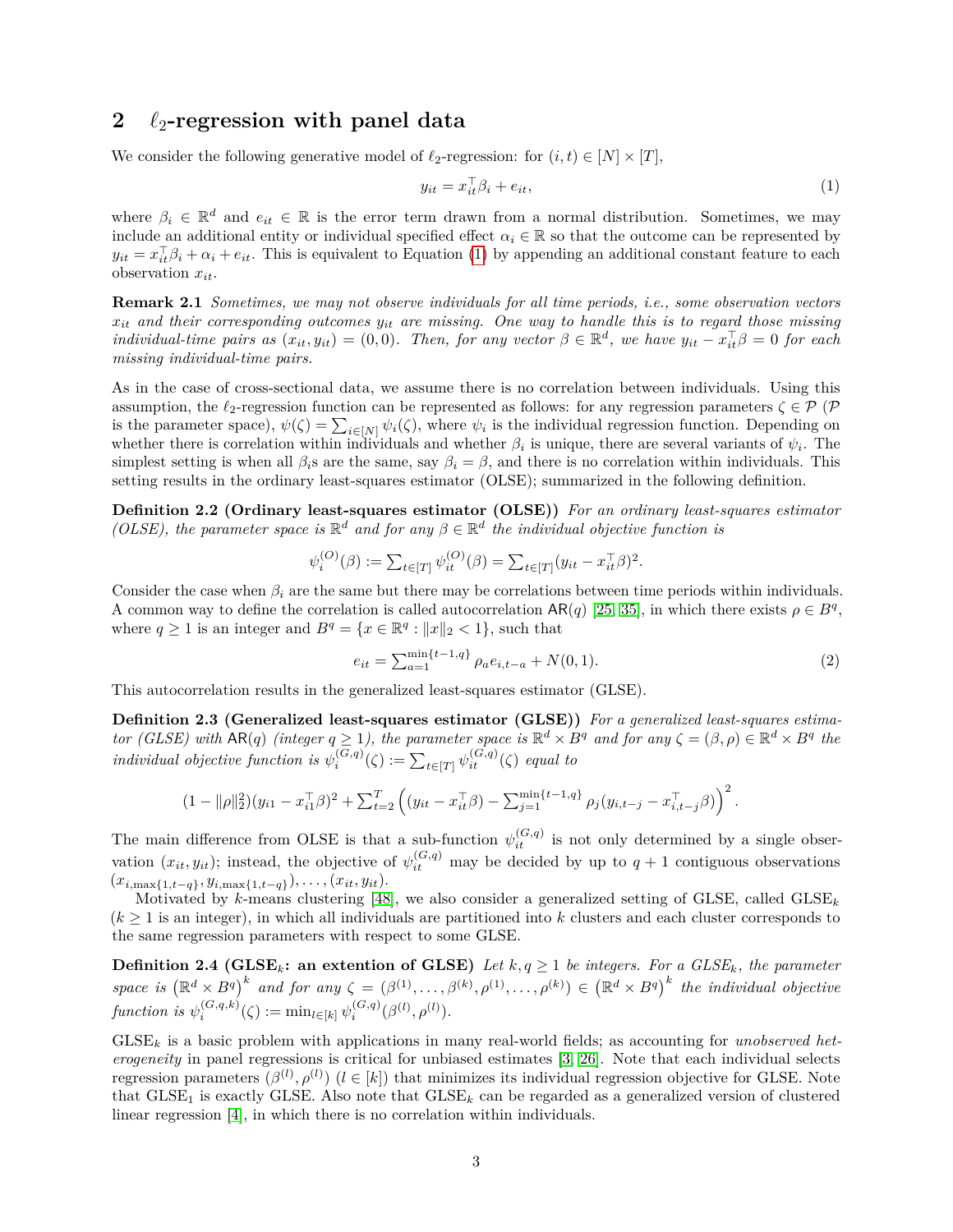## <span id="page-7-0"></span>**3 Our coreset definitions for panel data**

In this section, we show how to define coresets for regression on panel data, including OLSE and GLSE. Due to the additional autocorrelation parameters, it is not straightforward to define coresets for GLSE as in the cross-sectional setting. One way is to consider all observations of an individual as an indivisible group and select a collection of individuals as a coreset. However, this construction results in a coreset of size depending on *T*, which violates the expectation that the coreset size should be independent of *N* and *T*. To avoid a large coreset size, we introduce a generalized definition: coresets of a query space, which captures the coreset definition for OLSE and GLSE.

**Definition 3.1 (Query space [\[21,](#page-24-9) [9\]](#page-23-11))** Let X be a index set together with a weight function  $u : \mathcal{X} \to \mathbb{R}_{\geq 0}$ . *Let* P *be a set called queries, and*  $\psi_x : \mathcal{P} \to \mathbb{R}_{\geq 0}$  *be a given loss function w.r.t.*  $x \in \mathcal{X}$ *. The total cost of* X *with respect to a query*  $\zeta \in \mathcal{P}$  *is*  $\psi(\zeta) := \sum_{x \in \mathcal{X}} u(x) \cdot \psi_x(\zeta)$ . The tuple  $(\mathcal{X}, u, \mathcal{P}, \psi)$  *is called a query space. Specifically, if*  $u(x) = 1$  *for all*  $x \in \mathcal{X}$ *, we use*  $(\mathcal{X}, \mathcal{P}, \psi)$  *for simplicity.* 

Intuitively,  $\psi$  represents a linear combination of weighted functions indexed by  $\mathcal{X}$ , and  $\mathcal{P}$  represents the ground set of  $\psi$ . Due to the separability of  $\psi$ , we have the following coreset definition.

<span id="page-7-3"></span>**Definition 3.2 (Coresets of a query space [\[21,](#page-24-9) [9\]](#page-23-11))** Let  $(\mathcal{X}, u, \mathcal{P}, \psi)$  be a query space and  $\varepsilon \in (0, 1)$  be *an error parameter. An*  $\varepsilon$ -coreset of  $(X, u, \mathcal{P}, \psi)$  *is a weighted set*  $S \subseteq \mathcal{X}$  together with a weight function  $w : S \to \mathbb{R}_{\geq 0}$  *such that for any*  $\zeta \in \mathcal{P}$ ,  $\psi_S(\zeta) := \sum_{x \in S} w(x) \cdot \psi_x(\zeta) \in (1 \pm \varepsilon) \cdot \psi(\zeta)$ .

Here,  $\psi_S$  is a computation function over the coreset that is used to estimate the total cost of  $\mathcal{X}$ . By Definitions [2.2](#page-6-3) and [2.3,](#page-6-4) the regression objectives of OLSE and GLSE can be decomposed into *NT* subfunctions. Thus, we can apply the above definition to define coresets for OLSE and GLSE. Note that OLSE is a special case of GLSE for  $q = 0$ . Thus, we only need to provide the coreset definition for GLSE. We let  $u = 1$  and  $P = \mathbb{R}^d \times B^q$ . The index set of GLSE has the following form:

$$
Z^{(G,q)} = \left\{ z_{it} = \left( x_{i,\max\{1,t-q\}}, y_{i,\max\{1,t-q\}}, \ldots x_{it}, y_{it} \right) : (i,t) \in [N] \times [T] \right\},\
$$

where each element  $z_{it}$  consists of at most  $q + 1$  observations. Also, for every  $z_{it} \in Z^{(G,q)}$  and  $\zeta = (\beta, \rho) \in$ P, the cost function  $\psi_{it}$  is: if  $t = 1$ ,  $\psi_{it}^{(G,q)}(\zeta) = (1 - ||\rho||_2^2) \cdot (y_{i1} - x_{i1}^\top \beta)^2$ ; and if  $t \neq 1$ ,  $\psi_{it}^{(G,q)}(\zeta) =$  $\left((y_{it}-x_{it}^{\top}\beta)-\sum_{j=1}^{\min\{t-1,q\}}\rho_j(y_{i,t-j}-x_{i,t-j}^{\top}\beta)\right)^2$  $\left((y_{it}-x_{it}^{\top}\beta)-\sum_{j=1}^{\min\{t-1,q\}}\rho_j(y_{i,t-j}-x_{i,t-j}^{\top}\beta)\right)^2$  $\left((y_{it}-x_{it}^{\top}\beta)-\sum_{j=1}^{\min\{t-1,q\}}\rho_j(y_{i,t-j}-x_{i,t-j}^{\top}\beta)\right)^2$ . Thus,  $(Z^{(G,q)},\mathcal{P},\psi^{(G,q)})$  is a query space of GLSE.<sup>1</sup> Then by Definition [3.2,](#page-7-3) we have the following coreset definition for GLSE.

<span id="page-7-1"></span>**Definition 3.3 (Coresets for GLSE)** *Given a panel dataset*  $X \in \mathbb{R}^{N \times T \times d}$  and  $Y \in \mathbb{R}^{N \times T}$ , a constant  $\varepsilon \in (0,1)$ *, integer*  $q \geq 1$ *, and parameter space*  $P$ *, an*  $\varepsilon$ -coreset for GLSE is a weighted set  $S \subseteq [N] \times [T]$ *together with a weight function*  $w : S \to \mathbb{R}_{\geq 0}$  *such that for any*  $\zeta = (\beta, \rho) \in \mathcal{P}$ ,

$$
\psi_S^{(G,q)}(\zeta) := \sum_{(i,t) \in S} w(i,t) \cdot \psi_{it}^{(G,q)}(\zeta) \in (1 \pm \varepsilon) \cdot \psi^{(G,q)}(\zeta).
$$

The weighted set *S* is exactly an *ε*-coreset of the query space  $(Z^{(G,q)}, \mathcal{P}, \psi^{(G,q)})$ . Note that the number of points in this coreset *S* is at most  $(q + 1) \cdot |S|$ . Specifically, for OLSE, the parameter space is  $\mathbb{R}^d$  since  $q = 0$ , and the corresponding index set is  $Z^{(O)} = \{z_{it} = (x_{it}, y_{it}) : (i, t) \in [N] \times [T]\}$ . Consequently, the query space of OLSE is  $(Z^{(O)}, \mathbb{R}^d, \psi^{(O)})$ .

**Coresets for**  $\mathbf{GLSE}_k$  Due to the min operation in Definition [2.4,](#page-6-5) the objective function  $\psi^{(G,q,k)}$  can only be decomposed into sub-functions  $\psi_i^{(G,q,k)}$  instead of individual-time pairs. Then let  $u = 1$ ,  $\mathcal{P}^k = (\mathbb{R}^d \times B^q)^k$ , and  $Z^{(G,q,k)} = \{z_i = (x_{i1}, y_{i1}, \dots, x_{iT}, y_{iT}) : i \in [N]\}\.$  We can regard  $(Z^{(G,q,k)}, \mathcal{P}^k, \psi^{(G,q,k)})$  as a query space of GLSE<sub>k</sub>. By Definition [3.2,](#page-7-3) an *ε*-coreset of  $(Z^{(G,q,k)}, \mathcal{P}^k, \psi^{(G,q,k)})$  is a subset  $I_S \subseteq [N]$  together with a weight function  $w': I_S \to \mathbb{R}_{\geq 0}$  such that for any  $\zeta \in \mathcal{P}^k$ ,

$$
\sum_{i \in I_S} w'(i) \cdot \psi_i^{(G,q,k)}(\zeta) \in (1 \pm \varepsilon) \cdot \psi^{(G,q,k)}(\zeta). \tag{3}
$$

<span id="page-7-2"></span><sup>&</sup>lt;sup>1</sup>Here, we slightly abuse the notation by using  $\psi_{it}^{(G,q)}(\zeta)$  instead of  $\psi_{z_{it}}^{(G,q)}(\zeta)$ .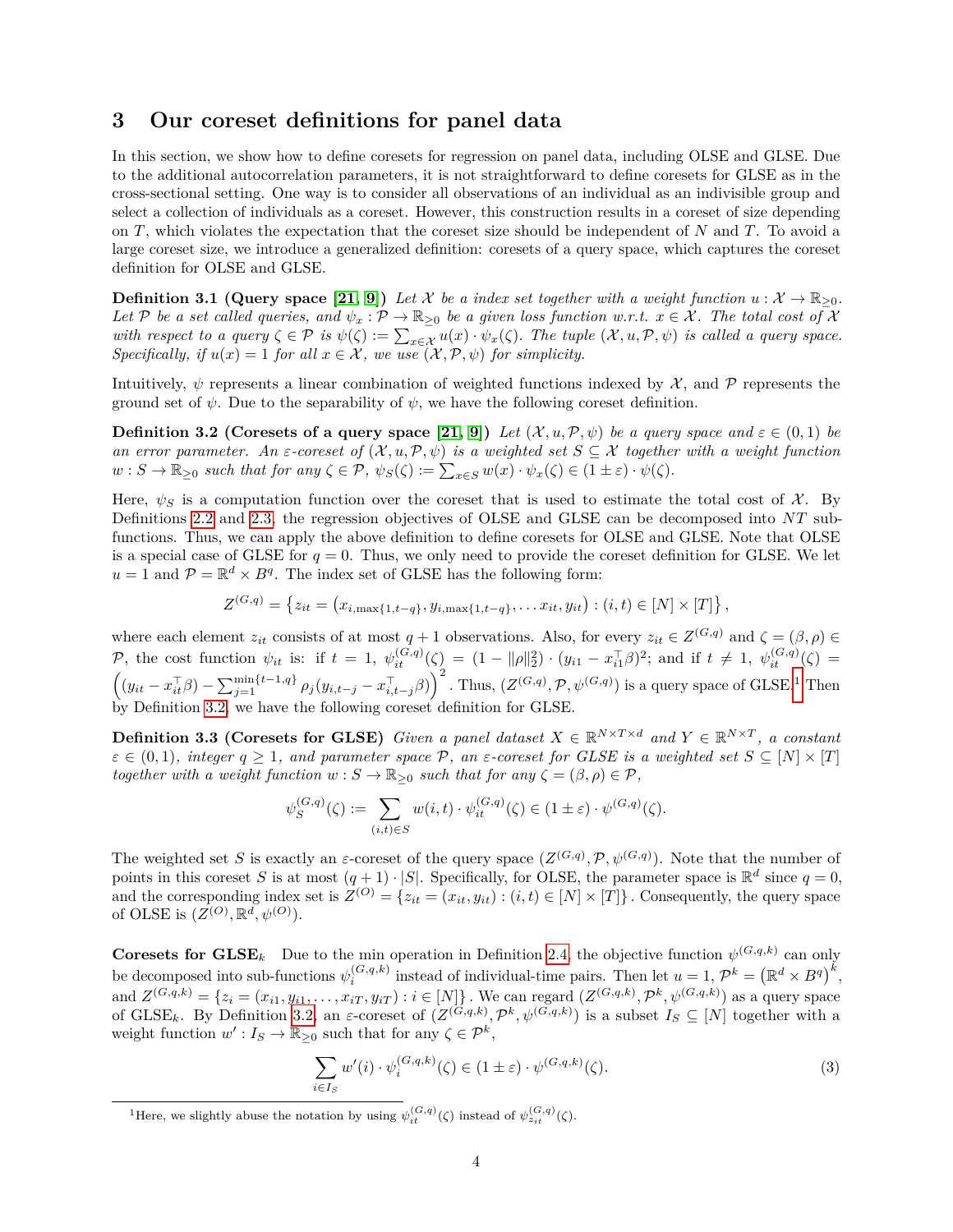However, each  $z_i \in Z^{(G,q,k)}$  consists of *T* observations, and hence, the number of points in this coreset *S* is  $T \cdot |S|$ . To avoid the size dependence of *T*, we propose a new coreset definition for  $G \text{LSE}_k$ . The intuition is to further select a subset of time periods to estimate  $\psi_i^{(G,q,k)}$ .

Given  $S \subseteq [N] \times [T]$ , we denote  $I_S := \{i \in [N] : \exists t \in [T], s.t., (i, t) \in S\}$  as the collection of individuals that appear in *S*. Moreover, for each  $i \in I_S$ , we denote  $J_{S,i} := \{t \in [T] : (i,t) \in S\}$  to be the collection of observations for individual *i* in *S*.

<span id="page-8-4"></span>**Definition 3.4 (Coresets for GLSE**<sub>k</sub>) *Given a panel dataset*  $X \in \mathbb{R}^{N \times T \times d}$  and  $Y \in \mathbb{R}^{N \times T}$ , constant  $\epsilon \in (0,1)$ , integer  $k, q \geq 1$ , and parameter space  $\mathcal{P}^k$ , an  $\epsilon$ -coreset for  $GLSE_k$  is a weighted set  $S \subseteq [N] \times [T]$  $\forall x \in \mathbb{R}^d, \forall y \in \mathbb{R}^d, \forall y \in \mathbb{R}^d, \forall z \in \mathbb{R}^d, \forall z \in \mathbb{R}^d, \forall z \in \mathbb{R}^d, \forall z \in \mathbb{R}^d, \forall z \in \mathbb{R}^d, \forall z \in \mathbb{R}^d, \forall z \in \mathbb{R}^d, \forall z \in \mathbb{R}^d, \forall z \in \mathbb{R}^d, \forall z \in \mathbb{R}^d, \forall z \in \mathbb{R}^d, \forall z \in \mathbb{R}^d, \forall z \in \mathbb{R$ 

$$
\psi^{(G,q,k)}_S(\zeta) := \sum_{i \in I_S} \min_{l \in [k]} \sum_{t \in J_{S,i}} w(i,t) \cdot \psi^{(G,q)}_{it}(\beta^{(l)}, \rho^{(l)}) \in (1 \pm \varepsilon) \cdot \psi^{(G,q,k)}(\zeta).
$$

The key is to incorporate min operations in the computation function  $\psi_S^{(G,q,k)}$  $S^{(G,q,\kappa)}$  over the coreset. Similar to GLSE, the number of points in such a coreset *S* is at most  $(q + 1) \cdot |S|$ .

## <span id="page-8-0"></span>**4 Coresets for GLSE**

In this section, we show how to construct coresets for GLSE. We let the parameter space be  $\mathcal{P}_{\lambda} = \mathbb{R}^d \times B_{1-\lambda}^q$ for some constant  $\lambda \in (0,1)$  where  $B_{1-\lambda}^q = \{ \rho \in \mathbb{R}^q : ||\rho||_2^2 \leq 1 - \lambda \}.$  The assumption of the parameter space  $B_{1-\lambda}^q$  for *ρ* is based on the fact that  $\|\rho\|_2^2 < 1$  ( $\lambda \to 0$ ) is a stationary condition for AR(*q*) [\[35\]](#page-24-5).

<span id="page-8-2"></span>**Theorem 4.1 (Coresets for GLSE)** *There exists a randomized algorithm that, for a given panel dataset*  $X \in \mathbb{R}^{N \times T \times d}$  and  $Y \in \mathbb{R}^{N \times T}$ , constants  $\varepsilon, \delta, \lambda \in (0, 1)$  and integer  $q \geq 1$ , with probability at least  $1 - \delta$ , *constructs an ε-coreset for GLSE of size*

$$
O\left(\varepsilon^{-2}\lambda^{-1}qd\left(\max\left\{q^2d, qd^2\right\}\cdot\log\frac{d}{\lambda}+\log\frac{1}{\delta}\right)\right)
$$

and runs in time  $O(NTq + NTd^2)$ .

Note that the coreset in the above theorem contains at most  $(q + 1)$  $O\left(\varepsilon^{-2}\lambda^{-1}qd\left(\max\left\{q^2d, qd^2\right\}\right) \cdot \log\frac{d}{\lambda} + \log\frac{1}{\delta}\right)\right)$  points  $(x_{it}, y_{it})$ , which is independent of both *N* and *T*. Also note that if both  $\lambda$  and  $\delta$  are away from 0, e.g.,  $\lambda = \delta = 0.1$  the number of points in the coreset can be further simplified:  $O\left(\varepsilon^{-2} \max\left\{q^4 d^2, q^3 d^3\right\} \cdot \log d\right) = \text{poly}(q, d, 1/\varepsilon).$ 

#### <span id="page-8-1"></span>**4.1 Algorithm for Theorem [4.1](#page-8-2)**

We summarize the algorithm of Theorem [4.1](#page-8-2) in Algorithm [1,](#page-9-3) which takes a panel dataset  $(X, Y)$  as input and outputs a coreset *S* of individual-time pairs. The main idea is to use importance sampling (Lines 6-7) leveraging the Feldman-Langberg (FL) framework [\[21,](#page-24-9) [9\]](#page-23-11). The key new step appears in Line 5, which computes a sensitivity function *s* for GLSE that defines the sampling distribution. Also note that the construction of *s* is based on another function  $s^{(O)}$  (Line 4), which is actually a sensitivity function for OLSE that has been studied in the literature [\[8\]](#page-23-2).

#### <span id="page-8-3"></span>**4.2 Useful notations and useful facts for Theorem [4.1](#page-8-2)**

Feldman and Langberg [\[21\]](#page-24-9) show how to construct coresets by importance sampling and the coreset size has been improved by [\[9\]](#page-23-11).

<span id="page-8-5"></span>**Theorem 4.2 (FL framework [\[21,](#page-24-9) [9\]](#page-23-11))** Let  $\varepsilon, \delta \in (0,1)$ . Let dim be an upper bound of the pseudo*dimension.* Suppose  $s : [N] \times [T] \to \mathbb{R}_{\geq 0}$  *is a sensitivity function satisfying that for any*  $(i, t) \in [N] \times [T]$ ,  $s(i,t) \geq \sup_{\zeta \in \mathcal{P}_{\lambda}} \frac{\psi_{i,t}^{(G,q)}(\zeta)}{\psi(G,q)(\zeta)},$  and  $\mathcal{G} := \sum_{(i,t) \in [N] \times [T]} s(i,t)$ . Let  $S \subseteq \mathcal{X}$  be constructed by taking

 $O\left(\varepsilon^{-2}\mathcal{G}(\dim \cdot \log \mathcal{G} + \log(1/\delta))\right)$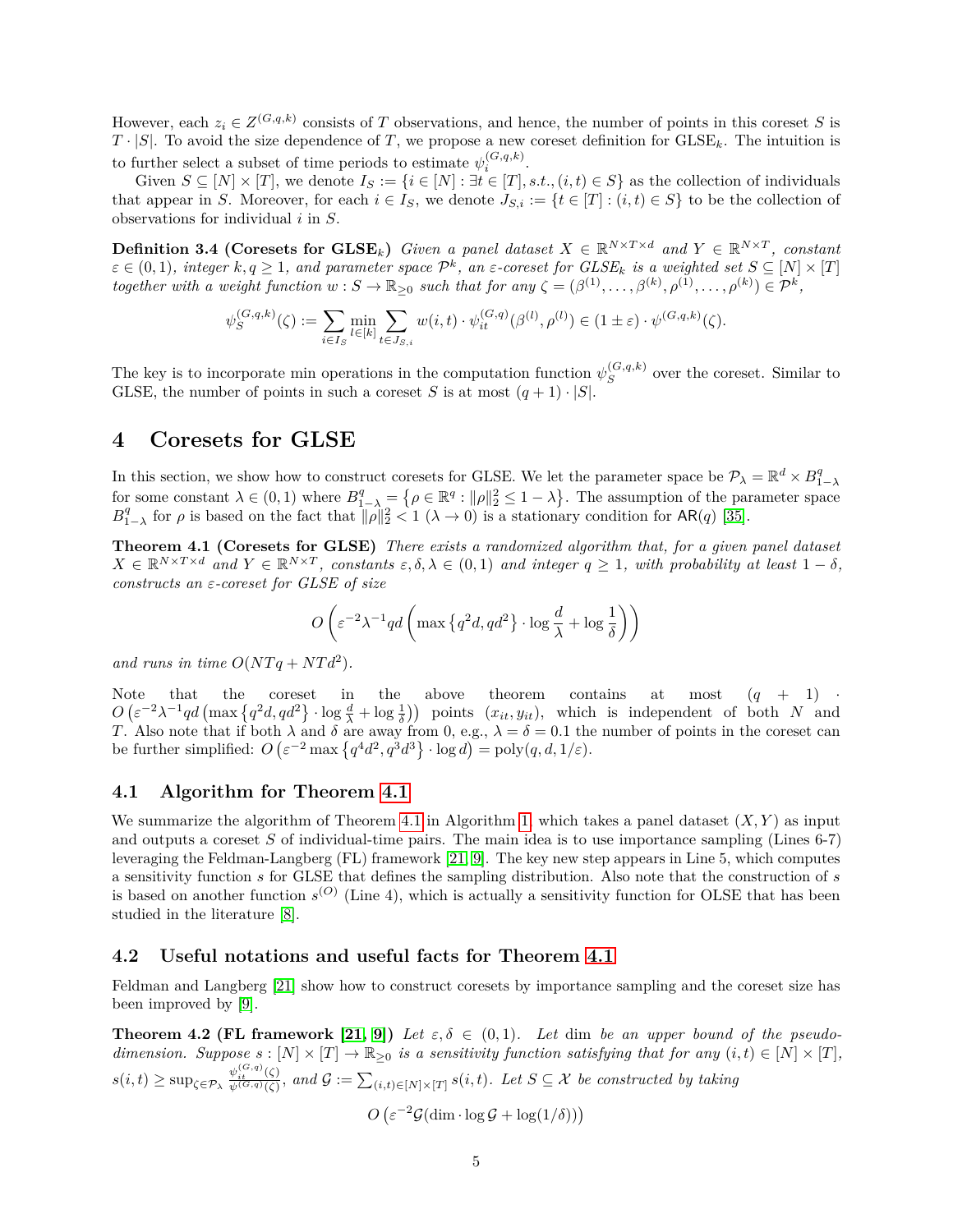**Algorithm 1: CGLSE**: Coreset construction of GLSE

<span id="page-9-3"></span>**Require:**  $X \in \mathbb{R}^{N \times T \times d}$ ,  $Y \in \mathbb{R}^{N \times T}$ , constant  $\varepsilon, \delta, \lambda \in (0, 1)$ , integer  $q \ge 1$  and parameter space  $\mathcal{P}_{\lambda}$ . **Ensure:** a subset  $S \subseteq [N] \times [T]$  together with a weight function  $w : S \to \mathbb{R}_{\geq 0}$ . 1:  $M \leftarrow O\left(\varepsilon^{-2}\lambda^{-1}qd\left(\max\left\{q^2d, qd^2\right\}\right) \cdot \log\frac{d}{\lambda} + \log\frac{1}{\delta}\right)\right).$ 2: Let  $Z \in \mathbb{R}^{NT \times (d+1)}$  be whose  $(iT - T + t)$ -th row is  $z_{it} = (x_{it}, y_{it}) \in \mathbb{R}^{d+1}$  for  $(i, t) \in [N] \times [T]$ . 3: Compute  $A \subseteq \mathbb{R}^{NT \times d'}$  whose columns form a unit basis of the column space of Z. 4: For each  $(i, t) \in [N] \times [T]$ ,  $s^{(O)}(i, t) \leftarrow ||A_{iT-T+t}||_2^2$ . 5: For each pair  $(i,t) \in [N] \times [T]$ ,  $s(i,t) \leftarrow \min\left\{1, 2\lambda^{-1}\left(s^{(O)}(i,t) + \sum_{j=1}^{\min\{t-1,q\}} s^{(O)}(i,t-j)\right)\right\}.$ 6: Pick a random sample  $S \subseteq [N] \times [T]$  of M pairs, where each  $(i, t) \in S$  is selected with probability  $\frac{s(i,t)}{\sum_{(i',t')\in[N]\times[T]}s(i',t')}$ 7: For each  $(i, t) \in S$ ,  $w(i, t) \leftarrow \frac{\sum_{(i', t') \in [N] \times [T]} s(i', t')}{M_{s} s(i, t)}$  $\frac{D \in [N] \times [T]}{M \cdot s(i,t)}$ . 8: Output (*S, w*).

*samples, where each sample*  $x \in \mathcal{X}$  *is selected with probability*  $\frac{s(x)}{g}$  *and has weight*  $w(x) := \frac{g}{|S| \cdot s(x)}$ . Then, *with probability at least*  $1 - \delta$ , *S is an*  $\epsilon$ -coreset for *GLSE*.

Here, the sensitivity function *s* measures the maximum influence for each  $x_{it} \in X$ .

Note that the above is an importance sampling framework that takes samples from a distribution proportional to sensitivities. The sample complexity is controlled by the total sensitivity  $\mathcal G$  and the pseudodimension dim. Hence, to apply the FL framework, we need to upper bound the pseudo-dimension and construct a sensitivity function.

#### <span id="page-9-0"></span>**4.3 Proof of Theorem [4.1](#page-8-2)**

Algorithm [1](#page-9-3) applies the FL framework (Feldman and Langberg [\[21\]](#page-24-9)) that constructs coresets by importance sampling and the coreset size has been improved by [\[9\]](#page-23-11). The key is to verify the "pseudo-dimension" (Lemma [4.3\)](#page-9-1) and "sensitivities" (Lemma [4.4\)](#page-9-2) separately; summarized as follows.

**Upper bounding the pseudo-dimension.** We have the following lemma that upper bounds the pseudodimension of  $(Z^{(G,q)}, \mathcal{P}_\lambda, \psi^{(G,q)})$ .

<span id="page-9-1"></span>**Lemma 4.3 (Pseudo-dimension of GLSE)** *The pseudo-dimension of any query space*  $(Z^{(G,q)}, u, \mathcal{P}_\lambda, \psi^{(G,q)})$  over weight functions  $u : [N] \times [T] \to \mathbb{R}_{\geq 0}$  is at most  $O((q+d)qd)$ .

The proof can be found in Section [4.4.](#page-10-0) The main idea is to apply the prior results [\[2,](#page-23-12) [52\]](#page-25-11) which shows that the pseudo-dimension is polynomially dependent on the number of regression parameters  $(q + d$  for GLSE) and the number of operations of individual regression objectives  $(O(qd))$  for GLSE). Consequently, we obtain the bound  $O((q+d)qd)$  in Lemma [4.3.](#page-9-1)

**Constructing a sensitivity function.** Next, we show that the function *s* constructed in Line 5 of Algorithm [1](#page-9-3) is indeed a sensitivity function of GLSE that measures the maximum influence for each  $x_{it} \in X$ ; summarized by the following lemma.

<span id="page-9-2"></span>**Lemma 4.4 (Total sensitivity of GLSE)** *Function*  $s : [N] \times [T] \to \mathbb{R}_{\geq 0}$  *of Algorithm* [1](#page-9-3) *satisfies that for*  $any (i,t) \in [N] \times [T], s(i,t) \ge \sup_{\zeta \in \mathcal{P}} \frac{\psi_{i,t}^{(G,q)}(\zeta)}{\psi(G,q)(\zeta)}$  and  $\mathcal{G} := \sum_{(i,t) \in [N] \times [T]} s(i,t) = O(\lambda^{-1}qd)$ . Moreover, the *construction time of function s is*  $O(NTq + NTd^2)$ *.* 

Intuitively, if the sensitivity  $s(i, t)$  is large, e.g., close to 1,  $\psi_{it}^{(G,q)}$  must contribute significantly to the objective with respect to some parameter  $\zeta \in \mathcal{P}_\lambda$ . The sampling ensures that we are likely to include such pair  $(i, t)$  in the coreset for estimating  $\psi(\zeta)$ . Due to the fact that the objective function of GLSE is non-convex which is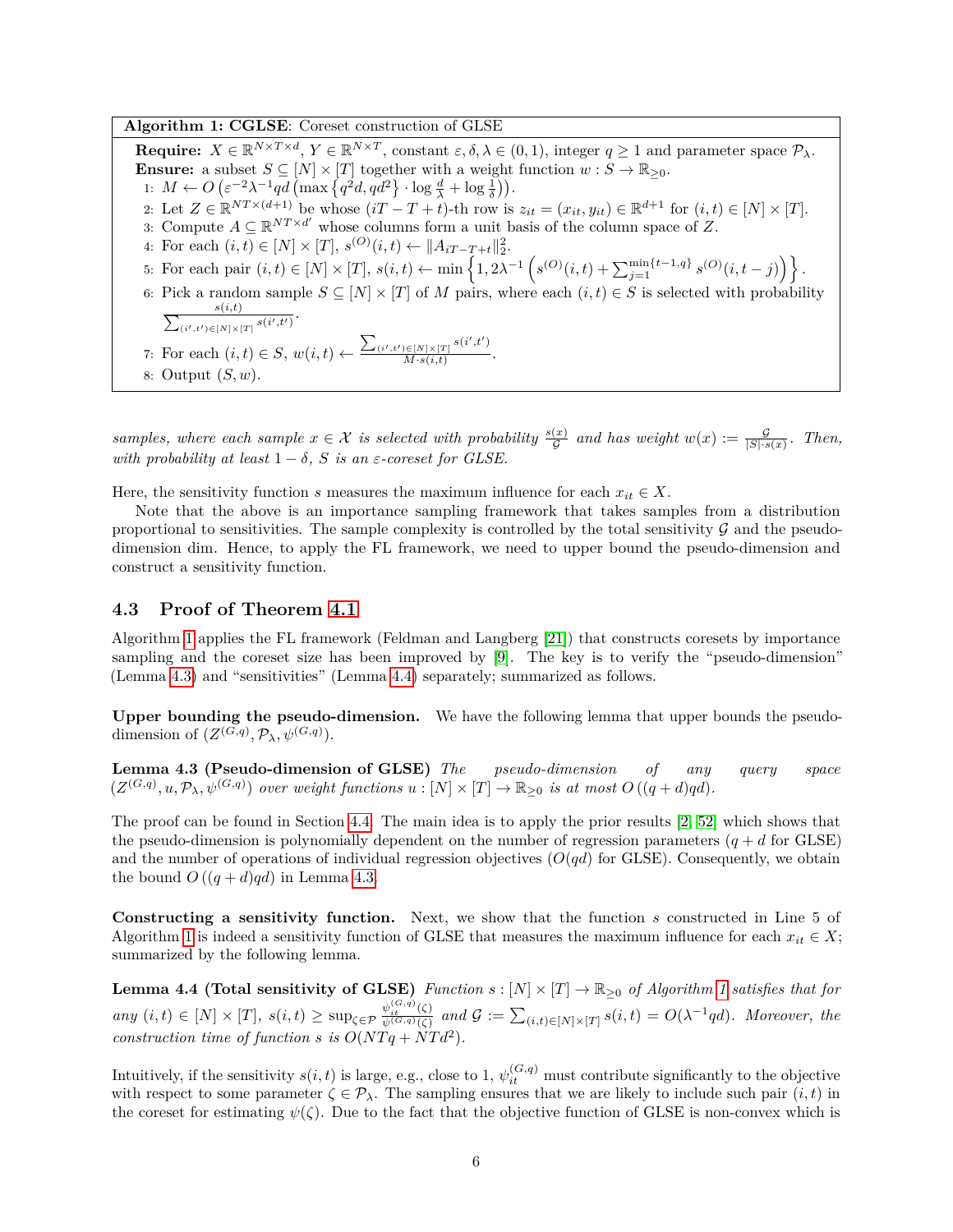different from OLSE, bounding the sensitivity of each individual-time pair for GLSE becomes significantly difficult. To handle this difficulty, we develop a reduction of sensitivities from GLSE to OLSE (Line 5 of Algorithm [1\)](#page-9-3), based on the relations between  $\psi^{(G,q)}$  and  $\psi^{(O)}$ , i.e., for any  $\zeta = (\beta, \rho) \in \mathcal{P}_\lambda$  we prove that  $\psi_i^{(G,q)}(\zeta) \geq \lambda \cdot \psi_i^{(O)}(\beta)$  and  $\psi_{it}^{(G,q)}(\zeta) \leq 2 \cdot \left(\psi_{it}^{(O)}(\beta) + \sum_{j=1}^{\min\{t-1,q\}} \psi_{i,t-j}^{(O)}(\beta)\right)$ . The first inequality follows from the fact that the smallest eigenvalue of  $\Omega_{\rho}^{-1}$  (the inverse covariance matrix induced by  $\rho$ ) is at least *λ*. The intuition of the second inequality is from the form of function  $ψ$ <sup>(*G,q*)</sup></sup>, which relates to min {*t, q* + 1} individual-time pairs, say  $(x_{i,\min\{1,t-q\}}, y_{i,\min\{1,t-q\}}), \ldots, (x_{it}, y_{it})$ . Combining these two inequalities, we obtain a relation between the sensitivity function *s* for GLSE and the sensitivity function *s* (*O*) for OLSE, based on the following observation: for any  $\zeta = (\beta, \rho) \in \mathcal{P}_{\lambda}$ ,

$$
\psi_{it}^{(G,q)}(\zeta) \leq \frac{2 \cdot \left(\psi_{it}^{(O)}(\beta) + \sum_{j=1}^{\min\{t-1,q\}} \psi_{i,t-j}^{(O)}(\beta)\right)}{\lambda \cdot \psi^{(O)}(\beta)}
$$
\n
$$
\leq 2\lambda^{-1} \cdot \left(s^{(O)}(i,t) + \sum_{j=1}^{\min\{t-1,q\}} s^{(O)}(i,t-j)\right)
$$
\n
$$
= s(i,t).
$$

which leads to the construction of *s* in Line 5 of Algorithm [1.](#page-9-3) Then it suffices to construct *s* (*O*) (Lines 2-4 of Algorithm [1\)](#page-9-3), which reduces to the cross-sectional data setting and has total sensitivity at most  $d+1$ (Lemma [4.7\)](#page-11-1). Consequently, we conclude that the total sensitivity G of GLSE is  $O(\lambda^{-1} q d)$  by the definition of *s*.

Now we are ready to prove Theorem [4.1.](#page-8-2)

**Proof:** [Proof of Theorem [4.1\]](#page-8-2) By Lemma [4.4,](#page-9-2) the total sensitivity  $\mathcal{G}$  is  $O(\lambda^{-1}qd)$ . By Lemma [4.3,](#page-9-1) we let  $\dim = O((q+d)qd)$ . Pluging the values of G and dim in the FL framework [\[21,](#page-24-9) [9\]](#page-23-11), we prove for the coreset size. For the running time, it costs  $O(NTq + NTd^2)$  time to compute the sensitivity function *s* by Lemma [4.4,](#page-9-2) and  $O(NTd)$  time to construct an  $\varepsilon$ -coreset. This completes the proof.

#### <span id="page-10-0"></span>**4.4 Proof of Lemma [4.3:](#page-9-1) Upper bounding the pseudo-dimension**

Our proof idea is similar to that in [\[37\]](#page-25-6). For preparation, we need the following lemma which is proposed to bound the pseudo-dimension of feed-forward neural networks.

<span id="page-10-1"></span>**Lemma 4.5 (Restatement of Theorem 8.14 of [\[2\]](#page-23-12))** Let  $(X, u, \mathcal{P}, f)$  be a given query space where  $f_x(\zeta) \in \{0,1\}$  *for any*  $x \in \mathcal{X}$  and  $\zeta \in \mathcal{P}$ , and  $\mathcal{P} \subseteq \mathbb{R}^m$ . Suppose that *f* can be computed by an algo*rithm that takes as input the pair*  $(x, \zeta) \in \mathcal{X} \times \mathcal{P}$  *and returns*  $f_x(\zeta)$  *after no more than l of the following operations:*

- *the arithmetic operations*  $+,-,\times$ *, and / on real numbers.*
- *jumps conditioned on*  $>,\geq,<,\leq,=$ *, and*  $\neq$  *comparisons of real numbers, and*
- $\bullet$  *output*  $0,1$ .

*Then the pseudo-dimension of*  $(X, u, P, f)$  *is at most*  $O(ml)$ *.* 

Note that the above lemma requires that the range of functions  $f_x$  is [0, 1]. We have the following lemma which can help extend this range to R.

<span id="page-10-2"></span>**Lemma 4.6 (Restatement of Lemma 4.1 of [\[52\]](#page-25-11))** Let  $(X, u, \mathcal{P}, f)$  be a given query space. Let  $g_x$ :  $\mathcal{P} \times \mathbb{R} \to \{0,1\}$  *be the indicator function satisfying that for any*  $x \in \mathcal{X}, \zeta \in \mathcal{P}$  and  $r \in \mathbb{R}$ ,

$$
g_x(\zeta,r) = I[u(x) \cdot f(x,\zeta) \ge r].
$$

*Then the pseudo-dimension of*  $(X, u, P, f)$  *is precisely the pseudo-dimension of the query space*  $(X, u, P \times \mathbb{R}, g_f)$ *.* 

Now we are ready to prove Lemma [4.3.](#page-9-1)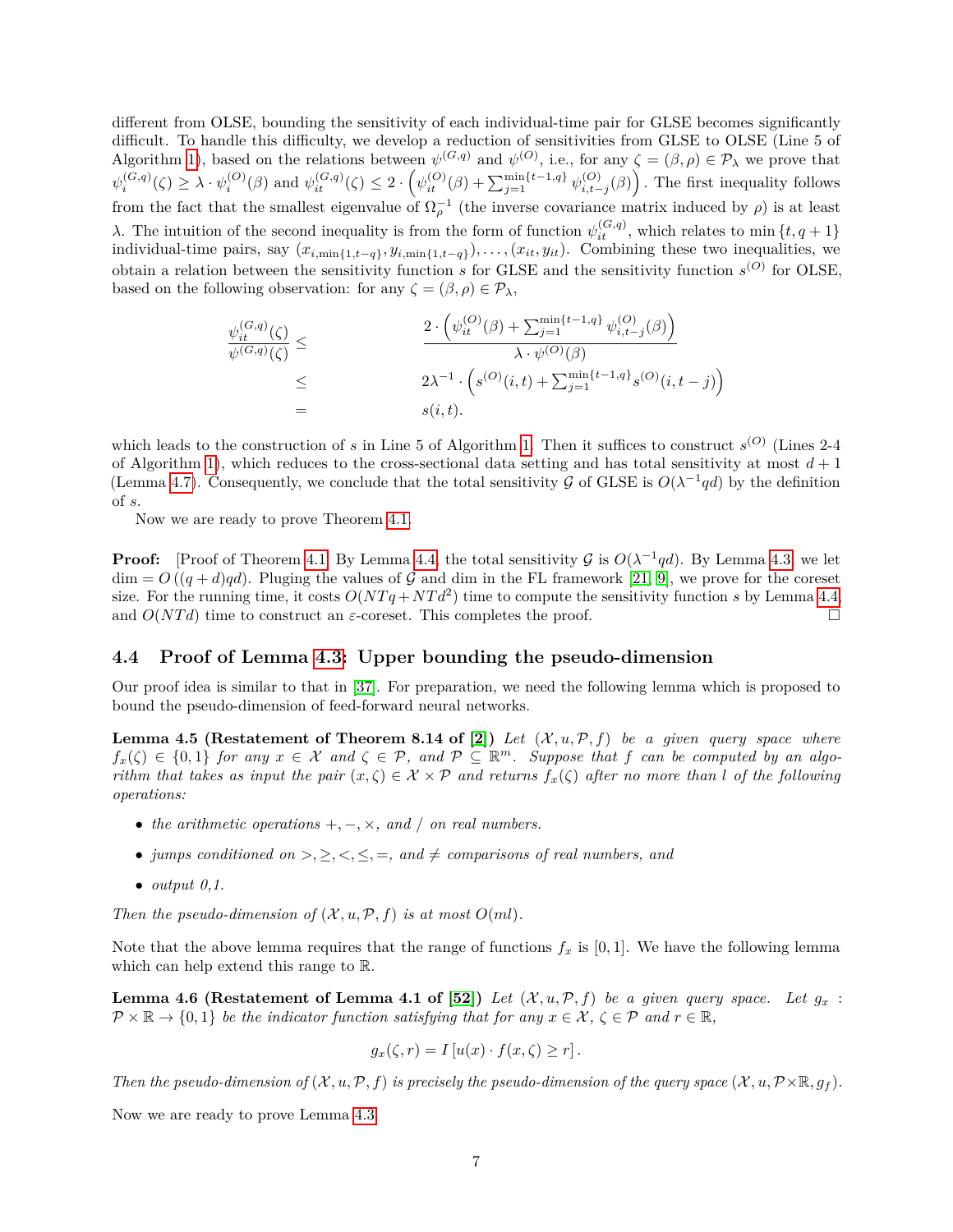**Proof:** [Proof of Lemma [4.3\]](#page-9-1) Fix a weight function  $u : [N] \times [T] \rightarrow \mathbb{R}_{\geq 0}$ . For every  $(i, t) \in [N] \times [T]$ , let  $g_{it}$ :  $\mathcal{P}_{\lambda} \times \mathbb{R}_{>0} \to \{0,1\}$  be the indicator function satisfying that for any  $\zeta \in \mathcal{P}_{\lambda}$  and  $r \in \mathbb{R}_{>0}$ ,

$$
g_{it}(\zeta,r) := I\left[u(i,t)\cdot \psi_{it}^{(G,q)}(\zeta) \geq r\right].
$$

We consider the query space  $(Z^{(G,q)}, u, \mathcal{P}_\lambda \times \mathbb{R}_{\geq 0}, g)$ . By the definition of  $\mathcal{P}_\lambda$ , the dimension of  $\mathcal{P}_\lambda \times \mathbb{R}_{\geq 0}$  is  $m = q + 1 + d$ . By the definition of  $\psi_{it}^{(G,q)}$ ,  $g_{it}$  can be calculated using  $l = O(qd)$  operations, including  $O(qd)$ arithmetic operations and a jump. Pluging the values of *m* and *l* in Lemma [4.5,](#page-10-1) the pseudo-dimension of  $(Z^{(G,q)}, u, \mathcal{P}_\lambda \times \mathbb{R}_{\geq 0}, g)$  is  $O((q + d)qd)$ . Then by Lemma [4.6,](#page-10-2) we complete the proof.

#### <span id="page-11-0"></span>**4.5 Proof of Lemma [4.4:](#page-9-2) Bounding the total sensitivity**

We prove Lemma [4.4](#page-9-2) by relating sensitivities between GLSE and OLSE. For preparation, we give the following lemma that upper bounds the total sensitivity of OLSE. Given two integers  $a, b \ge 1$ , denote  $T(a, b)$  to be the computation time of a column basis of a matrix in  $\mathbb{R}^{a \times b}$ . For instance, a column basis of a matrix in  $\mathbb{R}^{a \times b}$ can be obtained by computing its SVD decomposition, which costs  $O(\min\{a^2b, ab^2\})$  time by [\[14\]](#page-23-13).

<span id="page-11-1"></span>**Lemma 4.7 (Total sensitivity of OLSE)** Function  $s^{(O)} : [N] \times [T] \to \mathbb{R}_{\geq 0}$  of Algorithm [1](#page-9-3) satisfies that *for any*  $(i, t) \in [N] \times [T]$ ,

<span id="page-11-2"></span>
$$
s^{(O)}(i,t) \ge \sup_{\beta \in \mathbb{R}^d} \frac{\psi_{it}^{(O)}(\beta)}{\psi^{(O)}(\beta)},\tag{4}
$$

 $and \mathcal{G}^{(O)} := \sum_{(i,t) \in [N] \times [T]} s^{(O)}(i,t)$  satisfying  $\mathcal{G}^{(O)} \leq d+1$ . Moreover, the construction time of function  $s^{(O)}$ *is*  $T(NT, d + 1) + O(NTd)$ .

**Proof:** The proof idea comes from [\[51\]](#page-25-12). By Line 3 of Algorithm [1,](#page-9-3)  $A \subseteq \mathbb{R}^{NT \times d'}$  is a matrix whose columns form a unit basis of the column space of *Z*. We have  $d' \leq d+1$  and hence  $||A||_2^2 = d' \leq d+1$ . Moreover, for any  $(i, t) \in [N] \times [T]$  and  $\beta' \in \mathbb{R}^{\tilde{d}'}$ , we have

$$
\|\beta'\|_2^2 \le \|A\beta'\|_2^2,
$$

Then by Cauchy-Schwarz and orthonormality of *A*, we have that for any  $(i, t) \in [N] \times [T]$  and  $\beta' \in \mathbb{R}^{d+1}$ ,

$$
|z_{it}^{\top}\beta'|^2 \le \|A_{iT-T+t}\|_2^2 \cdot \|Z\beta'\|_2^2,\tag{5}
$$

where  $A_{iT-T+t}$  is the  $(iT - T + t)$ -th row of A.

For each  $(i, t) \in [N] \times [T]$ , we let  $s^{(O)}(i, t) := ||A_{iT-T+t}||_2^2$ . Then  $\mathcal{G}^{(O)} = ||A||_2^2 = d' \leq d+1$ . Note that constructing *A* costs  $T(NT, d + 1)$  time and computing all  $||A_{iT-T+t}||_2^2$  costs  $O(NTd)$  time.

Thus, it remains to verify that  $s^{(O)}(i,t)$  satisfies Inequality [\(4\)](#page-11-2). For any  $(i,t) \in [N] \times [T]$  and  $\beta \in \mathbb{R}^d$ , letting  $\beta' = (\beta, -1)$ , we have

$$
\psi_{it}^{(O)}(\beta) = |z_{it}^{\top}\beta'|^2
$$
 (Defn. of  $\psi_{it}^{(O)}$ )  
\n
$$
\leq ||A_{iT-T+t}||_2^2 \cdot ||Z\beta'||_2^2
$$
 (Ineq. (5))  
\n
$$
= ||A_{iT-T+t}||_2^2 \cdot \psi^{(O)}(\beta).
$$
 (Defn. of  $\psi^{(O)}$ )

This completes the proof.  $\square$ 

Now we are ready to prove Lemma [4.4.](#page-9-2)

**Proof:** [Proof of Lemma [4.4\]](#page-9-2) For any  $(i, t) \in [N] \times [T]$ , recall that  $s(i, t)$  is defined by

$$
s(i,t) := \min\left\{1, 2\lambda^{-1} \cdot \left(s^{(O)}(i,t) + \sum_{j=1}^{\min\{t-1,q\}} s^{(O)}(i,t-j)\right)\right\}.
$$

<span id="page-11-3"></span>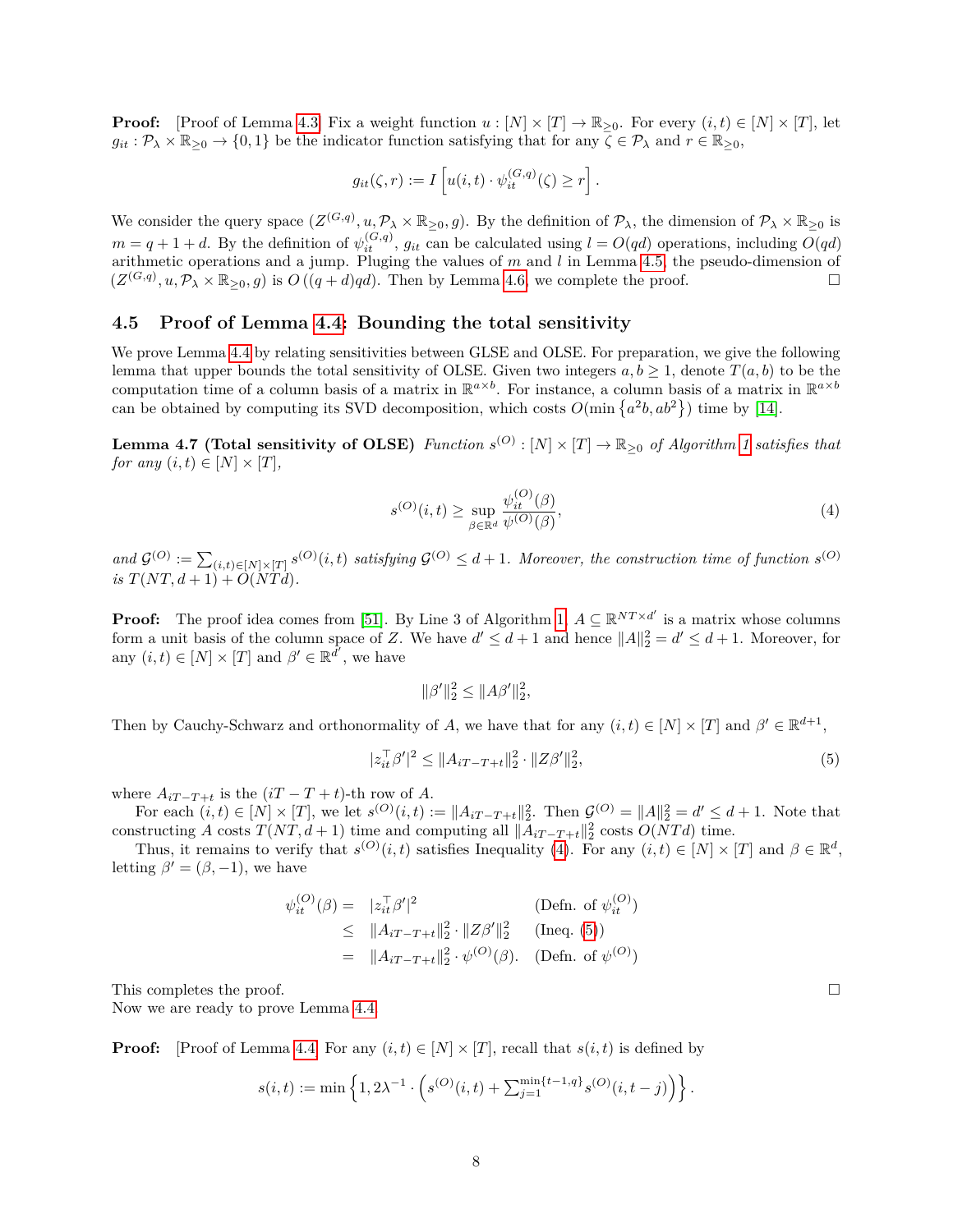We have that

$$
\sum_{(i,t)\in[N]\times[T]} s(i,t) \leq \sum_{(i,t)\in[N]\times[q]} 2\lambda^{-1} \times \left(s^{(O)}(i,t) + \sum_{j=1}^{\min\{t-1,q\}} s^{(O)}(i,t-j)\right) \text{ (by definition)}
$$
\n
$$
\leq 2\lambda^{-1} \cdot \sum_{(i,t)\in[N]\times[T]} (1+q) \cdot s^{(O)}(i,t)
$$
\n
$$
\leq 2\lambda^{-1}(q+1)(d+1). \qquad \text{(Lemma 4.7)}
$$

Hence, the total sensitivity  $G = O(\lambda^{-1}qd)$ . By Lemma [4.7,](#page-11-1) it costs  $T(NT, d+1) + O(NTd)$  time to construct  $s^{(O)}$ . We also know that it costs  $O(NTq)$  time to compute function *s*. Since  $T(NT, d+1) = O(NTd^2)$ , this completes the proof for the running time.

Thus, it remains to verify that  $s(i, t)$  satisfies that

$$
s(i,t) \ge \sup_{\zeta \in \mathcal{P}} \frac{\psi_{it}^{(G,q)}(\zeta)}{\psi^{(G,q)}(\zeta)}.
$$

Since  $\sup_{\beta \in \mathbb{R}^d} \frac{\psi_{it}^{(\beta)}(\beta)}{\psi^{(\beta)}(\beta)} \leq 1$  always holds, we only need to consider the case that

$$
s(i,t) = 2\lambda^{-1} \cdot \left( s^{(O)}(i,t) + \sum_{j=1}^{\min\{t-1,q\}} s^{(O)}(i,t-j) \right).
$$

We first show that for any  $\zeta = (\beta, \rho) \in \mathcal{P}_{\lambda}$ ,

<span id="page-12-2"></span>
$$
\psi^{(G,q)}(\zeta) \ge \lambda \cdot \psi^{(O)}(\beta). \tag{6}
$$

Given an autocorrelation vector  $\rho \in \mathbb{R}^q$ , the induced covariance matrix  $\Omega_\rho$  satisfies that  $\Omega_\rho^{-1} = P_\rho^\top P_\rho$  where

<span id="page-12-0"></span>
$$
P_{\rho} = \begin{bmatrix} \sqrt{1 - ||\rho||_2^2} & 0 & 0 & \dots & \dots & 0 \\ -\rho_1 & 1 & 0 & \dots & \dots & 0 \\ -\rho_2 & -\rho_1 & 1 & \dots & \dots & 0 \\ \dots & \dots & \dots & \dots & \dots & \dots \\ 0 & 0 & 0 & -\rho_q & \dots & -\rho_1 & 1 \end{bmatrix} . \tag{7}
$$

Then by Equation [\(7\)](#page-12-0), the smallest eigenvalue of  $P_\rho$  satisfies that

<span id="page-12-1"></span>
$$
\lambda_{\min} = \sqrt{1 - ||\rho||_2^2} \quad (\text{Defn. of } P_{\rho})
$$
  
\n
$$
\geq \sqrt{\lambda}. \qquad (\rho \in B_{1-\lambda}^q)
$$
 (8)

Also we have

$$
\psi^{(G,q)}(\zeta) = \sum_{i \in [N]} (y_i - X_i \beta)^{\top} \Omega_{\rho}^{-1} (y_i - X_i \beta) \quad \text{(Program (GLSE))}
$$
\n
$$
= \sum_{i \in [N]} ||P_{\rho}(y_i - X_i \beta)||_2^2 \qquad (P_{\rho}^{\top} P_{\rho} = \Omega_{\rho}^{-1})
$$
\n
$$
\geq \sum_{i \in [N]} \lambda \cdot ||(y_i - X_i \beta)||_2^2 \qquad \text{(Ineq. (8))}
$$
\n
$$
= \lambda \cdot \psi^{(O)}(\beta), \qquad \text{(Defns. of } \psi^{(O)})
$$

which proves Inequality [\(6\)](#page-12-2). We also claim that for any  $(i, t) \in [N] \times [T]$ ,

<span id="page-12-3"></span>
$$
\psi_{it}^{(G,q)}(\zeta) \le 2 \cdot \left( \psi_{it}^{(O)}(\beta) + \sum_{j=1}^{\min\{t-1,q\}} \psi_{i,t-j}^{(O)}(\beta) \right). \tag{9}
$$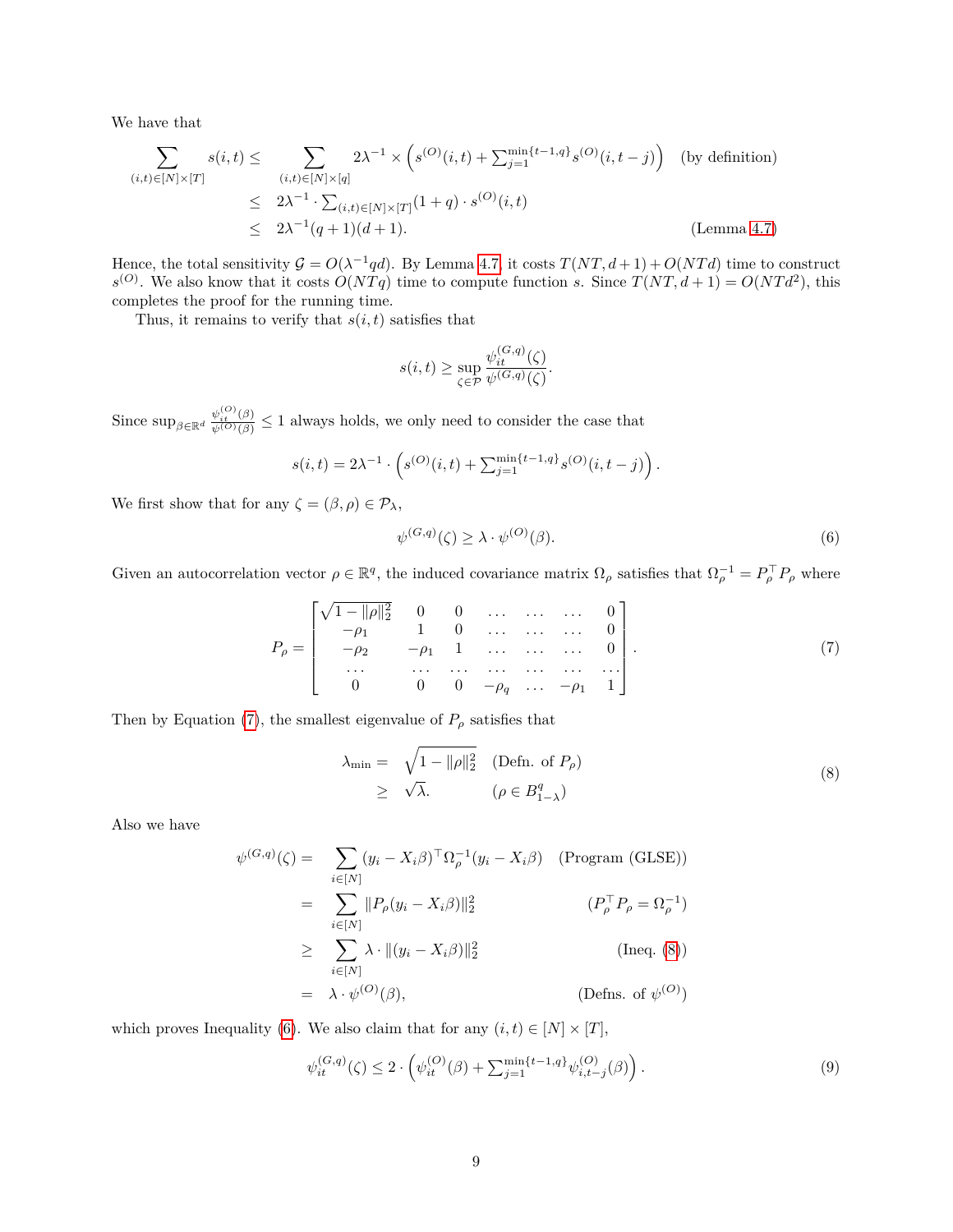This trivially holds for  $t = 1$ . For  $t \geq 2$ , this is because

$$
\psi_{it}^{(G,q)}(\zeta) = \left( (y_{it} - x_{it}^{\top}\beta) - \sum_{j=1}^{\min\{t-1,q\}} \rho_j \cdot (y_{i,t-j} - x_{i,t-j}^{\top}\beta) \right)^2
$$
\n
$$
(t \ge 2)
$$
\n
$$
(t \ge 2)
$$

$$
\leq \left(1 + \sum_{j=1}^{\min\{t-1,q\}} \rho_j^2\right) \times \left( (y_{it} - x_{it}^\top \beta)^2 + \sum_{j=1}^{\min\{t-1,q\}} (y_{i,t-j} - x_{i,t-j}^\top \beta)^2 \right) \quad \text{(Cauchy-Schwarz)}
$$
\n
$$
= 2 \cdot \left( \psi_{it}^{(O)}(\beta) + \sum_{j=1}^{\min\{t-1,q\}} \psi_{i,t-j}^{(O)}(\beta) \right).
$$
\n
$$
(\|\rho\|_2^2 \leq 1)
$$

Now combining Inequalities [\(6\)](#page-12-2) and [\(9\)](#page-12-3), we have that for any  $\zeta = (\beta, \rho) \in \mathcal{P}_{\lambda}$ ,

$$
\psi_{it}^{(G,q)}(\zeta) \leq \frac{2 \cdot \left(\psi_{it}^{(O)}(\beta) + \sum_{j=1}^{\min\{t-1,q\}} \psi_{i,t-j}^{(O)}(\beta)\right)}{\lambda \cdot \psi^{(O)}(\beta)}
$$
\n
$$
\leq 2\lambda^{-1} \cdot \left(s^{(O)}(i,t) + \sum_{j=1}^{\min\{t-1,q\}} s^{(O)}(i,t-j)\right)
$$
\n
$$
= s(i,t).
$$

This completes the proof.  $\square$ 

## <span id="page-13-0"></span>**5 Coresets for GLSE***<sup>k</sup>*

Following from Section [4,](#page-8-0) we assume that the parameter space is  $\mathcal{P}_{\lambda}^{k} = (\mathbb{R}^{d} \times B_{1-\lambda}^{q})^{k}$  for some given constant Following from Section 4, we assume that the parameter space is  $\mathcal{F}_{\lambda} - (\mathbb{R} \times \mathcal{D}_{1-\lambda})$  for some given constant  $\lambda \in (0,1)$ . Given a panel dataset  $X \in \mathbb{R}^{N \times T \times d}$  and  $Y \in \mathbb{R}^{N \times T}$ , let  $Z^{(i)} \in \mathbb{R}^{T \times ($ *t*-th row is  $(x_{it}, y_{it}) \in \mathbb{R}^{d+1}$  for all  $t \in [T]$   $(i \in [N])$ . Assume there exists constant  $M \geq 1$  such that the input dataset satisfies the following property.

<span id="page-13-2"></span>**Definition 5.1** (*M***-bounded dataset**) *Given*  $M \geq 1$ , we say a panel dataset  $X \in \mathbb{R}^{N \times T \times d}$  and  $Y \in$  $\mathbb{R}^{N \times T}$  is M-bounded if for any  $i \in [N]$ , the condition number of matrix  $(Z^{(i)})^T Z^{(i)}$  is at most M, i.e.,  $\max_{\beta \in \mathbb{R}^d} \frac{\psi_i^{(O)}(\beta)}{\|\beta\|_{2}^2 + 1}$  $\frac{\psi_i^{(O)}(\beta)}{\|\beta\|_2^2+1} \leq M \cdot \min_{\beta \in \mathbb{R}^d} \frac{\psi_i^{(O)}(\beta)}{\|\beta\|_2^2+1}$  $\frac{\psi_i - (\beta)}{\|\beta\|_2^2 + 1}$ .

If there exists  $i \in [N]$  and  $\beta \in \mathbb{R}^d$  such that  $\psi_i^{(O)}(\beta) = 0$ , we let  $M = \infty$ . Specifically, if all  $(Z^{(i)})^T Z^{(i)}$ are identity matrix whose eigenvalues are all 1, i.e., for any  $\beta$ ,  $\psi_i^{(O)}(\beta) = ||\beta||_2^2 + 1$ , we can set  $M = 1$ . Another example is that if  $n \gg d$  and all elements of  $Z^{(i)}$  are independently and identically distributed standard normal random variables, then the condition number of matrix  $(Z^{(i)})^T Z^{(i)}$  is upper bounded by some constant with high probability (and constant in expectation) [\[10,](#page-23-14) [46\]](#page-25-13), which may also imply  $M = O(1)$ . The main theorem is as follows.

<span id="page-13-1"></span>**Theorem 5.2 (Coresets for GLSE***k***)** *There exists a randomized algorithm that given an M-bounded*  $(M \geq 1)$  panel dataset  $X \in \mathbb{R}^{N \times T \times d}$  and  $Y \in \mathbb{R}^{N \times T}$ , constant  $\varepsilon, \lambda \in (0,1)$  and integers  $q, k \geq 1$ , with *probability at least 0.9, constructs an ε-coreset for GLSE<sup>k</sup> of size*

$$
O\left(\varepsilon^{-4}\lambda^{-2}Mk^2\max\left\{q^7d^4,q^5d^6\right\}\cdot\log\frac{Mq}{\lambda}\log\frac{Mkd}{\lambda}\right)
$$

and runs in time  $O(NTq + NTd^2)$ .

Similar to GLSE, this coreset for  $\text{GLSE}_k$  ( $k \geq 2$ ) contains at most

$$
(q+1)\cdot O\left(\varepsilon^{-4}\lambda^{-2}Mk^2\max\left\{q^7d^4,q^5d^6\right\}\cdot\log\frac{Mq}{\lambda}\log\frac{kd}{\lambda}\right)
$$

points  $(x_{it}, y_{it})$ , which is independent of both *N* and *T* when *M* is constant. Note that the size contains an addtional factor *M* which can be unbounded. Our algorithm is summarized in Algorithm [2](#page-14-2) and we outline Algorithm [2](#page-14-2) and discuss the novelty in the following.

**Remark 5.3** *Algorithm [2](#page-14-2) is a two-staged framework, which captures the* min *operations in GLSEk.*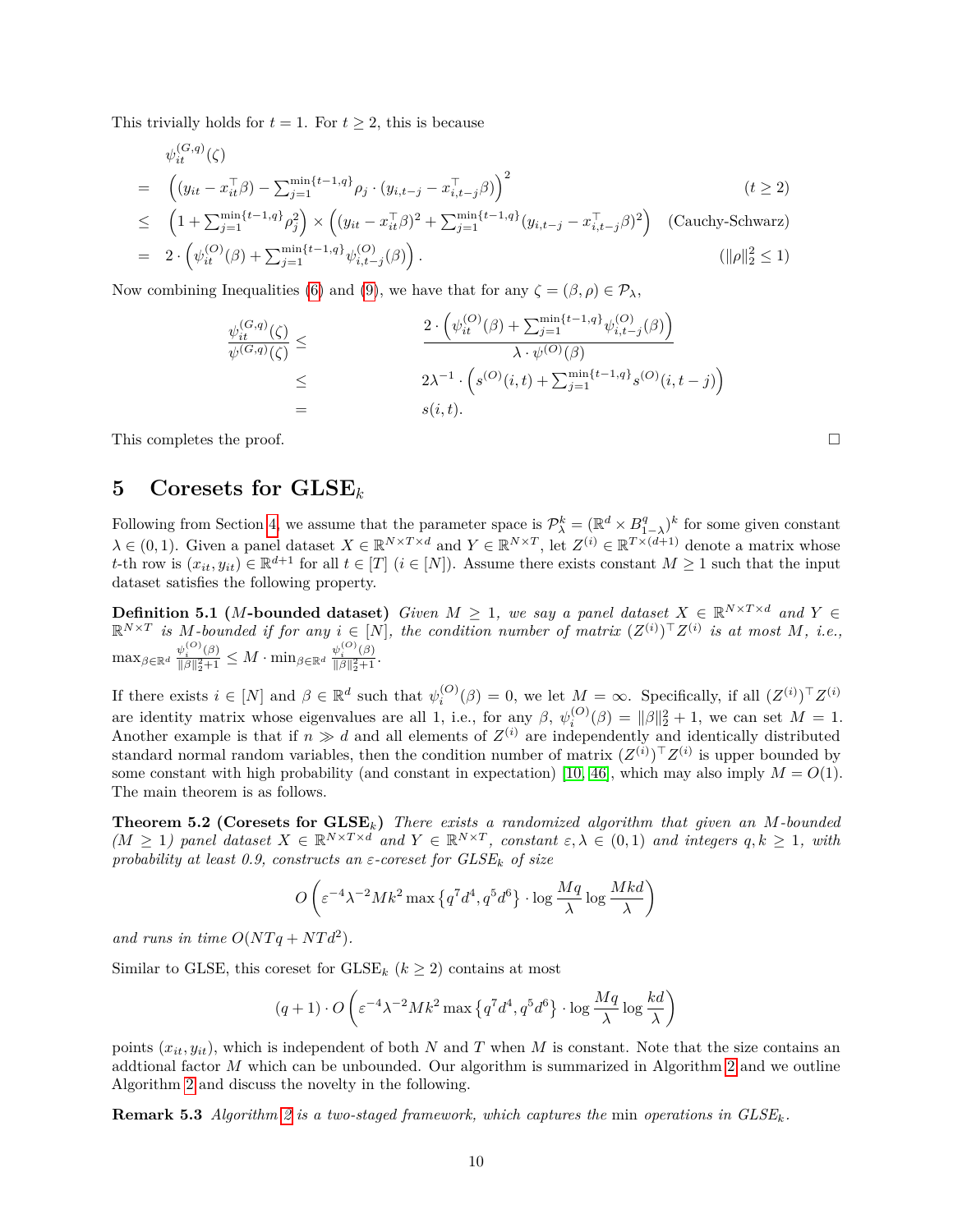<span id="page-14-2"></span>**Algorithm 2:** CGLSEk: Coreset construction of GLSE*<sup>k</sup>* **Require:** an *M*-bounded (constant  $M \geq 1$ ) panel dataset  $X \in \mathbb{R}^{N \times T \times d}$  and  $Y \in \mathbb{R}^{N \times T}$ , constant  $\varepsilon, \lambda \in (0, 1)$ , integers  $k, q \ge 1$  and parameter space  $\mathcal{P}_{\lambda}^{k}$ . **Ensure:** a subset  $S \subseteq [N] \times [T]$  together with a weight function  $w : S \to \mathbb{R}_{\geq 0}$ . % Constructing a subset of individuals 1:  $\Gamma \leftarrow O\left(\varepsilon^{-2}\lambda^{-1}Mk^2 \max\left\{q^4d^2, q^3d^3\right\} \cdot \log \frac{Mq}{\lambda}\right).$ 2: For each  $i \in [N]$ , let matrix  $Z^{(i)} \in \mathbb{R}^{T \times (d+1)}$  be whose  $t$ -th row is  $z_t^{(i)} = (x_{it}, y_{it}) \in \mathbb{R}^{d+1}$ . 3: For each  $i \in [N]$ , construct the SVD decomposition of  $Z^{(i)}$  and compute  $u_i := \lambda_{\max}((Z^{(i)})^\top Z^{(i)})$  and  $\ell_i := \lambda_{\min}((Z^{(i)})^\top Z^{(i)})$ . 4: For each  $i \in [N]$ ,  $s^{(O)}(i) \leftarrow \frac{u_i}{u_i + \sum_{i' \neq i}^{u_i} \ell_{i'}}$ . 5: For each  $i \in [N], s(i) \leftarrow \min\left\{1, \frac{2(q+1)}{N}\right\}$  $\frac{1}{\lambda}^{(n+1)} \cdot s^{(O)}(i)$ . 6: Pick a random sample  $I_S \subseteq [N]$  of size M, where each  $i \in I_S$  is selected w.p.  $\frac{s(i)}{\sum_{i' \in [N]} s(i')}$ . 7: For each  $i \in I_S$ ,  $w'(i) \leftarrow \frac{\sum_{i' \in [N]} s(i')}{\Gamma \cdot s(i)}$  $\frac{r_{\in [N]} \sim}{\Gamma \cdot s(i)}.$  $\%$  Constructing a subset of time periods for each selected individual 8: For each  $i \in I_S$ , apply  $\mathbf{CGLSE}(X_i, y_i, \frac{\varepsilon}{3}, \frac{1}{20\Gamma}, \lambda, q)$  and construct  $J_{S,i} \subseteq [T]$  together with a weight function  $w^{(i)}: J_{S,i} \to \mathbb{R}_{\geq 0}$ . 9: Let  $S \leftarrow \{(i, t) \in [N] \times [T] : i \in I_S, t \in J_{S,i}\}.$ 10: For each  $(i, t) \in S$ ,  $w(i, t) \leftarrow w'(i) \cdot w^{(i)}(t)$ . 11: Output (*S, w*).

**First stage.** We construct an  $\frac{\varepsilon}{3}$ -coreset  $I_S \subseteq [N]$  together with a weight function  $w' : I_S \to \mathbb{R}_{\geq 0}$  of the *query space*  $(Z^{(G,q,k)}, \mathcal{P}^k, \psi^{(G,q,k)})$ , *i.e., for any*  $\zeta \in \mathcal{P}^k$ 

$$
\sum_{i \in I_S} w'(i) \cdot \psi_i^{(G, q, k)}(\zeta) \in (1 \pm \varepsilon) \cdot \psi^{(G, q, k)}(\zeta).
$$

*The idea is similar to Algorithm [1](#page-9-3) except that we consider*  $N$  *sub-functions*  $\psi_i^{(G,q,k)}$  *instead of*  $NT$ *. In Lines* 2-4 of Algorithm [2,](#page-14-2) we first construct a sensitivity function  $s^{(O)}$  of OLSE<sub>k</sub>. The definition of  $s^{(O)}$  captures *the impact of* min *operations in the objective function of*  $OLSE_k$  *and the total sensitivity of*  $s^{(O)}$  *is guaranteed to be upper bounded by Definition [5.1.](#page-13-2) The key is showing that the maximum influence of individual i is at* most  $\frac{u_i}{u_i + \sum_{j \neq i} \ell_j}$  (Lemma [5.7\)](#page-16-0), which implies that the total sensitivity of  $s^{(O)}$  is at most M. Then in Line 5,

we construct a sensitivity function s of  $GLSE_k$ , based on a reduction from  $s^{(O)}$  (Lemma [5.8\)](#page-17-0).

**Second stage.** In Line 8, for each  $i \in I_S$ , apply  $\text{CGLSE}(X_i, y_i, \frac{\varepsilon}{3}, \frac{1}{20 |I_S|}, \lambda, q)$  and construct a subset  $J_{S,i} \subseteq [T]$  together with a weight function  $w^{(i)} : J_{S,i} \to \mathbb{R}_{\geq 0}$ . Output  $S = \{(i, t) \in [N] \times [T] : i \in I_S, t \in J_{S,i}\}\$ *together with a weight function*  $w : S \to \mathbb{R}_{\geq 0}$  *defined as follows: for any*  $(i, t) \in S$ ,  $w(i, t) := w'(i) \cdot w^{(i)}(t)$ .

We also provide a lower bound theorem which shows that the size of a coreset for  $G \text{LSE}_k$  can be up to  $\Omega(N)$ . It indicates that the coreset size should contain additional factors than  $k, q, d, 1/\varepsilon$ , which reflects the reasonability of the *M*-bounded assumption.

<span id="page-14-1"></span>**Theorem 5.4 (Size lower bound of**  $\text{GLSE}_k$ **)** *Let*  $T = 1$  *and*  $d = k = 2$  *and*  $\lambda \in (0,1)$ *. There exists*  $X \in \mathbb{R}^{N \times T \times d}$  and  $Y \in \mathbb{R}^{N \times T}$  such that any 0.5-coreset for  $GLSE_k$  should have size  $\Omega(N)$ .

#### <span id="page-14-0"></span>**5.1 Proof overview**

We first give a proof overview for summarization.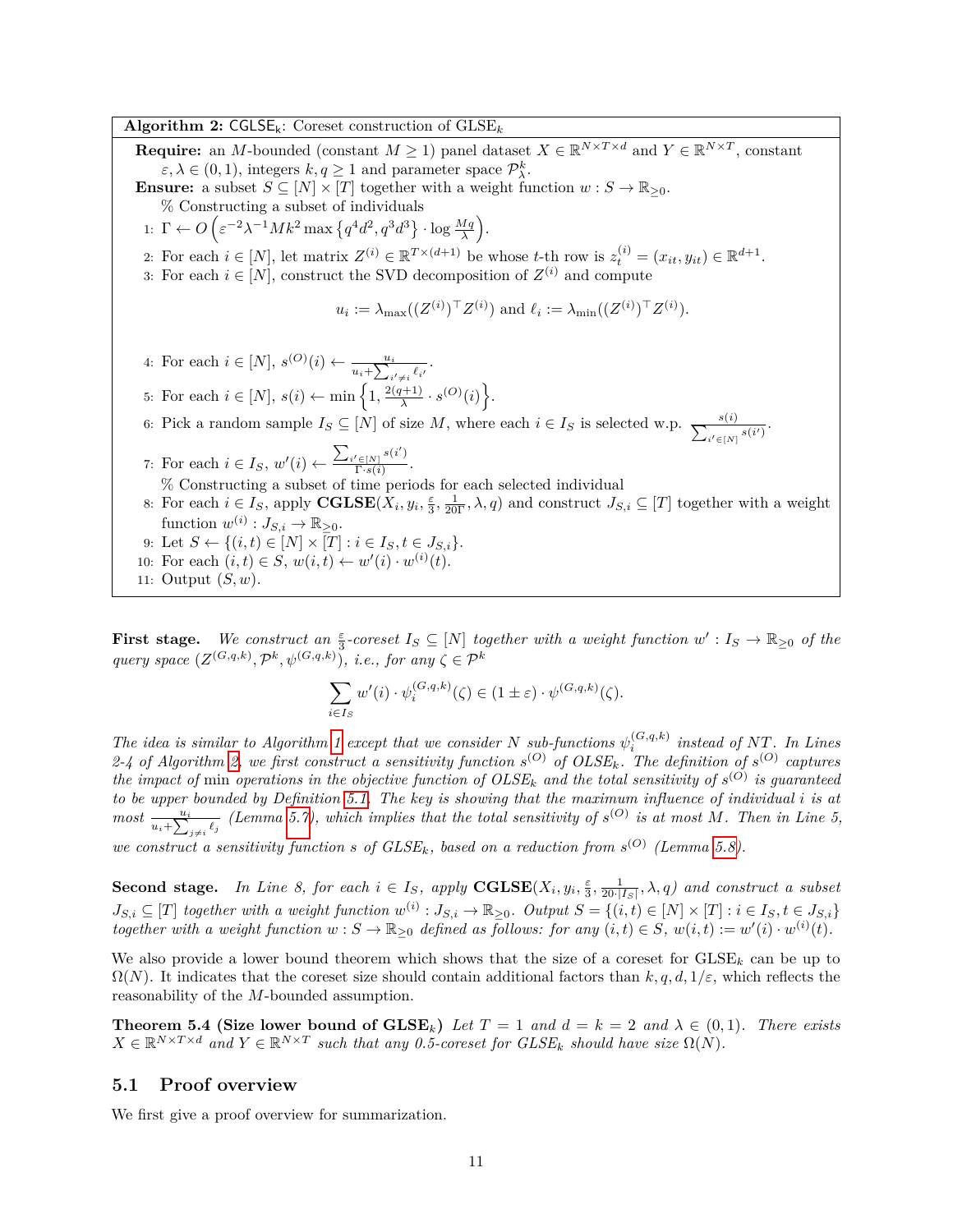**Proof overview of Theorem [5.2.](#page-13-1)** For GLSE<sub>k</sub>, we propose a two-staged framework (Algorithm [2\)](#page-14-2): first sample a collection of individuals and then run **CGLSE** on every selected individuals. By Theorem [4.1,](#page-8-2) each subset  $J_{S,i}$  at the second stage is of size  $\text{poly}(q, d)$ . Hence, we only need to upper bound the size of *I<sup>S</sup>* at the first stage. By a similar argument as that for GLSE, we can define the pseudo-dimension of  $G \text{LSE}_k$  and upper bound it by  $poly(k, q, d)$ , and hence, the main difficulty is to upper bound the total sensitivity of  $G \text{LSE}_k$ . We show that the gap between the individual regression objectives of  $G \text{LSE}_k$  and  $OISE_k$  (GLSE<sub>k</sub> with  $q = 0$ ) with respect to the same  $(\beta^{(1)}, \ldots, \beta^{(k)})$  is at most  $\frac{2(q+1)}{\lambda}$ , which relies on  $\psi_i^{(G,q)}(\zeta) \geq \lambda \cdot \psi_i^{(O)}(\beta)$  and an observation that for any  $\zeta = (\beta^{(1)}, \dots, \beta^{(k)}, \rho^{(1)}, \dots, \rho^{(k)}) \in \mathcal{P}^k$ ,  $\psi_i^{(G,q,k)}(\zeta) \leq$  $2(q+1) \cdot \min_{l \in [k]} \psi_i^{(O)}(\beta^{(l)})$ . Thus, it suffices to provide an upper bound of the total sensitivity for  $_{OLSE_k}$ . We claim that the maximum influence of individual *i* is at most  $\frac{u_i}{u_i + \sum_{j \neq i} \ell_j}$  where  $u_i$  is the largest eigenvalue of  $(Z^{(i)})^{\top}Z^{(i)}$  and  $\ell_j$  is the smallest eigenvalue of  $(Z^{(j)})^{\top}Z^{(j)}$ . This fact comes from the following observation:  $\min_{l \in [k]} ||Z^{(i)}(\beta^{(l)}, -1)||_2^2 \leq \frac{u_i}{\ell_j} \cdot \min_{l \in [k]} ||Z^{(j)}(\beta^{(l)}, -1)||_2^2$ , and results in an upper bound M of the total sensitivity for  $OLSE_k$  since  $\sum_{i \in [N]} \frac{u_i}{u_i + \sum_{i}$  $\frac{u_i}{u_i + \sum_{j \neq i} \ell_j} \leq \frac{\sum_{i \in [N]} }{\sum_{j \in [N]} }$ *ui*  $\frac{i \in [N]}{\ell_j} \frac{\ell_j}{\ell_j} \leq M.$ 

**Proof overview of Theorem [5.4.](#page-14-1)** For GLSE<sub>k</sub>, we provide a lower bound  $\Omega(N)$  of the coreset size by constructing an instance in which any 0.5-coreset should contain observations from all individuals. Note that we consider  $T = 1$  which reduces to an instance with cross-sectional data. Our instance is to let  $x_{i1} = (4^i, \frac{1}{4^i})$ and  $y_{i1} = 0$  for all  $i \in [N]$ . Then letting  $\zeta^{(i)} = (\beta^{(1)}, \beta^{(2)}, \rho^{(1)}, \rho^{(2)})$  where  $\beta^{(1)} = (\frac{1}{4^i}, 0), \beta^{(2)} = (0, 4^i)$  and  $\rho^{(1)} = \rho^{(2)} = 0$ , we observe that  $\psi^{(G,q,k)}(\zeta^{(i)}) \approx \psi_i^{(G,q,k)}(\zeta^{(i)})$ . Hence, all individuals should be contained in the coreset such that regression objectives with respect to all  $\zeta^{(i)}$  are approximately preserved.

#### <span id="page-15-0"></span>**5.2 Proof of Theorem [5.2:](#page-13-1) Upper bound for GLSE***<sup>k</sup>*

The proof of Theorem [5.2](#page-13-1) relies on the following two theorems. The first theorem shows that *I<sup>S</sup>* of Algorithm [2](#page-14-2) is an  $\frac{\varepsilon}{3}$ -coreset of  $(Z^{G,q,k}, \mathcal{P}^k_\lambda, \psi^{(G,q,k)})$ . The second one is a reduction theorem that for each individual in *I<sub>S</sub>* constructs an *ε*-coreset *JS,i*.

<span id="page-15-1"></span>**Theorem 5.5 (Coresets of**  $(Z^{G,q,k}, \mathcal{P}^k_{\lambda}, \psi^{(G,q,k)})$ ) For any given M-bounded observation matrix  $X \in$  $\mathbb{R}^{N \times T \times d}$  and outcome matrix  $Y \in \mathbb{R}^{N \times T}$ , constant  $\varepsilon, \delta, \lambda \in (0,1)$  and integers  $q, k \geq 1$ , with probability at least 0.95, the weighted subset  $I_S$  of Algorithm [2](#page-14-2) is an  $\frac{\varepsilon}{3}$ -coreset of the query space  $(Z^{G,q,k}, \mathcal{P}_{\lambda}^{k}, \psi^{(G,q,k)})$ , *i.e., for any*  $\zeta = (\beta^{(1)}, \ldots, \beta^{(k)}, \rho^{(1)}, \ldots, \rho^{(k)}) \in \mathcal{P}_{\lambda}^{k}$ ,

$$
\sum_{i \in I_S} w'(i) \cdot \psi_i^{(G,q,k)}(\zeta) \in \left(1 \pm \frac{\varepsilon}{3}\right) \cdot \psi^{(G,q,k)}(\zeta). \tag{10}
$$

*Moreover, the construction time of I<sup>S</sup> is*

$$
N \cdot \text{SVD}(T, d+1) + O(N).
$$

<span id="page-15-2"></span>We defer the proof of Theorem [5.5](#page-15-1) later.

 $\textbf{Theorem 5.6 (Reduction from coresets of } (Z^{G,q,k}, \mathcal{P}^{k}_{\lambda}, \psi^{(G,q,k)}) \textbf{ to coresets for GLSE}_k) \ \textit{Suppose}$ that the weighted subset  $I_S$  of Algorithm [2](#page-14-2) is an  $\frac{\varepsilon}{3}$ -coreset of the query space  $(Z^{G,q,k}, \mathcal{P}^k_\lambda, \psi^{(G,q,k)})$ . Then *with probability at least 0.95, the output*  $(S, w)$  *of Algorithm [2](#page-14-2) is an*  $\varepsilon$ *-coreset for*  $GLSE_k$ *.* 

**Proof:** [Proof of Theorem [5.6\]](#page-15-2) Note that *S* is an  $\varepsilon$ -coreset for  $\text{GLSE}_k$  if Inequality [\(10\)](#page-15-3) holds and for all  $i \in [N], J_{S,i}$  is an  $\frac{\varepsilon}{3}$ -coreset of  $((Z^{(i)})^{(G,q)}, \mathcal{P}_\lambda, \psi^{(G,q)})$ . By condition, we assume Inequality [\(10\)](#page-15-3) holds. By Line 6 of Algorithm [2,](#page-14-2) the probability that every  $J_{S,i}$  is an  $\frac{\varepsilon}{3}$ -coreset of  $((Z^{(i)})^{(G,q)}, \mathcal{P}_{\lambda}, \psi^{(G,q)})$  is at least

$$
1 - \Gamma \cdot \frac{1}{20\Gamma} = 0.95,
$$

which completes the proof.  $\Box$ 

Observe that Theorem [5.2](#page-13-1) is a direct corollary of Theorems [5.5](#page-15-1) and [5.6.](#page-15-2)

<span id="page-15-3"></span>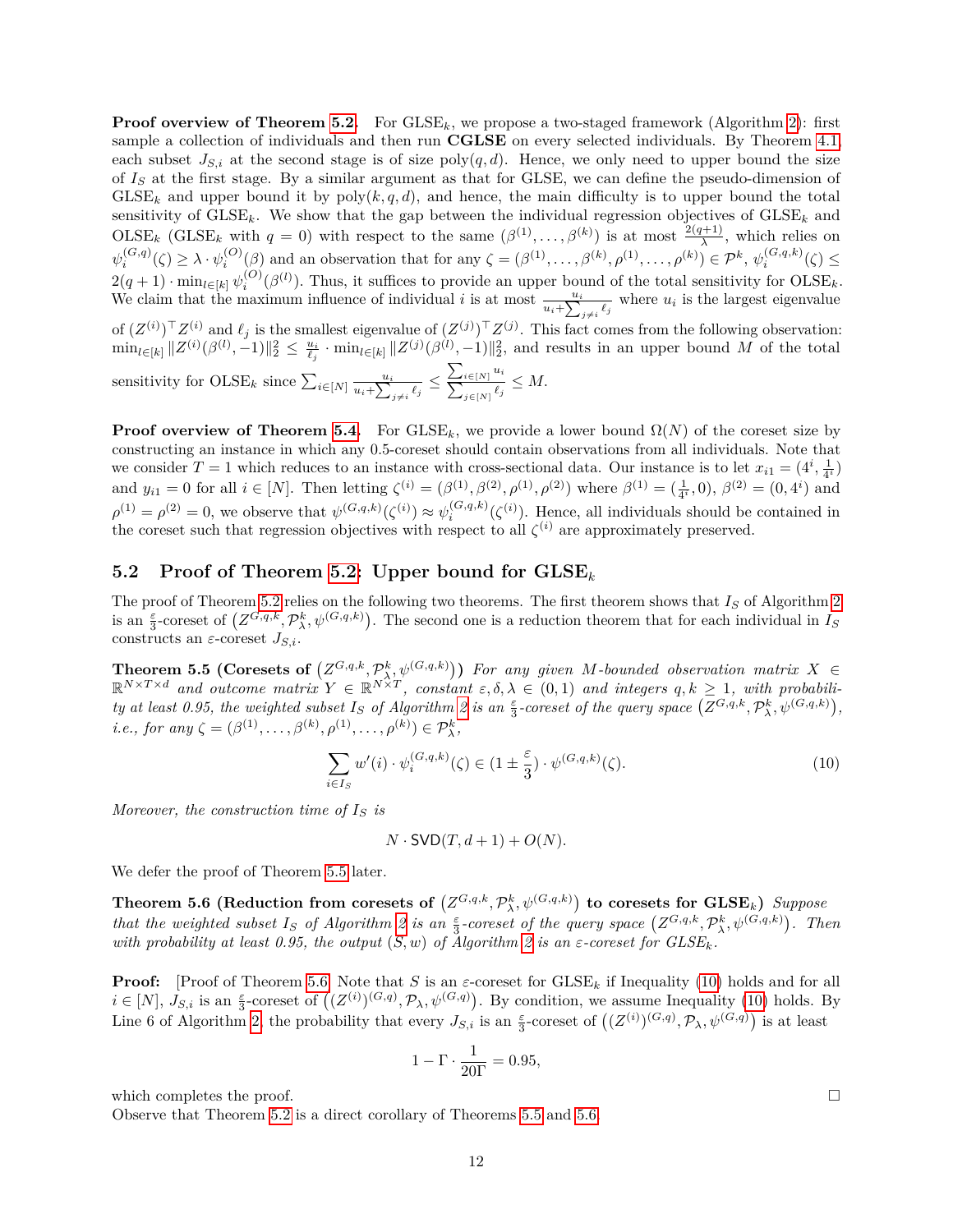**Proof:** Combining Theorems [5.5](#page-15-1) and [5.6,](#page-15-2) *S* is an *ε*-coreset of  $(Z^{G,q,k}, \mathcal{P}_{\lambda}^{k}, \psi^{(G,q,k)})$  with probability at least 0.9. By Theorem [4.1,](#page-8-2) the size of *S* is

$$
\Gamma \cdot O\left(\varepsilon^{-2} \lambda^{-1} q d \left( \max \left\{ q^2 d, q d^2 \right\} \cdot \log \frac{d}{\lambda} + \log \frac{\Gamma}{\delta} \right) \right),\right)
$$

which satisfies Theorem [5.2](#page-13-1) by pluging in the value of Γ.

≤

=

For the running time, it costs  $N \cdot \text{SVD}(T, d+1)$  to compute  $I_S$  by Theorem [5.5.](#page-15-1) Moreover, by Line 3 of Algorithm [2,](#page-14-2) we already have the SVD decomposition of  $Z^{(i)}$  for all  $i \in [N]$ . Then it only costs  $O(T(q+d))$ to apply **CGLSE** for each  $i \in I_S$  in Line 8 of Algorithm [2.](#page-14-2) Then it costs  $O(NT(q+d))$  to construct *S*. This completes the proof of the running time.  $\Box$ 

**Proof of Theorem [5.5:](#page-15-1)** *I<sub>S</sub>* is a coreset of  $(Z^{(G,q,k)}, \mathcal{P}_{\lambda}^{k}, \psi^{(G,q,k)})$ . It remains to prove Theorem [5.5.](#page-15-1) Note that the construction of *I<sup>S</sup>* applies the Feldman-Langberg framework. The analysis is similar to Section [4](#page-8-0) in which we provide upper bounds for both the total sensitivity and the pseudo-dimension.

We first discuss how to bound the total sensitivity of  $(Z^{(G,q,k)}, \mathcal{P}^k, \psi^{(G,q,k)})$ . Similar to Section [4.5,](#page-11-0) the idea is to first bound the total sensitivity of  $(Z^{(G,0,k)}, \mathcal{P}^k, \psi^{(G,0,k)})$  – we call it the query space of  $_{text{OLEk}}$ whose covariance matrices of all individuals are identity matrices.

<span id="page-16-0"></span>**Lemma 5.7 (Total sensitivity of**  $OLSE_k$ **)** *Function*  $s^{(O)} : [N] \to \mathbb{R}_{\geq 0}$  of Algorithm [2](#page-14-2) satisfies that for  $any \ i \in [N],$ 

$$
s^{(O)}(i) \ge \sup_{\beta^{(1)},\dots,\beta^{(k)} \in \mathbb{R}^d} \frac{\min_{l \in [k]} \psi_i^{(O)}(\beta^{(l)})}{\sum_{i' \in [N]} \min_{l \in [k]} \psi_{i'}^{(O)}(\beta^{(l)})},\tag{11}
$$

 $\mathcal{L}(\mathcal{G}^{(O)}) := \sum_{i \in [N]} s^{(O)}(i)$  *satisfying that*  $\mathcal{G}^{(O)} = O(M)$ *. Moreover, the construction time of function*  $s^{(O)}$  *is* 

$$
N \cdot \text{SVD}(T, d+1) + O(N).
$$

**Proof:** For every  $i \in [N]$ , recall that  $Z^{(i)} \in \mathbb{R}^{T \times (d+1)}$  is the matrix whose t-th row is  $z_t^{(i)} = (x_{it}, y_{it}) \in \mathbb{R}^{d+1}$ for all  $t \in [T]$ . By definition, we have that for any  $\beta \in \mathbb{R}^d$ ,

$$
\psi_i^{(O)}(\beta) = \|Z^{(i)}(\beta, -1)\|_2^2.
$$

Thus, by the same argument as in Lemma [4.7,](#page-11-1) it suffices to prove that for any matrix sequences  $Z^{(1)}, \ldots, Z^{(N)} \in$  $\mathbb{R}^{T \times (d+1)},$ 

<span id="page-16-1"></span>
$$
s^{(O)}(i) \ge \sup_{\beta^{(1)},\dots,\beta^{(k)} \in \mathbb{R}^d} \frac{\min_{l \in [k]} \|Z^{(i)}(\beta^{(l)},-1)\|_2^2}{\sum_{i' \in [N]} \min_{l \in [k]} \|Z^{(i')}(\beta^{(l)},-1)\|_2^2}.
$$
\n(12)

For any  $\beta^{(1)}, \ldots, \beta^{(k)} \in \mathbb{R}^d$  and any  $i \neq j \in [N]$ , letting  $l^* = \arg \min_{l \in [k]} ||Z^{(j)}(\beta^{(l)}, -1)||_2^2$ , we have

$$
\min_{l \in [k]} \|Z^{(i)}(\beta^{(l)}, -1)\|_{2}^{2}
$$
\n
$$
\leq \qquad \|Z^{(i)}(\beta^{(l^*)}, -1)\|_{2}^{2}
$$
\n
$$
\leq \qquad u_{i} \cdot (\|\beta^{(l^*)}\|_{2}^{2} + 1) \qquad \qquad \text{(Defn. of } u_{i})
$$
\n
$$
\leq \qquad \frac{u_{i}}{\ell_{j}} \cdot \|Z^{(j)}(\beta^{(l^*)}, -1)\|_{2}^{2} \qquad \qquad \text{(Defn. of } \ell_{i})
$$
\n
$$
= \qquad \frac{u_{i}}{\ell_{j}} \cdot \min_{l \in [k]} \|Z^{(j)}(\beta^{(l)}, -1)\|_{2}^{2}. \qquad \qquad \text{(Defn. of } l^*)
$$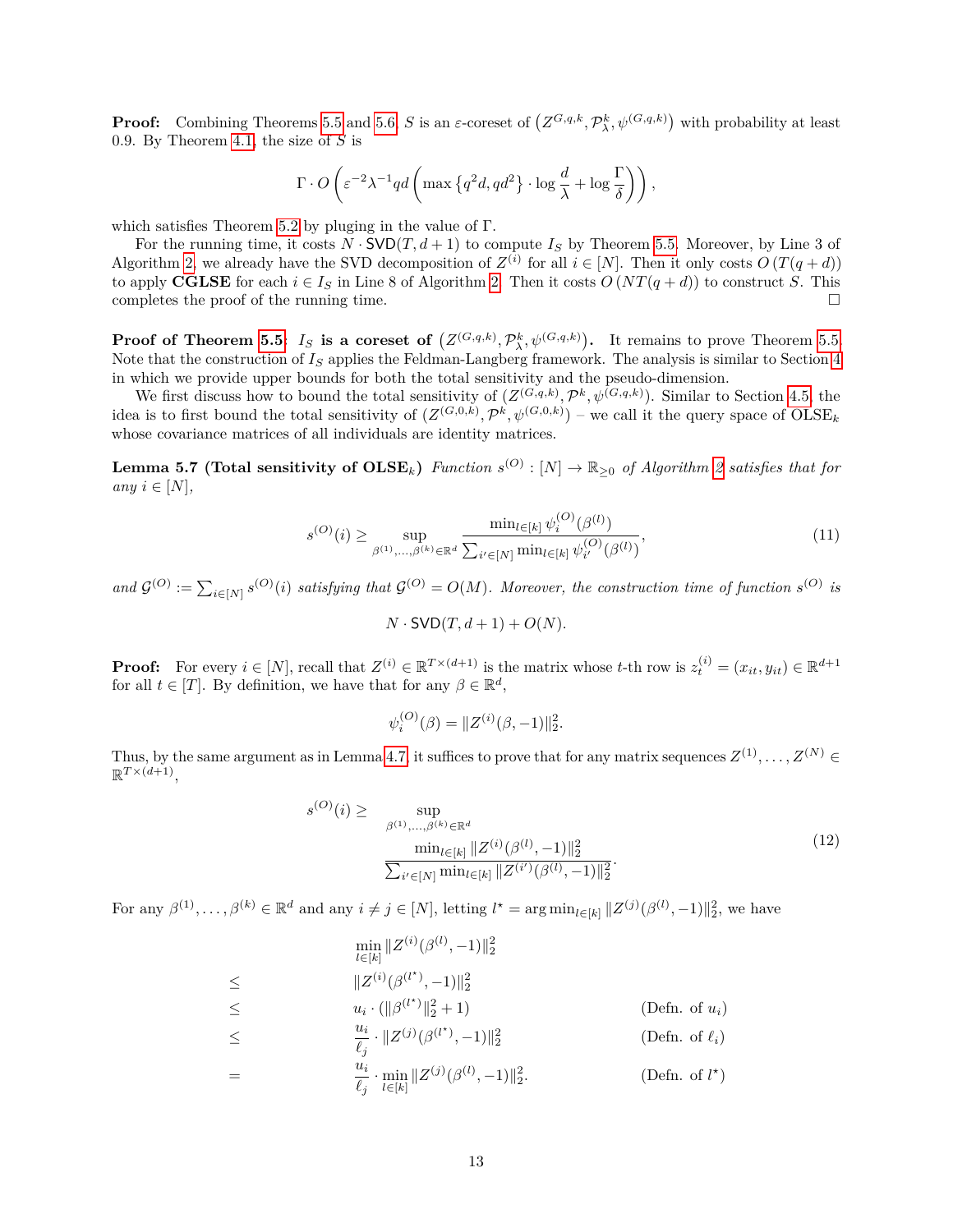Thus, we directly conclude that

$$
\frac{\min_{l\in[k]} \|Z^{(i)}(\beta^{(l)}, -1)\|_{2}^{2}}{\sum_{i'\in[N]} \min_{l\in[k]} \|Z^{(i')}(\beta^{(l)}, -1)\|_{2}^{2}}
$$
\n
$$
\leq \frac{\min_{l\in[k]} \|Z^{(i)}(\beta^{(l)}, -1)\|_{2}^{2}}{\left(1 + \sum_{i'\neq i} \frac{\ell_{i'}}{u_{i}}\right) \cdot \min_{l\in[k]} \|Z^{(i)}(\beta^{(l)}, -1)\|_{2}^{2}}
$$
\n
$$
= \frac{u_{i}}{u_{i} + \sum_{i'\neq i} \ell_{i'}}
$$
\n
$$
= s^{(O)}(i).
$$

Hence, Inequality [\(12\)](#page-16-1) holds. Moreover, since the input dataset is *M*-bounded, we have

$$
\mathcal{G}^{(O)} \le \sum_{i \in [N]} \frac{u_i}{\sum_{i' \in [N]} \ell_{i'}} \le M,
$$

which completes the proof of correctness.

For the running time, it costs  $N \cdot \textsf{SVD}(T, d+1)$  to compute SVD decompositions for all  $Z^{(i)}$ . Then it costs  $O(N)$  time to compute all  $u_i$  and  $\ell_i$ , and hence costs  $O(N)$  time to compute sensitivity functions  $s^{(O)}$ . Thus, we complete the proof.

Note that by the above argument, we can also assume

$$
\sum_{i \in [N]} \frac{u_i}{u_i + \sum_{i' \neq i} \ell_{i'}} \le M,
$$

which leads to the same upper bound for the total sensitivity  $\mathcal{G}^{(O)}$ . Now we are ready to upper bound the total sensitivity of  $(Z^{(G,q,k)}, \mathcal{P}^k, \psi^{(G,q,k)})$ .

<span id="page-17-0"></span>**Lemma 5.8 (Total sensitivity of**  $\text{GLSE}_k$ **)** *Function*  $s : [N] \to \mathbb{R}_{\geq 0}$  *of Algorithm [2](#page-14-2) satisfies that for any*  $i \in [N],$ 

<span id="page-17-1"></span>
$$
s(i) \ge \sup_{\zeta \in \mathcal{P}_{\lambda}^{k}} \frac{\psi_i^{(G,q,k)}(\zeta)}{\psi^{(G,q,k)}(\zeta)},\tag{13}
$$

*and*  $\mathcal{G} := \sum_{i \in [N]} s(i)$  *satisfying that*  $\mathcal{G} = O(\frac{qM}{\lambda})$ *. Moreover, the construction time of function s is* 

$$
N \cdot \text{SVD}(T, d+1) + O(N).
$$

**Proof:** Since it only costs  $O(N)$  time to construct function *s* if we have  $s^{(O)}$ , we prove the construction time by Lemma [5.7.](#page-16-0)

Fix  $i \in [N]$ . If  $s(i) = 1$  in Line 4 of Algorithm [2,](#page-14-2) then Inequality [\(13\)](#page-17-1) trivally holds. Then we assume that  $s(i) = \frac{2(q+1)}{\lambda} \cdot s^{(O)}(i)$ . We first have that for any  $i \in [N]$  and any  $\zeta \in \mathcal{P}_{\lambda}^{k}$ ,

$$
\psi_i^{(G,q,k)}(\zeta)
$$
\n
$$
= \min_{l \in [k]} \sum_{t \in [T]} \psi_{it}^{(G,q)}(\beta^{(l)}, \rho^{(l)})
$$
\n
$$
\geq \min_{l \in [k]} \sum_{t \in [T]} \lambda \cdot \psi_{it}^{(O)}(\beta^{(l)})
$$
\n
$$
= \lambda \cdot \min_{l \in [k]} \psi_i^{(O)}(\beta^{(l)}).
$$
\n(Defn. of  $\psi_i^{(O)}$ )\n
$$
(Defn. of  $\psi_i^{(O)}$ )
$$

which directly implies that

<span id="page-17-2"></span>
$$
\psi^{(G,q,k)}(\zeta) \ge \lambda \cdot \sum_{i' \in [N]} \min_{l \in [k]} \psi_{i'}^{(O)}(\beta^{(l)}). \tag{14}
$$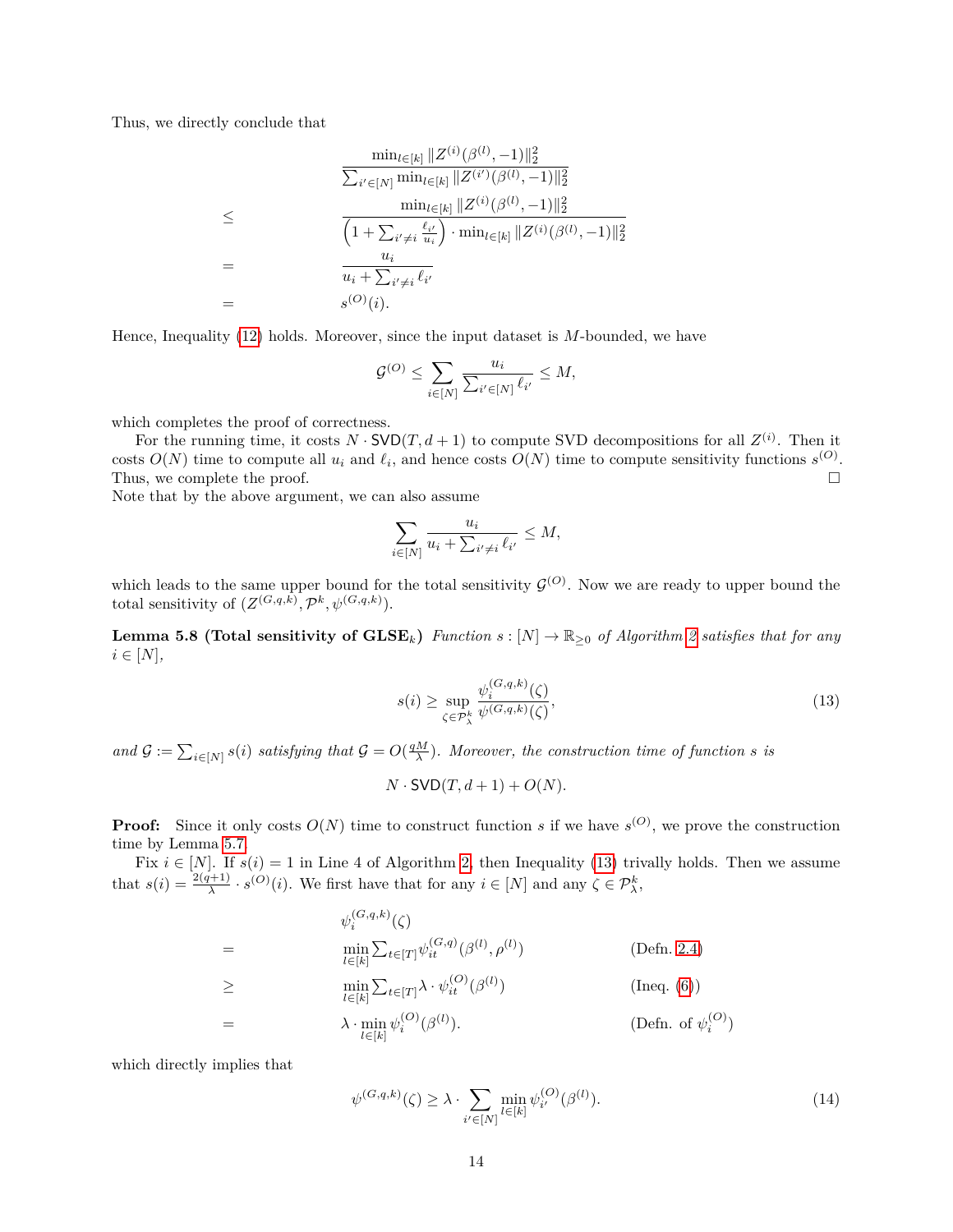We also note that for any  $(i, t) \in [N] \times [T]$  and any  $(\beta, \rho) \in \mathcal{P}_{\lambda}$ ,

$$
\psi_{it}^{(G,q)}(\beta,\rho)
$$
\n
$$
\leq \left( (y_{it} - x_{it}^{\top}\beta) - \sum_{j=1}^{\min\{t-1,q\}} \rho_j \cdot (y_{i,t-j} - x_{i,t-j}^{\top}\beta) \right)^2 \qquad \text{(Defn. of } \psi_{it}^{(G,q)} \text{)}
$$
\n
$$
\leq (1 + \sum_{j=1}^{\min\{t-1,q\}} \rho_j^2) \times \left( (y_{it} - x_{it}^{\top}\beta)^2 + \sum_{j=1}^{\min\{t-1,q\}} (y_{i,t-j} - x_{i,t-j}^{\top}\beta)^2 \right) \qquad \text{(Cauchy-Schwarz)}
$$
\n
$$
\leq 2 \left( (y_{it} - x_{it}^{\top}\beta)^2 + \sum_{j=1}^{\min\{t-1,q\}} (y_{i,t-j} - x_{i,t-j}^{\top}\beta)^2 \right). \qquad \text{(||\rho||_2^2 \leq 1)}
$$

Hence, we have that

<span id="page-18-0"></span>
$$
\frac{1}{2} \cdot \psi_{it}^{(G,q)}(\beta,\rho) \le (y_{it} - x_{it}^{\top}\beta)^2 + \sum_{j=1}^{\min\{t-1,q\}} (y_{i,t-j} - x_{i,t-j}^{\top}\beta)^2.
$$
 (15)

This implies that

<span id="page-18-1"></span>
$$
\psi_i^{(G,q,k)}(\zeta) \n= \min_{l \in [k]} \sum_{t \in [T]} \psi_{it}^{(G,q)}(\beta^{(l)}, \rho^{(l)})
$$
\n
$$
\leq \min_{l \in [k]} \sum_{t \in [T]} 2 \times \left( (y_{it} - x_{it}^{\top} \beta)^2 + \sum_{j=1}^{\min\{t-1, q\}} (y_{i,t-j} - x_{i,t-j}^{\top} \beta)^2 \right)
$$
\n
$$
\leq 2(q+1) \cdot \min_{l \in [k]} \sum_{t \in [T]} \psi_{it}^{(O)}(\beta^{(l)})
$$
\n
$$
= 2(q+1) \cdot \min_{l \in [k]} \psi_i^{(O)}(\beta^{(l)}).
$$
\n
$$
(Defn. of  $\psi_i^{(O)})$
$$

Thus, we have that for any  $i \in [N]$  and  $\zeta \in \mathcal{P}_{\lambda}^k$ ,

$$
\frac{\psi_i^{(G,q,k)}(\zeta)}{\psi^{(G,q,k)}(\zeta)} \leq \frac{2(q+1) \cdot \min_{l \in [k]} \psi_i^{(O)}(\beta^{(l)})}{\lambda \cdot \sum_{i \in [N]} \min_{l \in [k]} \psi_i^{(O)}(\beta^{(l)})}
$$
 (Ineqs. (14) and (16))  
\n
$$
\leq \frac{2(q+1)}{\lambda} \cdot s^{(O)}(i)
$$
 (Lemma 5.7)  
\n
$$
= s(i),
$$
 (by assumption)

which proves Inequality [\(13\)](#page-17-1). Moreover, we have that

$$
\mathcal{G} = \sum_{i \in [N]} s(i) \le \frac{2(q+1)}{\lambda} \cdot \mathcal{G}^{(O)} = O(\frac{qM}{\lambda}),
$$

where the last inequality is from Lemma [5.7.](#page-16-0) We complete the proof.  $\Box$ Next, we upper bound the pseudo-dimension of GLSE*k*. The proof is similar to that of GLSE by applying Lemmas [4.5](#page-10-1) and [4.6.](#page-10-2)

<span id="page-18-2"></span>**Lemma 5.9 (Pseudo-dimension of GLSE***k***)** *The pseudo-dimension of any query space*  $(Z^{(G,q,k)}, u, \mathcal{P}_{\lambda}^{\hat{k}}, \psi^{(G,q,k)})$  *over weight functions*  $u : [N] \to \mathbb{R}_{\geq 0}$  *is at most* 

$$
O\left(k^2q^2(q+d)d^2\right).
$$

**Proof:** The proof idea is similar to that of Lemma [4.3.](#page-9-1) Fix a weight function  $u : [N] \to \mathbb{R}_{\geq 0}$ . For every  $i \in [N]$ , let  $g_i : \mathcal{P}_{\lambda}^k \times \mathbb{R}_{\geq 0} \to \{0,1\}$  be the indicator function satisfying that for any  $\zeta = (\beta^{(1)}, \dots, \beta^{(k)}, \rho^{(1)}, \dots, \rho^{(k)}) \in \mathcal{P}_{\lambda}^{k}$  and  $r \in \mathbb{R}_{\geq 0}$ ,

$$
g_i(\zeta, r) := I\left[u(i) \cdot \psi_i^{(G, q, k)}(\zeta) \ge r\right]
$$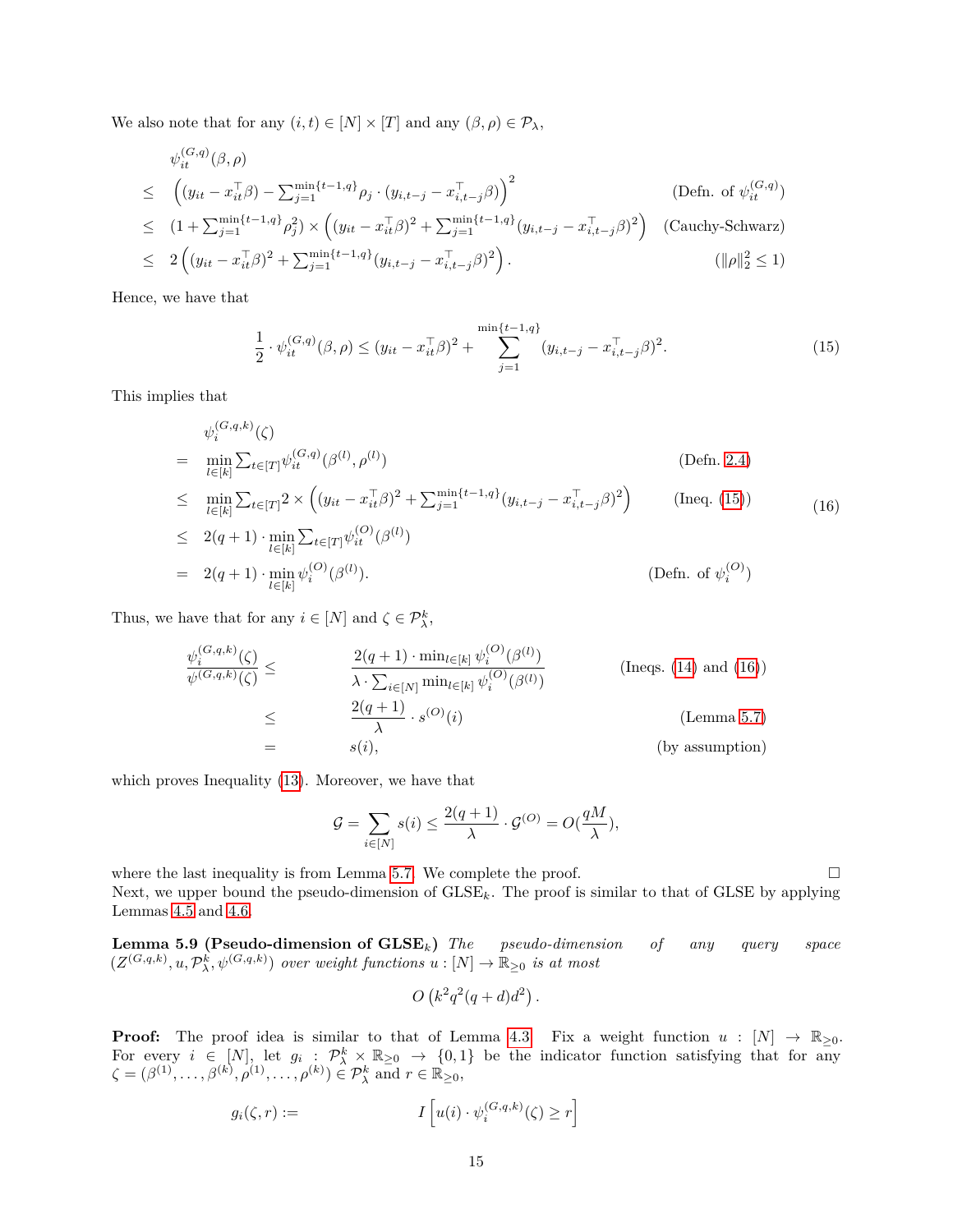$$
= I\left[\forall l \in [k], u(i) \cdot \sum_{t \in [T]} \psi_{it}^{(G,q)}(\beta^{(l)}, \rho^{(l)}) \geq r\right].
$$

We consider the query space  $(Z^{(G,q,k)}, u, \mathcal{P}_{\lambda}^{k} \times \mathbb{R}_{\geq 0}, g)$ . By the definition of  $\mathcal{P}_{\lambda}^{k}$ , the dimension of  $\mathcal{P}_{\lambda}^{k} \times \mathbb{R}_{\geq 0}$ is  $m = k(q+d) + 1$ . Also note that for any  $(\beta, \rho) \in \mathcal{P}_\lambda$ ,  $\psi_{it}^{(G,q)}(\beta, \rho)$  can be represented as a multivariant polynomial that consists of  $O(q^2 d^2)$  terms  $\rho_{c_1}^{b_1} \rho_{c_2}^{b_2} \beta_{c_3}^{b_3} \beta_{c_4}^{b_4}$  where  $c_1, c_2 \in [q], c_3, c_4 \in [d]$  and  $b_1, b_2, b_3, b_4 \in \{0, 1\}.$ Thus,  $g_i$  can be calculated using  $l = O(kq^2d^2)$  operations, including  $O(kq^2d^2)$  arithmetic operations and *k* jumps. Pluging the values of *m* and *l* in Lemma [4.5,](#page-10-1) the pseudo-dimension of  $(Z^{(G,q,k)}, u, \mathcal{P}_{\lambda}^{k} \times \mathbb{R}_{\geq 0}, g)$  is  $O(k^2q^2(q+d)d^2)$ . Then by Lemma [4.6,](#page-10-2) we complete the proof.

Combining with the above lemmas and Theorem [4.2,](#page-8-5) we are ready to prove Theorem [5.5.](#page-15-1)

**Proof:** [Proof of Theorem [5.5\]](#page-15-1) By Lemma [5.8,](#page-17-0) the total sensitivity G of  $(Z^{(G,q,k)}, \mathcal{P}_{\lambda}^{k}, \psi^{(G,q,k)})$  is  $O(\frac{qM}{\lambda})$ . By Lemma [5.9,](#page-18-2) we can let dim  $= O(k^2(q+d)q^2d^2)$  which is an upper bound of the pseudo-dimension of every query space  $(Z^{(G,q,k)}, u, \mathcal{P}_{\lambda}^{k}, \psi^{(G,q,k)})$  over weight functions  $u : [N] \to \mathbb{R}_{\geq 0}$ . Pluging the values of  $\mathcal G$  and dim in Theorem [4.2,](#page-8-5) we prove for the coreset size.

For the running time, it costs  $N \cdot \text{SVD}(T, d+1) + O(N)$  time to compute the sensitivity function *s* by Lemma [5.8,](#page-17-0) and  $O(N)$  time to construct  $I_S$ . This completes the proof.

#### <span id="page-19-0"></span>**5.3 Proof of Theorem [5.4:](#page-14-1) Lower bound for GLSE***<sup>k</sup>*

Actually, we prove a stronger version of Theorem [5.4](#page-14-1) in the following. We show that both the coreset size and the total sensitivity of the query space  $(Z^{(G,q,k)}, u, \mathcal{P}^k_{\lambda}, \psi^{(G,q,k)})$  may be  $\Omega(N)$ , even for the simple case that  $T = 1$  and  $d = k = 2$ .

**Theorem 5.10 (Size and sensitivity lower bound of**  $\text{GLSE}_k$ **)**  $\text{Let } T = 1 \text{ and } d = k = 2 \text{ and } \lambda \in (0, 1)$ *. There exists an instance*  $X \in \mathbb{R}^{N \times T \times d}$  *and*  $Y \in \mathbb{R}^{N \times T}$  *such that the total sensitivity* 

$$
\sum_{i \in [N]} \sup_{\zeta \in \mathcal{P}_{\lambda}^{k}} \frac{\psi_i^{(G, q, k)}(\zeta)}{\psi^{(G, q, k)}(\zeta)} = \Omega(N).
$$

*and any 0.5-coreset of the query space*  $(Z^{(G,q,k)}, u, \mathcal{P}_{\lambda}^{k}, \psi^{(G,q,k)})$  *should have size*  $\Omega(N)$ *.* 

**Proof:** We construct the same instance as in [\[49\]](#page-25-5). Concretely, for  $i \in [N]$ , let  $x_{i1} = (4^i, \frac{1}{4^i})$  and  $y_{i1} = 0$ . We claim that for any  $i \in [N]$ ,

<span id="page-19-1"></span>
$$
\sup_{\zeta \in \mathcal{P}_{\lambda}^{k}} \frac{\psi_i^{(G,q,k)}(\zeta)}{\psi^{(G,q,k)}(\zeta)} \ge \frac{1}{2}.
$$
\n
$$
(17)
$$

If the claim is true, then we complete the proof of the total sensitivity by summing up the above inequality over all  $i \in [N]$ . Fix  $i \in [N]$  and consider the following  $\zeta = (\beta^{(1)}, \beta^{(2)}, \rho^{(1)}, \rho^{(2)}) \in \mathcal{P}_{\lambda}^{k}$  where  $\beta^{(1)} = (\frac{1}{4^{i}}, 0)$ ,  $\beta^{(2)} = (0, 4^i)$  and  $\rho^{(1)} = \rho^{(2)} = 0$ . If  $j \leq i$ , we have

$$
\psi_j^{(G,q,k)}(\zeta) = \min_{l \in [2]} (y_{i1} - x_{i1}^{\top} \beta^{(l)})^2
$$
  
= 
$$
\min \left\{ \frac{1}{16^{j-i}}, \frac{1}{16^{i-j}} \right\}
$$
  
= 
$$
\frac{1}{16^{i-j}}.
$$

Similarly, if  $j > i$ , we have

$$
\psi_j^{(G,q,k)}(\zeta) = \min\left\{\frac{1}{16^{j-i}}, \frac{1}{16^{i-j}}\right\} = \frac{1}{16^{j-i}}.
$$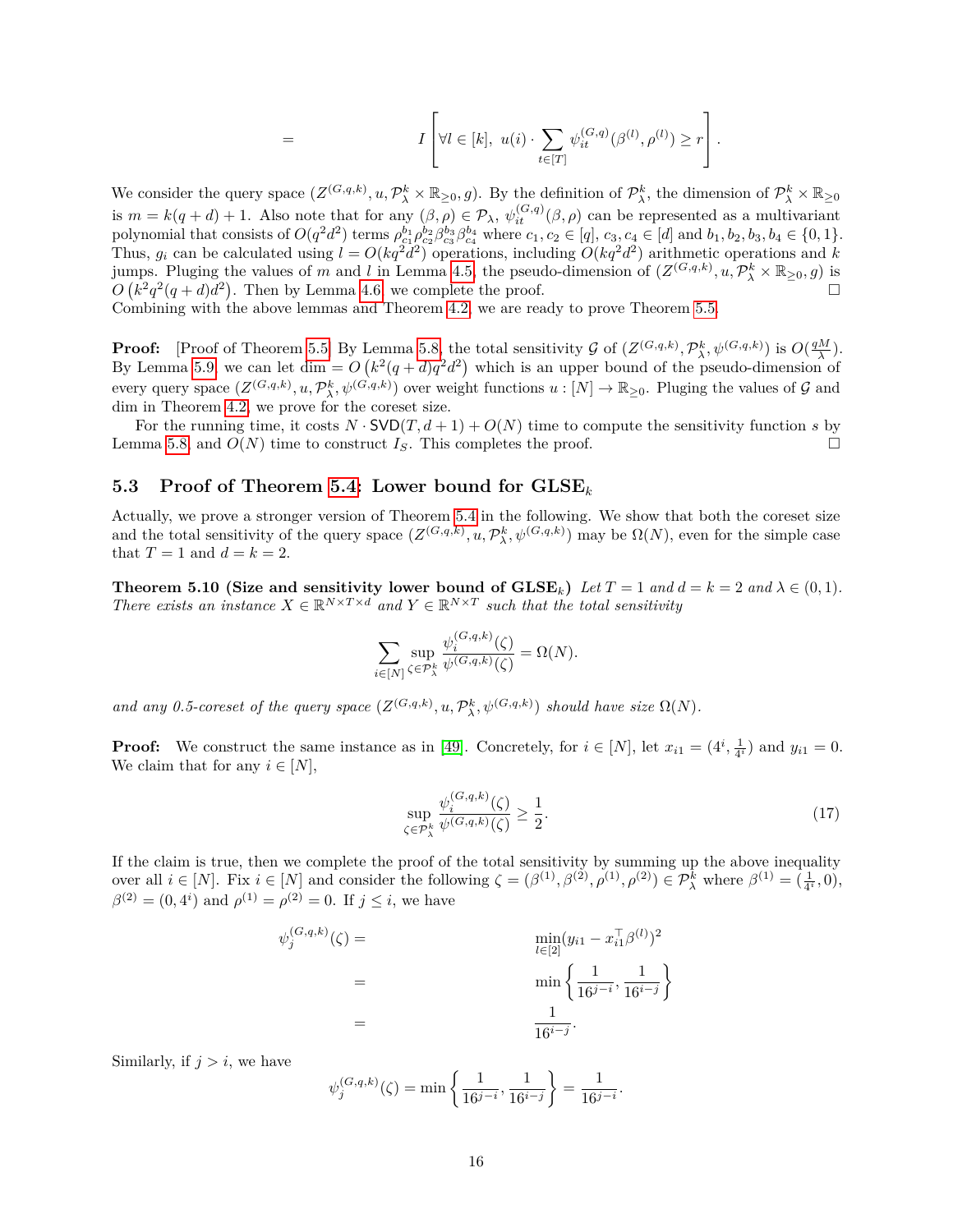By the above equations, we have

<span id="page-20-1"></span>
$$
\psi^{(G,q,k)}(\zeta) = \sum_{j=1}^{i} \frac{1}{16^{i-j}} + \sum_{j=i+1}^{N} \frac{1}{16^{j-i}} < \frac{5}{4}.\tag{18}
$$

Combining with the fact that  $\psi_i^{(G,q,k)}(\zeta) = 1$ , we prove Inequality [\(17\)](#page-19-1).

For the coreset size, suppose  $S \subseteq [N]$  together with a weight function  $w : S \to \mathbb{R}_{\geq 0}$  is a 0.5-coreset of the query space  $(Z^{(G,q,k)}, u, \mathcal{P}_{\lambda}^{k}, \psi^{(G,q,k)})$ . We only need to prove that  $S = [N]$ . Suppose there exists some  $i^* \in S$ with  $w(i^*) > 2$ . Letting  $\zeta = (\beta^{(1)}, \beta^{(2)}, \rho^{(1)}, \beta^{(2)})$  where  $\beta^{(1)} = (\frac{1}{4^{i^*}}, 0), \beta^{(2)} = (0, 4^{i^*})$  and  $\rho^{(1)} = \rho^{(2)} = 0$ , we have that

$$
\sum_{i \in S} w(i) \cdot \psi_i^{(G, q, k)}(\zeta) > w(i^*) \cdot \psi_{i^*}^{(G, q, k)}(\zeta)
$$
\n
$$
> 2 \qquad (w(i^*) > 2 \text{ and Defns. of } \zeta)
$$
\n
$$
> (1 + \frac{1}{2}) \cdot \frac{5}{4}
$$
\n
$$
> (1 + \frac{1}{2}) \cdot \psi^{(G, q, k)}(\zeta), \qquad \text{(Ineq. (18))}
$$

which contradicts with the assumption of *S*. Thus, we have that for any  $i \in S$ ,  $w(i) \leq 2$ . Next, by contradiction assume that  $i^* \notin S$ . Again, letting  $\zeta = (\beta^{(1)}, \beta^{(2)}, \rho^{(1)}, \rho^{(2)})$  where  $\beta^{(1)} = (\frac{1}{4^{i^*}}, 0)$ ,  $\beta^{(2)} = (0, 4^{i^*})$ and  $\rho^{(1)} = \rho^{(2)} = 0$ , we have that

$$
\sum_{i \in S} w(i) \cdot \psi_i^{(G,q,k)}(\zeta) \leq 2 \left( \psi^{(G,q,k)}(\zeta) - \psi_{i^*}^{(G,q,k)}(\zeta) \right)
$$
\n
$$
(w(i) \leq 2)
$$
\n
$$
\leq 2(\frac{5}{4} - 1)
$$
\n
$$
\leq 1 - \frac{1}{2} \cdot 1
$$
\n
$$
\leq 1 - \frac{1}{2} \cdot \psi^{(G,q,k)}(\zeta),
$$
\n
$$
(1 - \frac{1}{2}) \cdot \psi^{(G,q,k)}(\zeta),
$$

which contradicts with the assumption of *S*. This completes the proof.

 $\Box$ 

### <span id="page-20-0"></span>**6 Empirical results**

We implement our coreset algorithms for GLSE, and compare the performance with uniform sampling on synthetic datasets and a real-world dataset. The experiments are conducted by PyCharm on a 4-Core desktop CPU with 8GB RAM.[2](#page-20-2)

**Datasets.** We experiment using **synthetic** datasets with  $N = T = 500$  (250*k* observations),  $d = 10$ ,  $q = 1$ and  $\lambda = 0.2$ . For each individual  $i \in [N]$ , we first generate a mean vector  $\overline{x}_i \in \mathbb{R}^d$  by first uniformly sampling a unit vector  $x_i' \in \mathbb{R}^d$ , and a length  $\tau \in [0, 5]$ , and then letting  $\overline{x}_i = \tau x_i'$ . Then for each time period  $t \in [T]$ , we generate observation  $x_{it}$  from a multivariate normal distribution  $N(\overline{x}_i, \|\overline{x}_i\|_2^2 \cdot I)$  [\[50\]](#page-25-14).<sup>[3](#page-20-3)</sup> Next, we generate outcomes *Y*. First, we generate a regression vector  $\beta \in \mathbb{R}^d$  from distribution  $N(0, I)$ . Then we generate an autoregression vector  $\rho \in \mathbb{R}^q$  by first uniformly sampling a unit vector  $\rho' \in \mathbb{R}^q$  and a length  $\tau \in [0, 1 - \lambda]$ , and then letting  $\rho = \tau \rho'$ . Based on  $\rho$ , we generate error terms  $e_{it}$  as in Equation [\(2\)](#page-6-6). To assess performance robustness in the presence of outliers, we simulate another dataset replacing  $N(0, I)$  in Equation [\(2\)](#page-6-6) with the heavy tailed **Cauchy**(0,2) distribution [\[38\]](#page-25-15). Finally, the outcome  $y_{it} = x_{it}^{\top}\beta + e_{it}$  is the same as Equation [\(1\)](#page-6-1).

<span id="page-20-3"></span><span id="page-20-2"></span> $^{2}$ Codes are in <https://github.com/huanglx12/Coresets-for-regressions-with-panel-data>.

<sup>&</sup>lt;sup>3</sup>The assumption that the covariance of each individual is proportional to  $\|\bar{x}_i\|_2^2$  is common in econometrics. We also fix the last coordinate of  $x_{it}$  to be 1 to capture individual specific fixed effects.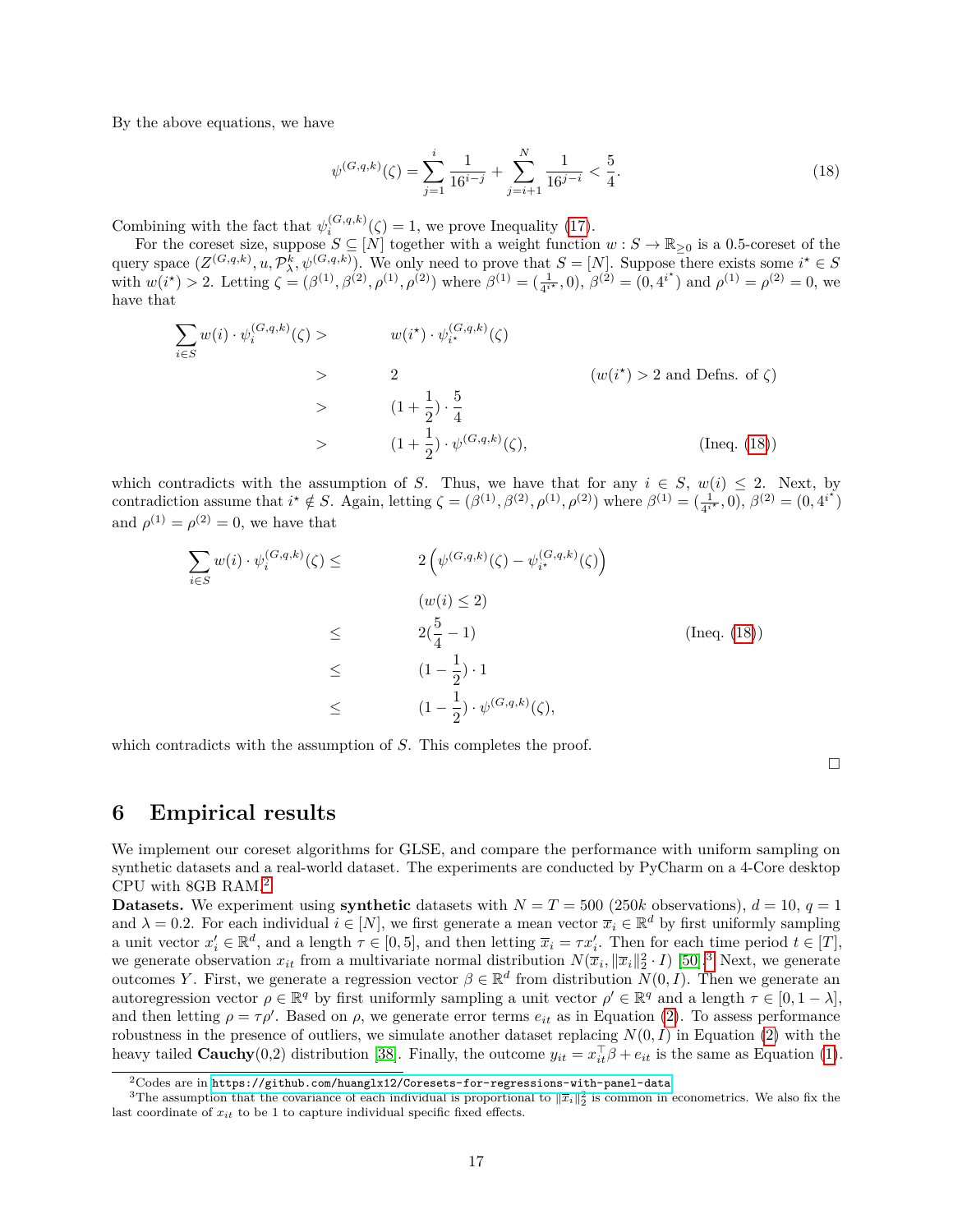<span id="page-21-1"></span>

Figure 1: Boxplots of empirical errors for GLSE w.r.t. varying *ε*. **Uni** has higher average and maximum empirical errors than **CGLSE**.

We also experiment on a **real-world** dataset involving the prediction of monthly profits from customers for a credit card issuer as a function of demographics, past behaviors, and current balances and fees. The panel dataset consisted of 250k observations: 50 months of data  $(T = 50)$  from 5000 customers ( $N = 5000$ ) with 11 features  $(d = 11)$ . We set  $q = 1$  and  $\lambda = 0.2$ .

**Baseline and metrics.** As a baseline coreset, we use uniform sampling (**Uni**), perhaps the simplest approach to construct coresets: Given an integer Γ, uniformly sample Γ individual-time pairs  $(i, t) \in [N] \times [T]$  with weight  $\frac{NT}{\Gamma}$  for each. Γ

Given regression parameters  $\zeta$  and a subset  $S \subseteq [N] \times [T]$ , we define the *empirical error* as  $\frac{\psi_S^{(G,q)}(\zeta)}{\psi^{(G,q)}(\zeta)} - 1$ . We summarize the empirical errors  $e_1, \ldots, e_n$  by maximum, average, standard deviation (std) and root mean square error (RMSE), where RMSE=  $\sqrt{\frac{1}{n} \sum_{i \in [n]} e_i^2}$ . By penalizing larger errors, RMSE combines information in both average and standard deviation as a performance metric,. The running time for solving GLSE on dataset *X* and our coreset *S* are  $T_X$  and  $T_S$  respectively.  $T_C$  is the running time for coreset *S* construction. **Simulation setup.** We vary  $\varepsilon = 0.1, 0.2, 0.3, 0.4, 0.5$  and generate 100 independent random tuples  $\zeta =$  $(\beta, \rho) \in \mathbb{R}^{d+q}$  (the same as described in the generation of the synthetic dataset). For each  $\varepsilon$ , we run our algorithm **CGLSE** and **Uni** to generate coresets. We guarantee that the total number of sampled individualtime pairs of **CGLSE** and **Uni** are the same. We also implement IRLS [\[32\]](#page-24-16) for solving GLSE. We run IRLS on both the full dataset and coresets and record the runtime.

**Results.** Table [1](#page-22-0) summarizes the accuracy-size trade-off of our coresets for GLSE for different error guarantees *ε*. The maximum empirical error of **Uni** is always larger than that of our coresets (1.16-793x). Further, there is no error guarantee with **Uni**, but errors are always below the error guarantee with our coresets. The speed-up with our coresets relative to full data  $(\frac{T_X}{T_C+T_S})$  in solving GLSE is 1.2x-108x. To achieve the maximum empirical error of .294 for GLSE in the real-world data, only 1534 individual-time pairs (0.6%) are necessary for **CGLSE**. With **Uni**, to get the closest maximum empirical error of 0.438, at least 2734 individual-time pairs) (1.1%) is needed; i.e.., **CGLSE** achieves a smaller empirical error with a smaller sized coreset. Though **Uni** may sometimes provide lower average error than **CGLSE**, it *always* has higher RMSE, say 1.2-745x of **CGLSE**. When there are outliers as with Cauchy, our coresets perform even better on all metrics relative to **Uni**. This is because **CGLSE** captures tails/outliers in the coreset, while **Uni** does not. Figure [1](#page-21-1) presents the boxplots of the empirical errors.

## <span id="page-21-0"></span>**7 Conclusion, limitations, and future work**

This paper initiates a theoretical study of coreset construction for regression problems with panel data. We formulate the definitions of coresets for several variants of  $\ell_2$ -regression, including OLSE, GLSE, and  $G LSE_k$ . For each variant, we propose efficient algorithms that construct a coreset of size independent of both *N* and *T*, based on the FL framework. Our empirical results indicate that our algorithms can accelerate the evaluation time and perform significantly better than uniform sampling.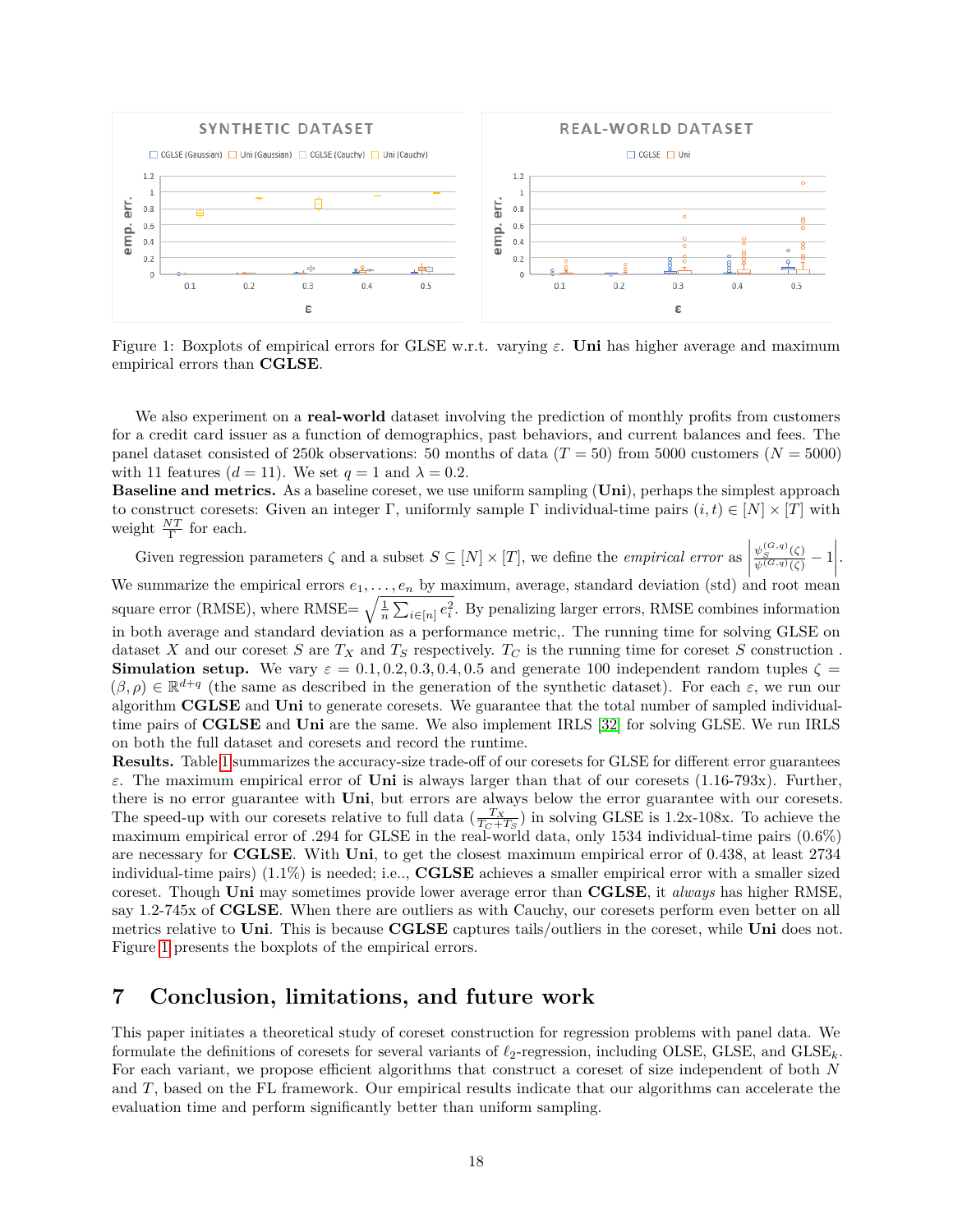<span id="page-22-0"></span>Table 1: performance of *ε*-coresets for GLSE w.r.t. varying *ε*. We report the maximum/average/standard deviation/RMSE of the empirical error w.r.t. the 100 tuples of generated regression parameters for our algorithm **CGLSE** and **Uni**. Size is the  $\#$  of sampled individual-time pairs, for both **CGLSE** and **Uni**.  $T_C$ is construction time (seconds) of our coresets. *T<sup>S</sup>* and *T<sup>X</sup>* are the computation time (seconds) for GLSE over coresets and the full dataset respectively. "Synthetic  $(G)$ " and "Synthetic  $(C)$ " represent synthetic datasets with Gaussian errors and Cauchy errors respectively.

|                        | $\varepsilon$ | max. emp.<br><b>CGLSE</b> | err.<br>Uni | avg./std./RMSE of emp. err.<br>$_{\rm CGLSE}$ | Uni            | size   | $T_C$          | $T_C+T_S$ | $T_X$ (s) |
|------------------------|---------------|---------------------------|-------------|-----------------------------------------------|----------------|--------|----------------|-----------|-----------|
| $\widehat{\mathbb{C}}$ | 0.1           | .005                      | .015        | .001/.001/.002                                | .007/.004/.008 | 116481 | $\overline{2}$ | 372       | 458       |
|                        | 0.2           | .018                      | .029        | .006/.004/.008                                | .010/.007/.013 | 23043  | $\overline{2}$ | 80        | 458       |
| synthetic              | 0.3           | .036                      | .041        | .011/.008/.014                                | .014/.010/.017 | 7217   | $\overline{2}$ | 29        | 458       |
|                        | 0.4           | .055                      | .086        | .016/.012/.021                                | .026/.020/.032 | 3095   | $\overline{2}$ | 18        | 458       |
|                        | 0.5           | .064                      | .130        | .019/.015/.024                                | .068/.032/.075 | 1590   | $\overline{2}$ | 9         | 458       |
| $\odot$                | 0.1           | .001                      | .793        | .000/.000/.001                                | .744/.029/.745 | 106385 | $\overline{2}$ | 1716      | 4430      |
|                        | 0.2           | .018                      | .939        | .013/.003/.014                                | .927/.007/.927 | 21047  | $\overline{2}$ | 346       | 4430      |
|                        | 0.3           | .102                      | .937        | .072/.021/.075                                | .860/.055/.862 | 6597   | $\overline{2}$ | 169       | 4430      |
| synthetic              | 0.4           | .070                      | .962        | .051/.011/.053                                | .961/.001/.961 | 2851   | $\overline{2}$ | 54        | 4430      |
|                        | 0.5           | .096                      | .998        | .060/.026/.065                                | .992/.004/.992 | 472    | $\overline{2}$ | 41        | 4430      |
|                        | 0.1           | .029                      | .162        | .005/.008/.009                                | .016/.026/.031 | 50777  | 3              | 383       | 2488      |
|                        | 0.2           | .054                      | .154        | .017/.004/.017                                | .012/.024/.026 | 13062  | 3              | 85        | 2488      |
|                        | 0.3           | .187                      | .698        | .039/.038/.054                                | .052/.106/.118 | 5393   | 3              | 24        | 2488      |
| real-world             | 0.4           | .220                      | .438        | .019/.033/.038                                | .050/.081/.095 | 2734   | 3              | 20        | 2488      |
|                        | 0.5           | .294                      | 1.107       | .075/.038/.084                                | .074/.017/.183 | 1534   | 3              | 16        | 2488      |

For GLSE*k*, our coreset size contains a factor *M*, which may be unbounded and result in a coreset of size  $\Omega(N)$  in the worst case. In practice, if M is large, each sensitivity  $s(i)$  in Line 5 of Algorithm [2](#page-14-2) will be close or even equal to 1. In this case, *I<sup>S</sup>* is drawn from all individuals via uniform sampling which weakens the performance of Algorithm [2](#page-14-2) relative to **Uni**. Future research should investigate whether a different assumption than the *M*-bound can generate a coreset of a smaller size.

There are several directions for future work. Currenly, *q* and *d* have a relatively large impact on coreset size; future work needs to reduce this effect. This will advance the use of coresets for machine learning, where *d* is typically large, and *q* is large in high frequency data. This paper focused on coreset construction for panel data with  $\ell_2$ -regression. The natural next steps would be to construct coresets with panel data for other regression problems, e.g., *`*1-regression, generalized linear models and logistic regression, and beyond regression to other supervised machine learning algorithms.

**Broader impact.** In terms of broader impact on practice, many organizations have to routinely outsource data processing to external consultants and statisticians. But a major practical challenge for organizations in doing this is to minimize issues of data security in terms of exposure of their data for potential abuse. Further, minimization of such exposure is considered as necessary due diligence by laws such as GDPR and CCPA which mandates firms to minimize security breaches that violate the privacy rights of the data owner [\[45,](#page-25-16) [34\]](#page-24-17). Coreset based approaches to sharing data for processing can be very valuable for firms in addressing data security and to be in compliance with privacy regulations like GDPR and CCPA.

Further, for policy and managerial decision making in economics, social sciences and management, obtaining unbiased estimates of the regression relationships from observational data is critical. Panel data is a critical ingredient for obtaining such unbiased estimates. As ML methods are being adopted by many social scientists [\[5\]](#page-23-15), ML scholars are becoming sensitive to these issues and our work in using coreset methods for panel data can have significant impact for these scholars.

A practical concern is that coresets constructed and shared for one purpose or model may be used by the data processor for other kinds of models, which may lead to erroneous conclusions. Further, there is also the potential for issues of fairness to arise as different groups may not be adequately represented in the coreset without incorporating fairness constraints [\[29\]](#page-24-18). These issues need to be explored in future research.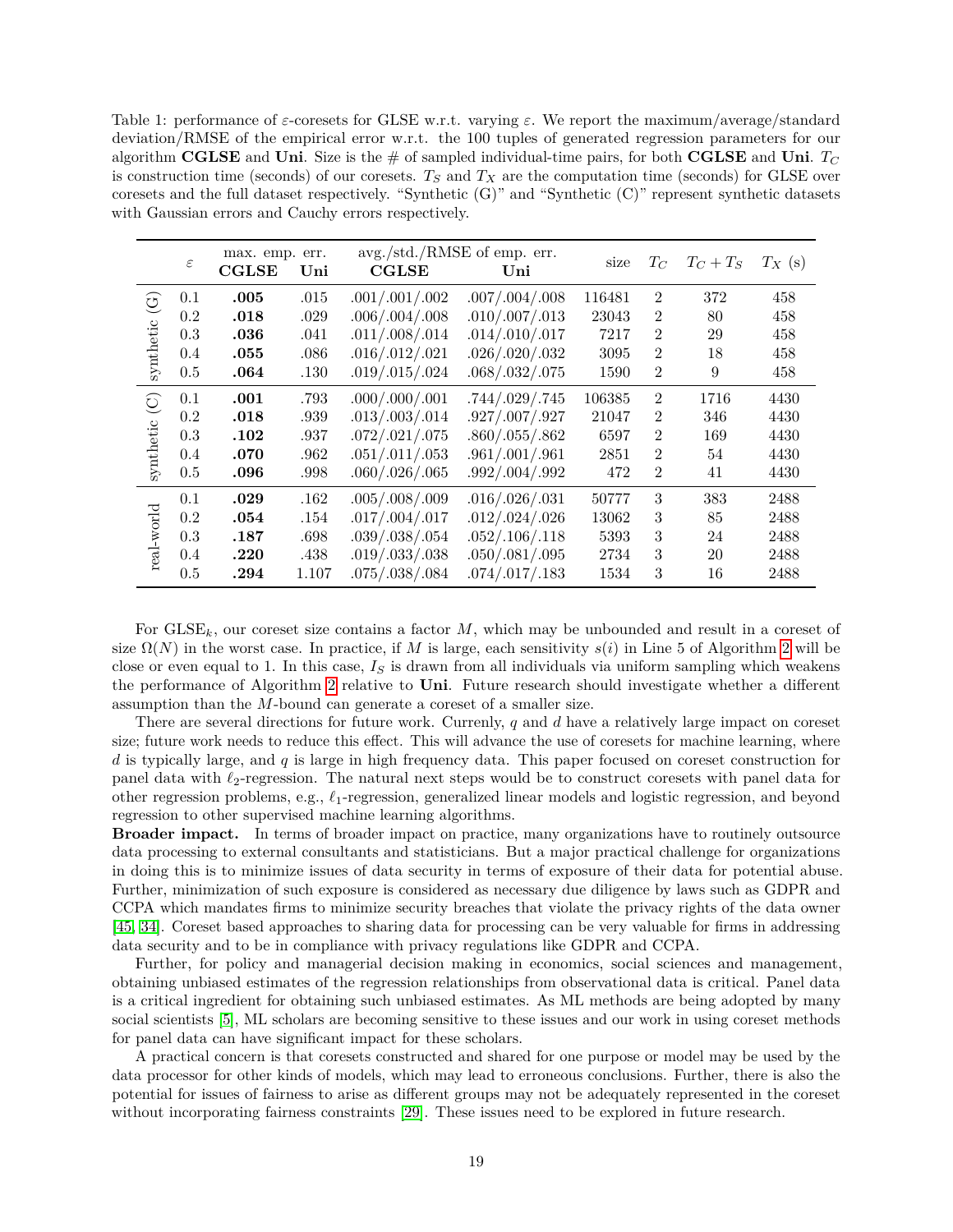## **Acknowledgements**

This research was conducted when LH was at Yale and was supported in part by an NSF CCF-1908347 grant.

## **References**

- <span id="page-23-1"></span>[1] Pankaj K Agarwal, Sariel Har-Peled, and Kasturi R Varadarajan. Approximating extent measures of points. *Journal of the ACM (JACM)*, 51(4):606–635, 2004.
- <span id="page-23-12"></span>[2] Martin Anthony and Peter L Bartlett. *Neural network learning: Theoretical foundations*. Cambridge University press, 2009.
- <span id="page-23-9"></span>[3] Manuel Arellano. *Panel Data Econometrics*. 2002.
- <span id="page-23-10"></span>[4] Bertan Ari and H Altay Güvenir. Clustered linear regression. *Knowledge-Based Systems*, 15(3):169–175, 2002.
- <span id="page-23-15"></span>[5] Susan Athey. Machine learning and causal inference for policy evaluation. In *Proceedings of the 21th ACM SIGKDD international conference on knowledge discovery and data mining*, pages 5–6, 2015.
- <span id="page-23-0"></span>[6] Badi Baltagi. *Econometric analysis of panel data*. John Wiley & Sons, 2008.
- <span id="page-23-16"></span>[7] Joshua Batson, Daniel A Spielman, and Nikhil Srivastava. Twice-ramanujan sparsifiers. *SIAM Journal on Computing*, 41(6):1704–1721, 2012.
- <span id="page-23-2"></span>[8] Christos Boutsidis, Petros Drineas, and Malik Magdon-Ismail. Near-optimal coresets for least-squares regression. *IEEE transactions on information theory*, 59(10):6880–6892, 2013.
- <span id="page-23-11"></span>[9] Vladimir Braverman, Dan Feldman, and Harry Lang. New frameworks for offline and streaming coreset constructions. *CoRR*, abs/1612.00889, 2016.
- <span id="page-23-14"></span>[10] Zizhong Chen and Jack J. Dongarra. Condition numbers of gaussian random matrices. *SIAM Journal on Matrix Analysis and Applications*, 27(3):603–620, 2005.
- <span id="page-23-4"></span>[11] Kenneth L Clarkson. Subgradient and sampling algorithms for *l*<sup>1</sup> regression. In *Proceedings of the sixteenth annual ACM-SIAM symposium on Discrete algorithms*, pages 257–266. Society for Industrial and Applied Mathematics, 2005.
- <span id="page-23-5"></span>[12] Kenneth L Clarkson, Petros Drineas, Malik Magdon-Ismail, Michael W Mahoney, Xiangrui Meng, and David P Woodruff. The fast cauchy transform and faster robust linear regression. *SIAM Journal on Computing*, 45(3):763–810, 2016.
- <span id="page-23-7"></span>[13] Kenneth L. Clarkson and David P. Woodruff. Low-rank approximation and regression in input sparsity time. *Journal of the ACM (JACM)*, 63:1 – 45, 2017.
- <span id="page-23-13"></span>[14] Alan Kaylor Cline and Inderjit S Dhillon. Computation of the singular value decomposition. *Citeseer*, 2006.
- <span id="page-23-3"></span>[15] Michael B Cohen, Yin Tat Lee, Cameron Musco, Christopher Musco, Richard Peng, and Aaron Sidford. Uniform sampling for matrix approximation. In *Proceedings of the 2015 Conference on Innovations in Theoretical Computer Science*, pages 181–190. ACM, 2015.
- <span id="page-23-6"></span>[16] Michael B Cohen, Cameron Musco, and Christopher Musco. Input sparsity time low-rank approximation via ridge leverage score sampling. In *Proceedings of the Twenty-Eighth Annual ACM-SIAM Symposium on Discrete Algorithms*, pages 1758–1777. SIAM, 2017.
- <span id="page-23-8"></span>[17] Michael B. Cohen and Richard Peng. Lp row sampling by lewis weights. In *Proceedings of the Forty-Seventh Annual ACM on Symposium on Theory of Computing, STOC 2015, Portland, OR, USA, June 14-17, 2015*, pages 183–192, 2015.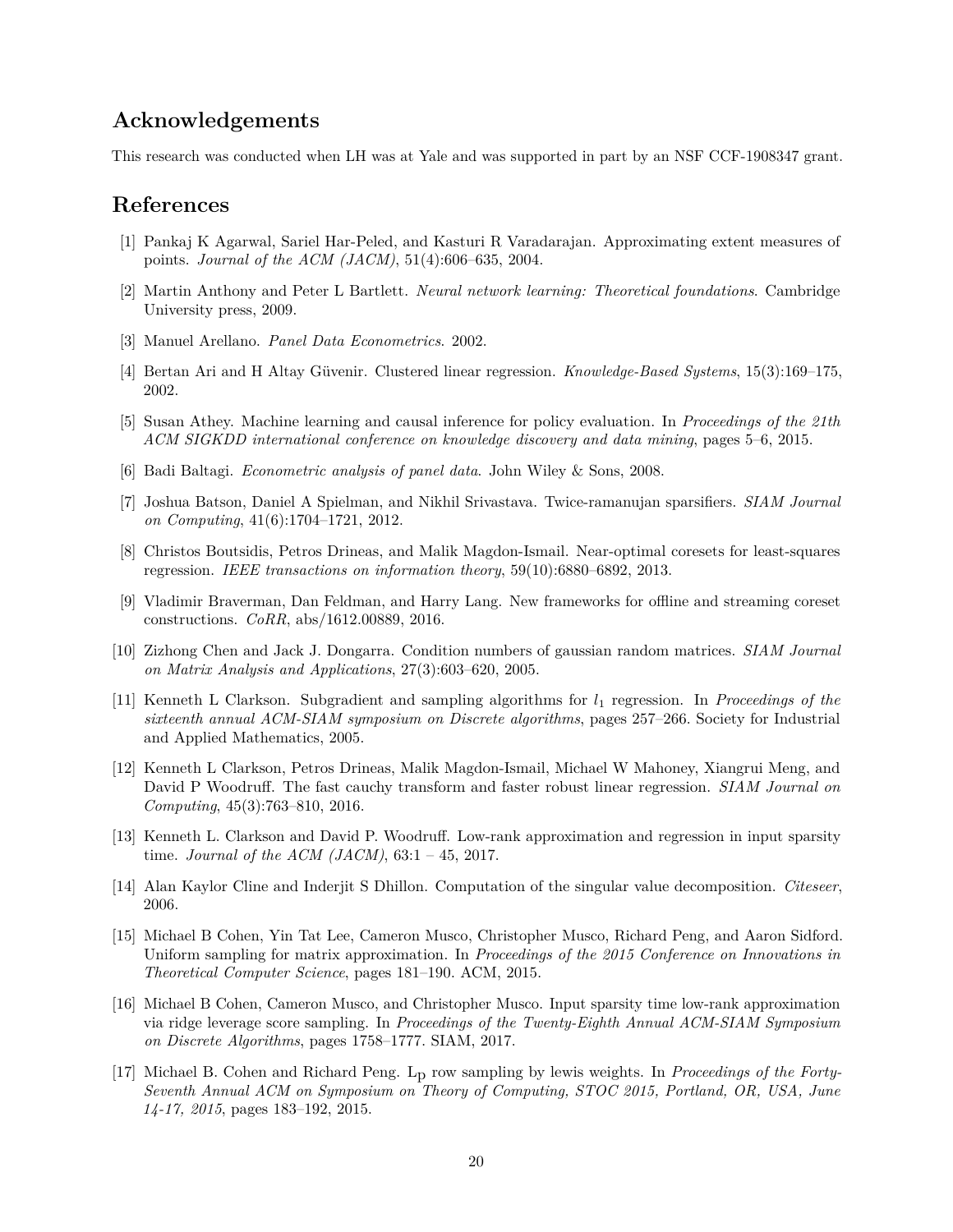- <span id="page-24-6"></span>[18] Petros Drineas, Michael W Mahoney, and Shan Muthukrishnan. Sampling algorithms for  $l_2$  regression and applications. In *Proceedings of the seventeenth annual ACM-SIAM symposium on Discrete algorithm*, pages 1127–1136. Society for Industrial and Applied Mathematics, 2006.
- <span id="page-24-14"></span>[19] Dan Feldman. Core-sets: An updated survey. *Wiley Interdiscip. Rev. Data Min. Knowl. Discov.*, 10(1), 2020.
- <span id="page-24-10"></span>[20] Dan Feldman, Zahi Kfir, and Xuan Wu. Coresets for gaussian mixture models of any shape. *arXiv preprint arXiv:1906.04895*, 2019.
- <span id="page-24-9"></span>[21] Dan Feldman and Michael Langberg. A unified framework for approximating and clustering data. In *Proceedings of the forty-third annual ACM symposium on Theory of computing*, pages 569–578. ACM, 2011. <https://arxiv.org/abs/1106.1379>.
- <span id="page-24-12"></span>[22] Dan Feldman, Melanie Schmidt, and Christian Sohler. Turning big data into tiny data: Constant-size coresets for *k*-means, PCA and projective clustering. In *Proceedings of the Twenty-Fourth Annual ACM-SIAM Symposium on Discrete Algorithms*, pages 1434–1453. SIAM, 2013.
- <span id="page-24-3"></span>[23] Edward W Frees et al. *Longitudinal and panel data: analysis and applications in the social sciences*. Cambridge University Press, 2004.
- <span id="page-24-2"></span>[24] William E Griffiths, George G Judge, R Carter Hill, Helmut Lütkepohl, and Tsoung-Chao Lee. *The Theory and Practice of Econometrics*. Wiley, 1985.
- <span id="page-24-4"></span>[25] John N Haddad. A simple method for computing the covariance matrix and its inverse of a stationary autoregressive process. *Communications in Statistics-Simulation and Computation*, 27(3):617–623, 1998.
- <span id="page-24-15"></span>[26] Charles N. Halaby. Panel models in sociological research: Theory into practice. *Review of Sociology*, 30(1):507–544, 2004.
- <span id="page-24-1"></span>[27] Daniel Hoechle. Robust standard errors for panel regressions with cross-sectional dependence. *The stata journal*, 7(3):281–312, 2007.
- <span id="page-24-0"></span>[28] Cheng Hsiao. Analysis of panel data. *Analysis of Panel Data, by Cheng Hsiao, pp. 382. ISBN 0521818559. Cambridge, UK: Cambridge University Press, February 2003.*, page 382, 2003.
- <span id="page-24-18"></span>[29] Lingxiao Huang, Shaofeng Jiang, and Nisheeth K. Vishnoi. Coresets for clustering with fairness constraints. In *Advances in Neural Information Processing Systems*, pages 7587–7598, 2019.
- <span id="page-24-13"></span>[30] Lingxiao Huang and Nisheeth K. Vishnoi. Coresets for clustering in euclidean spaces: Importance sampling is nearly optimal. In *STOC 2020: 52nd Annual ACM Symposium on Theory of Computing*, pages 1416–1429, 2020.
- <span id="page-24-11"></span>[31] Jonathan Huggins, Trevor Campbell, and Tamara Broderick. Coresets for scalable Bayesian logistic regression. In *Advances in Neural Information Processing Systems*, pages 4080–4088, 2016.
- <span id="page-24-16"></span>[32] Murray Jorgensen. Iteratively reweighted least squares. *Encyclopedia of Environmetrics*, 3, 2006.
- <span id="page-24-8"></span>[33] Ibrahim Jubran, Alaa Maalouf, and Dan Feldman. Fast and accurate least-mean-squares solvers. In *Advances in Neural Information Processing Systems*, pages 8305–8316, 2019.
- <span id="page-24-17"></span>[34] T Tony Ke and K Sudhir. Privacy rights and data security: Gdpr and personal data driven markets. *Available at SSRN 3643979*, 2020.
- <span id="page-24-5"></span>[35] James P LeSage. The theory and practice of spatial econometrics. *University of Toledo. Toledo, Ohio*, 28(11), 1999.
- <span id="page-24-7"></span>[36] Mu Li, Gary L Miller, and Richard Peng. Iterative row sampling. In *2013 IEEE 54th Annual Symposium on Foundations of Computer Science*, pages 127–136. IEEE, 2013.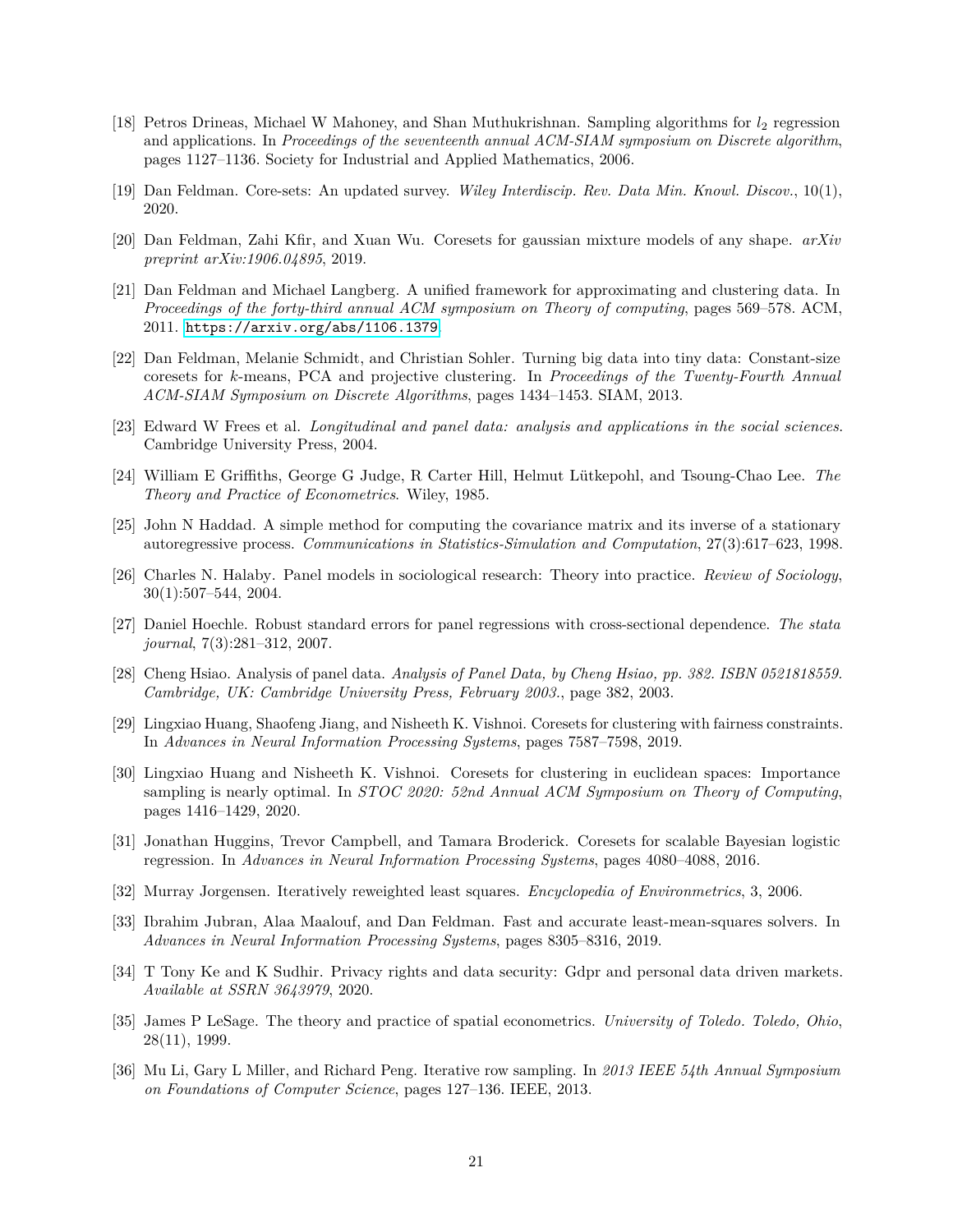- <span id="page-25-6"></span>[37] Mario Lucic, Matthew Faulkner, Andreas Krause, and Dan Feldman. Training Gaussian mixture models at scale via coresets. *The Journal of Machine Learning Research*, 18(1):5885–5909, 2017.
- <span id="page-25-15"></span>[38] Ping Ma, Michael W. Mahoney, and Bin Yu. A statistical perspective on algorithmic leveraging. In *Proceedings of the 31th International Conference on Machine Learning, ICML 2014, Beijing, China, 21-26 June 2014*, pages 91–99, 2014.
- <span id="page-25-9"></span>[39] Xiangrui Meng and Michael W. Mahoney. Low-distortion subspace embeddings in input-sparsity time and applications to robust linear regression. In *Symposium on Theory of Computing Conference, STOC'13, Palo Alto, CA, USA, June 1-4, 2013*, pages 91–100, 2013.
- <span id="page-25-2"></span>[40] Alejandro Molina, Alexander Munteanu, and Kristian Kersting. Core dependency networks. In *Thirty-Second AAAI Conference on Artificial Intelligence*, 2018.
- <span id="page-25-8"></span>[41] Alexander Munteanu and Chris Schwiegelshohn. Coresets-methods and history: A theoreticians design pattern for approximation and streaming algorithms. *Künstliche Intell.*, 32(1):37–53, 2018.
- <span id="page-25-4"></span>[42] Alexander Munteanu, Chris Schwiegelshohn, Christian Sohler, and David Woodruff. On coresets for logistic regression. In *Advances in Neural Information Processing Systems*, pages 6561–6570, 2018.
- <span id="page-25-0"></span>[43] Jeff M Phillips. Coresets and sketches. *arXiv preprint arXiv:1601.00617*, 2016.
- <span id="page-25-3"></span>[44] Sashank J Reddi, Barnabás Póczos, and Alexander J Smola. Communication efficient coresets for empirical loss minimization. In *UAI*, pages 752–761, 2015.
- <span id="page-25-16"></span>[45] Supreeth Shastri, Melissa Wasserman, and Vijay Chidambaram. The seven sins of personal-data processing systems under {GDPR}. In *11th* {*USENIX*} *Workshop on Hot Topics in Cloud Computing (HotCloud 19)*, 2019.
- <span id="page-25-13"></span>[46] Lin Shi, Taibin Gan, Hong Zhu, and Xianming Gu. The exact distribution of the condition number of complex random matrices. *The Scientific World Journal*, 2013(2013):729839–729839, 2013.
- <span id="page-25-1"></span>[47] Christian Sohler and David P. Woodruff. Subspace embeddings for the  $l_1$ -norm with applications. In *Proceedings of the 43rd ACM Symposium on Theory of Computing, STOC 2011, San Jose, CA, USA, 6-8 June 2011*, pages 755–764, 2011.
- <span id="page-25-10"></span>[48] Pang-Ning Tan, Michael Steinbach, Vipin Kumar, et al. Cluster analysis: basic concepts and algorithms. *Introduction to data mining*, 8:487–568, 2006.
- <span id="page-25-5"></span>[49] Elad Tolochinsky and Dan Feldman. Generic coreset for scalable learning of monotonic kernels: Logistic regression, sigmoid and more. *arXiv: Learning*, 2018.
- <span id="page-25-14"></span>[50] Yung Liang Tong. *The multivariate normal distribution*. Springer Science & Business Media, 2012.
- <span id="page-25-12"></span>[51] Kasturi Varadarajan and Xin Xiao. On the sensitivity of shape fitting problems. In *32nd International Conference on Foundations of Software Technology and Theoretical Computer Science*, page 486, 2012.
- <span id="page-25-11"></span>[52] Mathukumalli Vidyasagar. *A theory of learning and generalization*. Springer-Verlag, 2002.
- <span id="page-25-7"></span>[53] Yan Zheng and Jeff M Phillips. Coresets for kernel regression. In *Proceedings of the 23rd ACM SIGKDD International Conference on Knowledge Discovery and Data Mining*, pages 645–654. ACM, 2017.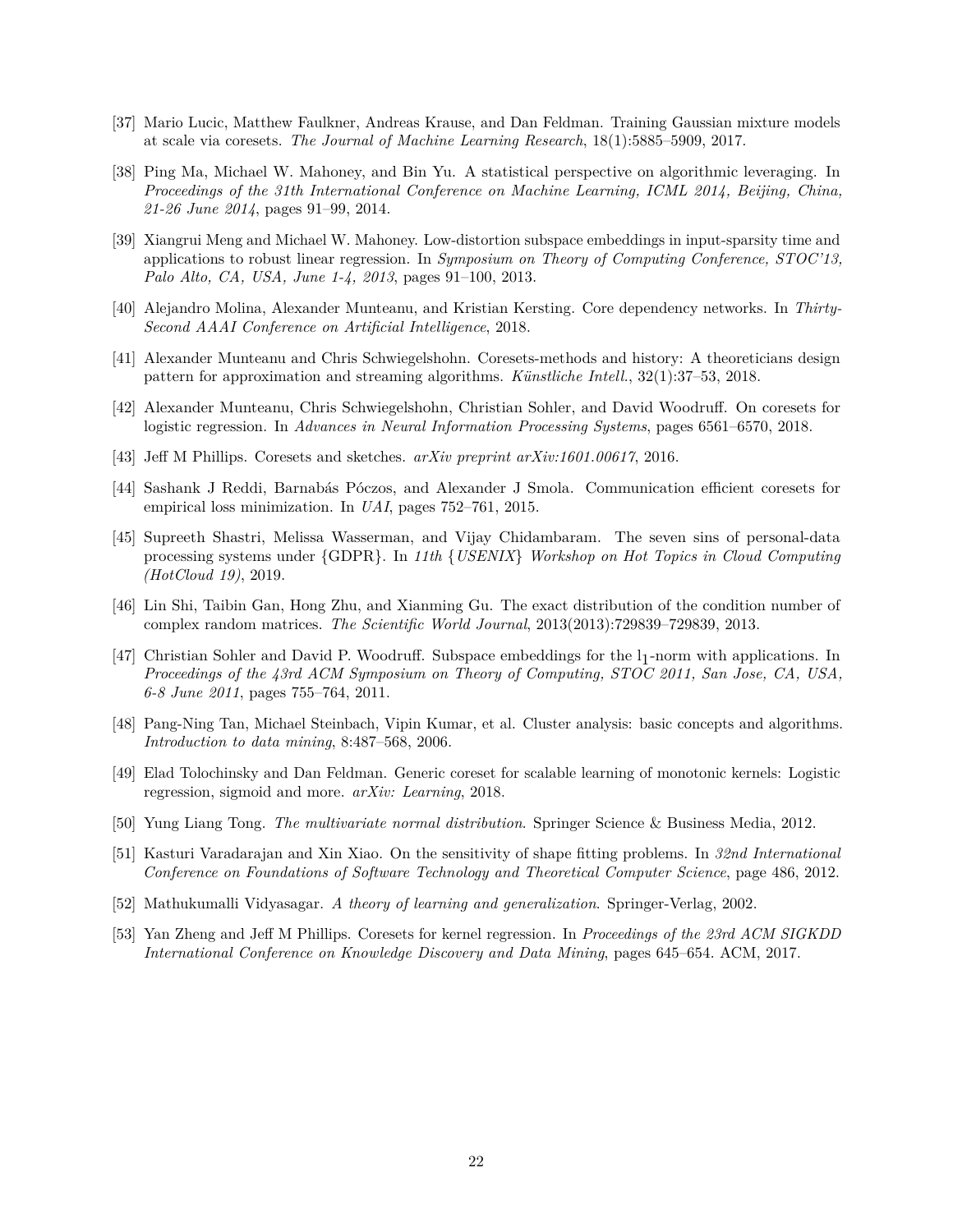## <span id="page-26-0"></span>**A Discussion of the generative model** [\(1\)](#page-6-1)

In this section, we discuss the equivalence between the generative model [\(1\)](#page-6-1) and the random effects estimator. In random effects estimators, there exist additional individual specific effects  $\alpha_i \in \mathbb{R}$ , i.e.,

<span id="page-26-3"></span>
$$
y_{it} = x_{it}^{\top} \beta_i + \alpha_i + e_{it}, \qquad (19)
$$

and we assume that all individual effects are drawn from a normal distribution, i.e.,

$$
\alpha_i \sim N(\mu, \sigma_0^2), \qquad \forall i \in [N].
$$

where  $\mu \in \mathbb{R}$  is the mean and  $\sigma_0^2 \in \mathbb{R}_{\geq 0}$  is the covariance of an unknown normal distribution. By Equation [\(19\)](#page-26-3), for any  $i \in [N]$ , we let  $\alpha_i = \mu + \varepsilon_i$  where  $\varepsilon_i \sim N(0, \sigma_0^2)$ . Then Equation [\(19\)](#page-26-3) can be rewritten as

$$
y_{it} = x_{it}^{\top} \beta_i + \mu + (\varepsilon_i + e_{it}).
$$

Let  $\Omega \in \mathbb{R}^{T \times T}$  denote the covariance matrix among error terms  $e_{it}$ . Next, we simplify  $\varepsilon_i + e_{it}$  by  $e'_{it}$ . Consequently, error terms  $e'_{it}$  satisfy that

$$
\begin{aligned} \mathsf{Exp}[e'_{it}]&=0, &&\forall (i,t)\in [N]\times [T];\\ \mathsf{Cov}(e'_{it},e'_{i't'})&=0 &&\forall i\neq i'\\ \mathsf{Cov}(e'_{it},e'_{it'})&=\Omega_{tt'}+\sigma_0^2=\Omega'_{tt'} &&\forall i\in [N], t,t'\in [T]. \end{aligned}
$$

By this assumption, a random effects estimator can be defined by the following:

$$
\min_{\beta,\Omega} \sum_{i \in [N]} (y_i - X_i \beta_i - \mu \cdot \mathbf{1})^{\top} (\Omega')^{-1} (y_i - X_i \beta_i - \mu \cdot \mathbf{1}).
$$

Thus, we verify that the random effects estimator is equivalent to the generative model [\(1\)](#page-6-1).

## <span id="page-26-1"></span>**B Existing results and approaches for OLSE**

We note that finding an *ε*-coreset of *X* for OLSE can be reduced to finding an *ε*-coreset for least-squares regression with cross-sectional data. For completeness, we summarize the following theorems for OLSE whose proofs mainly follow from the literature.

**Theorem B.1 (***ε***-Coresets for OLSE [\[8\]](#page-23-2))** *There exists a deterministic algorithm that for any given observation matrix*  $X \in \mathbb{R}^{N \times T \times d}$ , *outcome matrix*  $Y \in \mathbb{R}^{N \times T}$ , *a collection*  $\mathcal{B} \subseteq \mathbb{R}^d$  *and constant*  $\varepsilon \in (0,1)$ , *constructs an*  $\varepsilon$ -coreset of size  $O(d/\varepsilon^2)$  of OLSE, with running time  $T_{SVD} + O(NTd^3/\varepsilon^2)$  where  $T_{SVD}$  is the *time needed to compute the left singular vectors of a matrix in*  $\mathbb{R}^{NT \times (d+1)}$ .

**Theorem B.2 (Accurate coresets for OLSE [\[33\]](#page-24-8))** *There exists a deterministic algorithm that for any*  $given\ observation\ matrix\ X \in \mathbb{R}^{N \times T \times d}$ , outcome matrix  $Y \in \mathbb{R}^{N \times T}$ , a collection  $\mathcal{B} \subseteq \mathbb{R}^d$ , constructs an *accurate coreset of size*  $O(d^2)$  *of OLSE, with running time*  $O(NTd^2 + d^8 \log (NT/d))$ *.* 

#### <span id="page-26-2"></span>**B.1 Proof of Theorem [B.1](#page-6-2)**

We first prove Theorem [B.1](#page-6-2) and propose the corresponding algorithm that constructs an *ε*-coreset. Recall that  $\mathcal{B} \subseteq \mathbb{R}^d$  denotes the domain of possible vectors  $\beta$ .

**Proof:** [Proof of Theorem [B.1\]](#page-6-2) Construct a matrix  $A \in \mathbb{R}^{NT \times d}$  by letting the  $(iT - T + t)$ -th row of *A* be  $x_{it}$  for  $(i, t) \in [N] \times [T]$ . Similarly, construct a vector  $\mathbf{b} \in \mathbb{R}^{NT}$  by letting  $\mathbf{b}_{iT-T+t} = y_{it}$ . Then for any  $\beta \in \mathcal{B}$ , we have

$$
\psi^{(O)}(\beta) = ||A\beta - \mathbf{b}||_2^2.
$$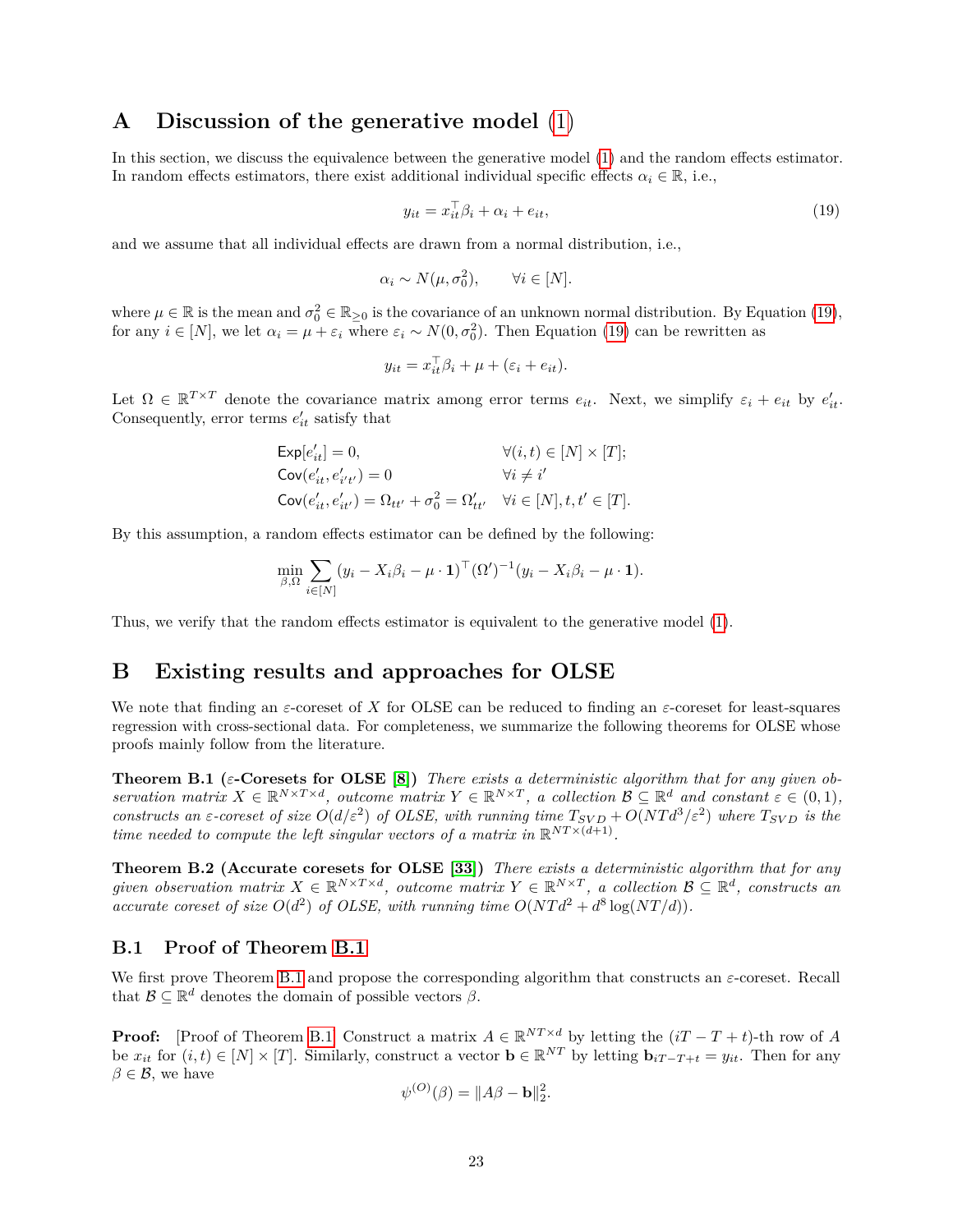Thus, finding an  $\varepsilon$ -coreset of *X* of OLSE is equivalent to finding a row-sampling matrix  $S \in \mathbb{R}^{m \times NT}$  whose rows are basis vectors  $e_{i_1}^{\top}, \ldots, e_{i_m}^{\top}$  and a rescaling matrix  $W \in \mathbb{R}_{\geq 0}^{m \times m}$  that is a diagonal matrix such that for any  $\beta \in \mathcal{B}$ ,

$$
||WS(A\beta - \mathbf{b})||_2^2 \in (1 \pm \varepsilon) \cdot ||A\beta - \mathbf{b}||_2^2.
$$

By Theorem 1 of [\[8\]](#page-23-2), we only need  $m = O(d/\varepsilon^2)$  which completes the proof of correctness. Note that Theorem 1 of [\[8\]](#page-23-2) only provides a theoretical guarantee of a weak-coreset which only approximately preserves the optimal least-squares value. However, by the proof of Theorem 1 of [\[8\]](#page-23-2), their coreset indeed holds for any  $\beta \in \mathbb{R}^d$ .

The running time also follows from Theorem 1 of [\[8\]](#page-23-2), which can be directly obtained by the algorithm stated below.  $\Box$ 

**Algorithm in [\[8\]](#page-23-2).** We then introduce the approach of [8] as follows. Suppose we have inputs  $A \in \mathbb{R}^{n \times d}$ and **b**  $\in \mathbb{R}^n$ .

- 1. Compute the SVD of  $Y = [A, b] \in \mathbb{R}^{n \times (d+1)}$ . Let  $Y = U \Sigma V^{\top}$  where  $U \in \mathbb{R}^{n \times (d+1)}$ ,  $\Sigma \in \mathbb{R}^{(d+1) \times (d+1)}$ and  $V \in \mathbb{R}^{(d+1)\times(d+1)}$ .
- 2. By Lemma 2 of [\[8\]](#page-23-2) which is based on Theorem 3.1 of [\[7\]](#page-23-16), we deterministically construct sampling and rescaling matrices  $S \in \mathbb{R}^{m \times n}$  and  $W \in \mathbb{R}^{m \times m}$   $(m = O(d/\varepsilon^2))$  such that for any  $y \in \mathbb{R}^{d+1}$ ,

$$
||WSUy||_2^2 \in (1 \pm \varepsilon) \cdot ||Uy||_2^2.
$$

The construction time is  $O(nd^3/\varepsilon^2)$ .

3. Output *S* and *W*.

#### <span id="page-27-0"></span>**B.2 Proof of Theorem [B.2](#page-6-3)**

Next, we prove Theorem [B.2](#page-6-3) and propose the corresponding algorithm that constructs an accurate coreset.

**Proof:** [Proof of Theorem [B.2\]](#page-6-3) The proof idea is similar to that of Theorem [B.1.](#page-6-2) Again, we construct a matrix  $A \in \mathbb{R}^{NT \times d}$  by letting the  $(iT - T + t)$ -th row of  $A$  be  $x_{it}$  for  $(i, t) \in [N] \times [T]$ . Similarly, construct a vector  $\mathbf{b} \in \mathbb{R}^{NT}$  by letting  $\mathbf{b}_{iT-T+t} = y_{it}$ . Then for any  $\beta \in \mathcal{B}$ , we have

$$
\psi^{(O)}(\beta) = ||A\beta - \mathbf{b}||_2^2.
$$

Thus, finding an  $\varepsilon$ -coreset of *X* of OLSE is equivalent to finding a row-sampling matrix  $S \in \mathbb{R}^{m \times NT}$  whose rows are basis vectors  $e_{i_1}^{\top}, \ldots, e_{i_m}^{\top}$  and a rescaling matrix  $W \in \mathbb{R}_{\geq 0}^{m \times m}$  that is a diagonal matrix such that for any  $\beta \in \mathcal{B}$ ,

$$
||WS(A\beta - \mathbf{b})||_2^2 = ||A\beta - \mathbf{b}||_2^2.
$$

By Theorem 3.2 of [\[33\]](#page-24-8), we only need  $m = (d+1)^2 + 1 = O(d^2)$ . Moreover, we can construct matrices *W* and *S* in  $O(NTd^2 + d^8 \log(NT/d))$  time by applying  $n = NT$ , and  $k = 2(d+1)$  in Theorem 3.2 of [\[33\]](#page-24-8).  $\Box$ 

**Main approach in [\[33\]](#page-24-8).** Suppose we have inputs  $A \in \mathbb{R}^{n \times d}$  and  $\mathbf{b} \in \mathbb{R}^n$ . Let  $A' = [A, \mathbf{b}] \in \mathbb{R}^{n \times (d+1)}$  For any  $\beta \in \mathbb{R}^d$ , we let  $\beta' = (\beta, -1) \in \mathbb{R}^{d+1}$  and have that

$$
||A\beta - \mathbf{b}||_2^2 = ||A'\beta'||_2^2 = (\beta')^\top (A')^\top A'\beta'.
$$

The main idea of [\[33\]](#page-24-8) is to construct a sub-matrix  $C \in \mathbb{R}^{((d+1)^2+1)\times(d+1)}$  of *A'* whose rows are of the form  $w_i \cdot (a_i, \mathbf{b}_i)$ <sup>T</sup> for some  $i \in [n]$  and  $w_i \geq 0$ , such that  $C^{\top} C = (A')^{\top} A'$ . Then we have for any  $\beta \in \mathbb{R}^d$ ,

$$
||C\beta'||_2^2 = (\beta')^\top C^\top C\beta' = (\beta')^\top (A')^\top A'\beta' = ||A\beta - \mathbf{b}||_2^2.
$$

By the definition of  $C$ , there exists a row-sampling matrix  $S$  and a rescaling matrix  $W$  such that  $C = WSA'$ .

We then discuss why such a sub-matrix *C* exists. The main observation is that  $(A')^{\top}A' \in \mathbb{R}^{(d+1)\times(d+1)}$ and

$$
(A')^\top A' = \sum_{i \in [n]} (a_i, \mathbf{b}_i) \cdot (a_i, \mathbf{b}_i)^\top.
$$